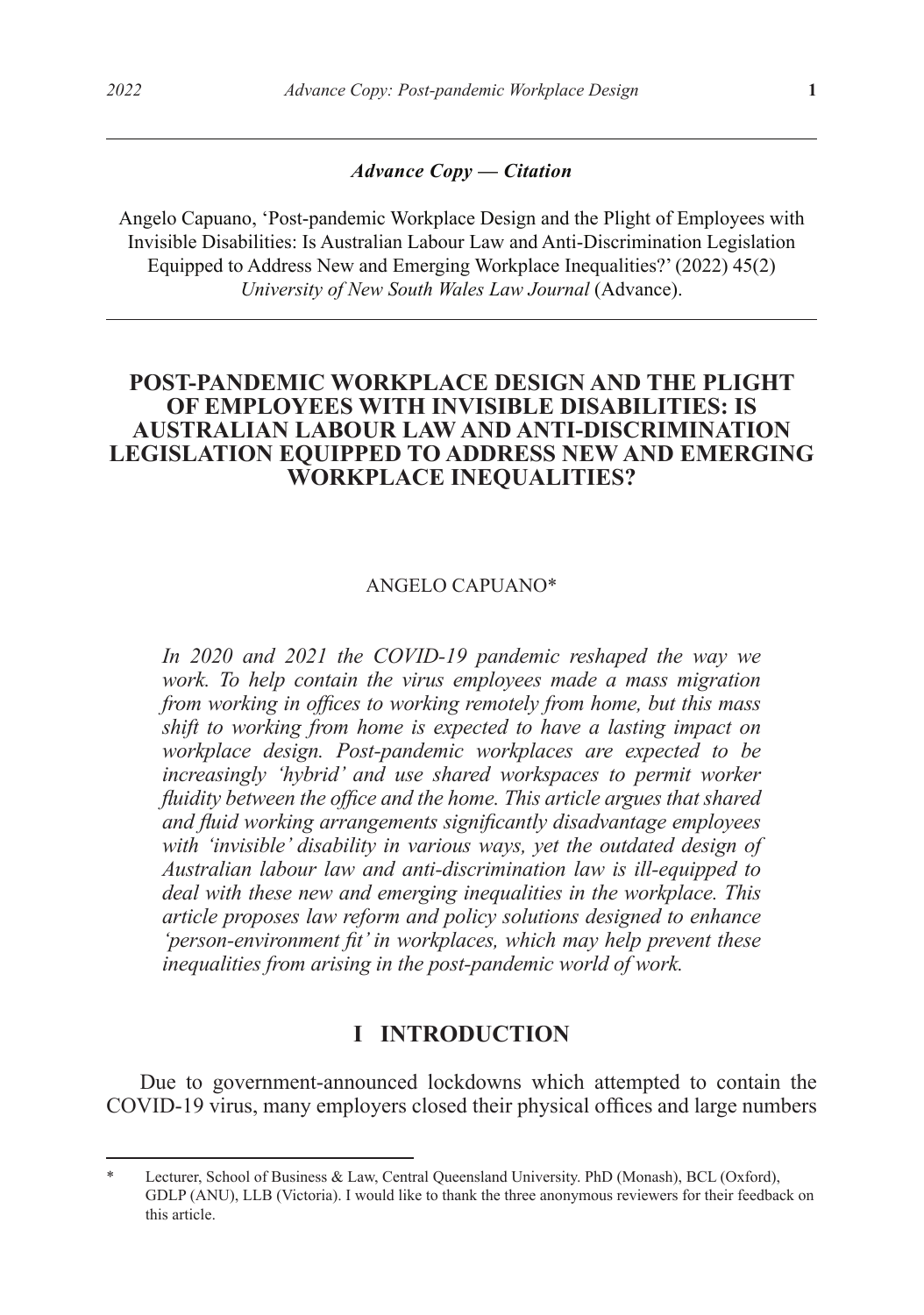of employees in Australia were, and are, required to work from home. This mass shift to working from home has prompted this author to ask a number of questions. What will post-pandemic workplaces look like and how will they operate? What new and emerging equality issues will likely arise in these workplaces of the future? Is the law equipped to deal with these new and emerging equality issues, and does it need reform to be better positioned to deal with these issues?

This article will consist of several parts.

Part II will rely on recent research and survey data to paint a picture of modern and post-pandemic office space design. Informed by this picture of modern and post-pandemic office space design, Part III will explain why, and detail the extent to which, people with 'invisible' disabilities face ableism<sup>1</sup> and are disadvantaged by this design, to reveal new and emerging inequalities in the workplace. Invisible disabilities are disabilities that are not immediately obvious or noticeable from looking at a person and they are explained in detail in this article. Having identified that modern and post-pandemic workplace design disadvantages and disproportionately affects people with invisible disability, Part IV will assess and critique Australian labour law and anti-discrimination legislation to determine whether the law is equipped to deal with these new and emerging equality issues. Part IV will also make suggestions for law reform which may modernise the legislative framework, to better equip the law to deal with the new and emerging workplace inequalities identified in this article.

Current scholarship with respect to Australian labour regulation and COVID- $19<sup>2</sup>$  workplace disability discrimination,<sup>3</sup> and issues of inequality in a postpandemic world<sup>4</sup> does not address the implications of post-pandemic workplace design on employees with disability and disability discrimination laws. This article seeks to fill this gap in the literature. This research is particularly timely in light

<sup>1</sup> The word 'ableism' is used in this article to describe the 'unfair treatment of people because they have a disability': see *Cambridge Dictionary* (online at 5 May 2021) 'ableism'.

<sup>2</sup> See, eg, Joo-Cheong Tham, 'The COVID-19 Crisis, Labour Rights and the Role of the State' [2020] 85 *Journal of Australian Political Economy* 71; Andrew Stewart, 'COVID-19 and the Future of Labour Research, Policy and Regulation' (2022) 32(1) *Labour and Industry* 10 <https://doi.org/10.1080/10301 763.2021.1894634>; Sarah Kaine, 'Australian Industrial Relations and COVID-19' [2020] 85 *Journal of Australian Political Economy* 130; Anthony Forsyth, 'COVID-19 and Labour Law: Australia' (2020) 13(1S) *Italian Labour Law e-Journal* 1–9 <https://doi.org/10.6092/issn.1561-8048/10812>. This article refers to works which have been published as at the time of writing, 15 April 2021.

<sup>3</sup> See, eg, Paul David Harpur, *Ableism at Work: Disablement and Hierarchies of Impairment* (Cambridge University Press, 2020) <https://doi.org/10.1017/9781108667371>. Whilst current scholarship with respect to disability discrimination does not address the implications of post-pandemic workplace design on employees with disability, there is growing literature on the implications which certain features of education and health care during the COVID-19 pandemic have had on people with disability. See, eg, Eliana Close et al, 'Legal Challenges to ICU Triage Decisions in the COVID-19 Pandemic: How Effectively Does the Law Regulate Bedside Rationing Decisions in Australia?' (2021) 44(1) *University of New South Wales Law Journal* 9, 51–4 <https://doi.org/10.53637/FSJG1698>; Natalie Brown et al, *Learning at Home during COVID-19: Effects on Vulnerable Young Australians* (Independent Rapid Response Report, April 2020).

<sup>4</sup> Kristin van Barneveld et al, 'The COVID-19 Pandemic: Lessons on Building More Equal and Sustainable Societies' (2020) 31(2) *Economic and Labour Relations Review* 133 <https://doi. org/10.1177/1035304620927107>; Alysia Blackham, 'Discrimination in a Pandemic', *Pursuit* (Commentary, 3 May 2020) <https://pursuit.unimelb.edu.au/articles/discrimination-in-a-pandemic>.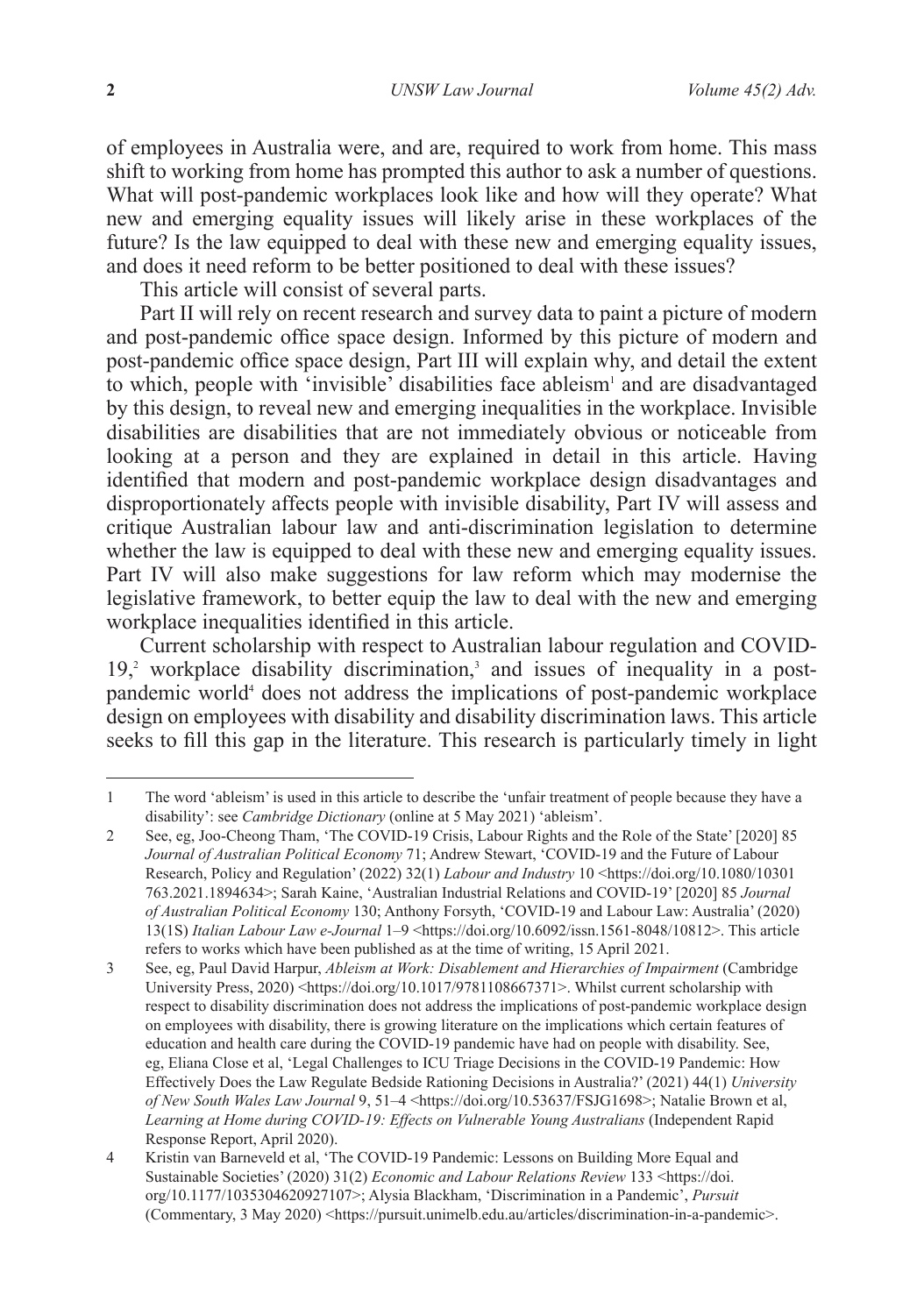of the ongoing Royal Commission into Violence, Abuse, Neglect and Exploitation of People with Disability ('Disability Royal Commission'), which will deliver its final report to the Australian Government by 29 September 2023.<sup>5</sup>

#### **II THE MODERN & POST-PANDEMIC WORKPLACE**

In 2019, before the outbreak of the COVID-19 virus, 'agile' working methodology (which involves employees physically moving around to different workspaces or workstations to complete certain tasks) had a significant impact on the way Australian workplaces were designed. Activity based work ('ABW') has existed in Australia in various forms for over a decade<sup>7</sup> and is one example of agile working methodology. ABW involves assigning spaces (such as workstations, rooms, etc) which are 'each designed to support a specific type of work activity, for example places for collaboration, concentration, communication, creativity, confidentiality and contemplation'.<sup>8</sup> Instead of being assigned to a fixed desk, workers float around the workplaces and 'transit between different settings according to the task they are doing'.9 For example, the New South Wales ('NSW') Government's Fitout Design Principles (Office Workplace Accommodation)  $($ <sup>(</sup>FDP<sup>'</sup>)<sup>10</sup> requires new and upgraded government accommodation to adopt '[a] ctivity based planning',<sup>11</sup> which is defined as a 'customised but shared modular workplace'.12 Whilst there is scope for fixed or permanent workspaces under the  $FDP<sub>i</sub><sup>3</sup>$  the policy promotes agile working and discourages enclosed offices,<sup>14</sup> and a fundamental principle of ABW is that 'spaces are shared'.15 To permit desk sharing, employers make use of 'hot-desks' which are desks fitted with a computer and a

<sup>5</sup> 'About the Royal Commission', *Royal Commission into Violence, Abuse, Neglect and Exploitation of People with Disability* (Web Page) <https://disability.royalcommission.gov.au/about-royal-commission>.

<sup>6</sup> See, eg, CBRE Australian Research Team, *Australian Office Occupier Survey: What Occupiers Want* (Report, 2019) 18.

<sup>7</sup> Ibid 21.<br>8 Jan Gera

<sup>8</sup> Jan Gerard Hoendervanger et al, 'Flexibility in Use: Switching Behaviour and Satisfaction in Activity-Based Work Environments' (2016) 18(1) *Journal of Corporate Real Estate* 48, 49 <https://doi. org/10.1108/JCRE-10-2015-0033>. See also CBRE Asia Pacific Research Team, *Asia Pacific Occupier Survey 2018: Driving Growth amidst Disruption* (Report, 2018) 23.

<sup>9</sup> Peter Wollmann and Mersida Ndrevataj, 'Modern Architecture Supporting Organization Design' in Peter Wollmann, Frank Kühn and Michael Kempf (eds), *Three Pillars of Organization and Leadership in Disruptive Times: Navigating Your Company Successfully through the 21st Century Business World*  (Springer, 2020) 89, 95 <https://doi.org/10.1007/978-3-030-23227-6\_11>.

<sup>10</sup> Property NSW, New South Wales Government, 'NSW Government Fitout Design Principles (Office Workplace Accommodation)' (July 2018) <https://web.archive.org/web/20190312170414/http://www. asmofnsw.org.au/NSW%20Gov%20Office%20Fitout%20Design%20Principles%20180722%20July%20 2018.pdf>.

<sup>11</sup> Ibid 3, 5, 8.<br>12 Ibid 5.

Ibid 5.

<sup>13</sup> Ibid.<br>14  $A$ ustr

<sup>14</sup> *Australian Salaried Medical Officers Federation (NSW) v Ministry of Health* [2019] NSWIRComm 1041, [6] (Commissioner Sloan).

<sup>15</sup> See Australian Salaried Medical Officers Federation (NSW) v Ministry of Health [No 2] [2019] NSWIRComm 1063, [68] (Commissioner Sloan).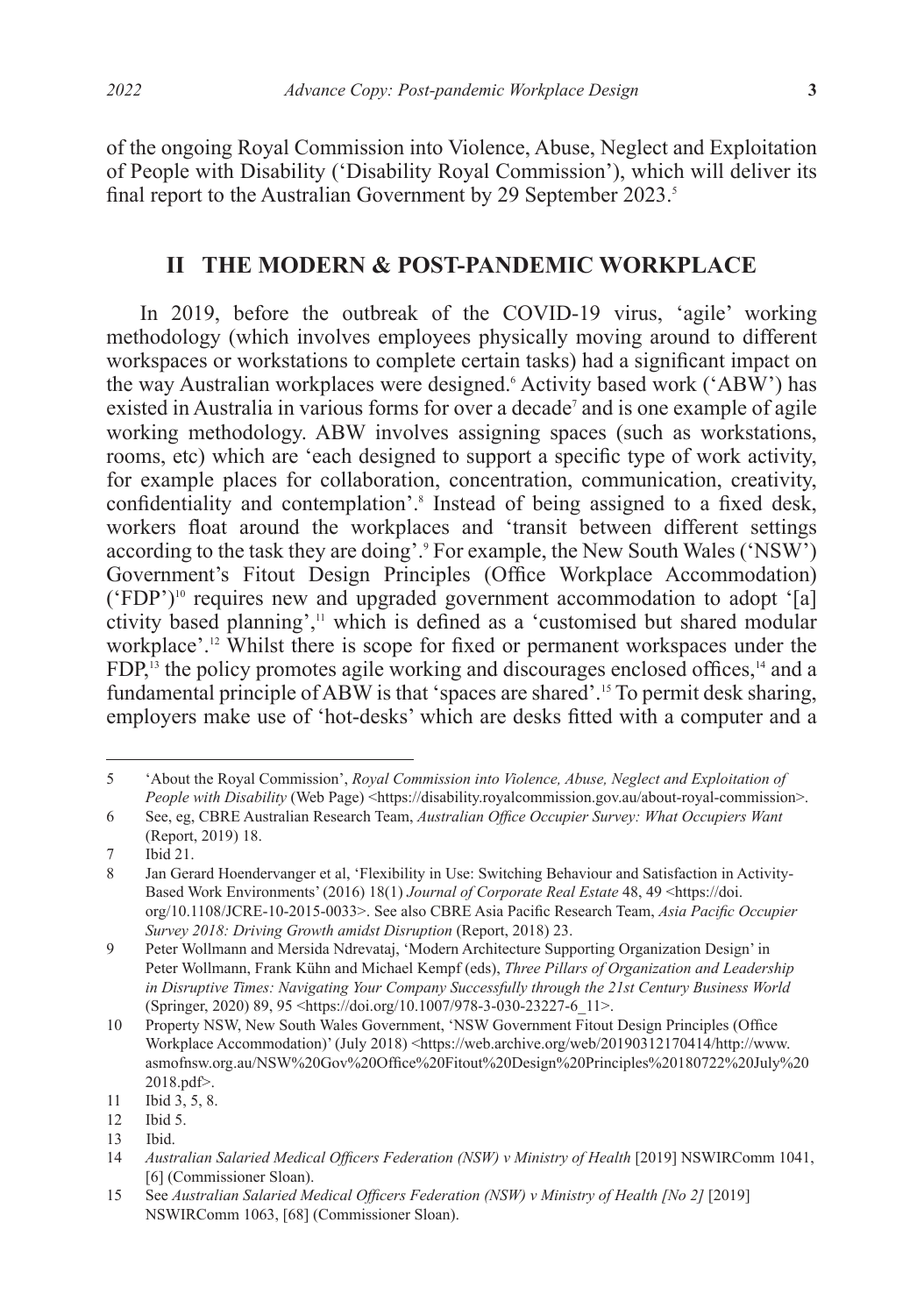telephone but, rather than being permanently assigned to a staff member, they are shared among all or some staff members.<sup>16</sup>

After the outbreak of the COVID-19 virus globally,<sup>17</sup> and in Australia,<sup>18</sup> the use of offices (and therefore agile working, ABW and hot-desks) came to a grinding halt. The short-term response to the COVID-19 virus was to introduce flexible workplace policies which allowed employees to work from home<sup>19</sup> (which was aimed at slowing infection rates). In 2020 and 2021 people living in various regions of Australia were subjected to numerous COVID-19 lockdowns,<sup>20</sup> thus making working from home the norm for many. The availability of COVID-19 vaccines (the AstraZeneca, Pfizer and Moderna vaccines) allowed the population to gradually move out of lockdown and enjoy more freedoms as certain vaccination targets were reached at the end of 2021, and workers are now permitted to return to the workplace under certain conditions (for example in Victoria only fully vaccinated workers can return to work<sup>21</sup> whilst in NSW workers in certain industries must be fully vaccinated to attend their workplace).<sup>22</sup> Due to the potential for shared workspaces to spread germs, $23$  it seems intuitive that employers would avoid the use of ABW and hot-desks moving forward but recent research and survey data (detailed below) suggests that shared working arrangements will play a key role in modern and post-pandemic workplace design.

Post-pandemic workplaces in Australia will, for reasons that will now be explained, predominately be 'hybrid' working environments. Hybrid working

<sup>16</sup> See, eg, *Australian Municipal, Administrative, Clerical and Services Union v Commonwealth* (2018) 277 IR 250, 252 [1] (Ross P, Beaumont DP and Saunders C).

<sup>17 &#</sup>x27;WHO Coronavirus Disease (COVID-19) Dashboard', *World Health Organization* (Web Page) <https:// covid19.who.int/>.

<sup>18</sup> See 'Australia Situation', *World Health Organization* (Web Page) <https://covid19.who.int/region/wpro/ country/au>.

<sup>19</sup> Ada Choi, Connie Chak and Felix Lee, CBRE Research, *Workplace Wellness in 2020: Office Hygiene, Flexible Working and Indoor Air Quality Rise up the Agenda* (Report, March 2020) 2.

<sup>20</sup> See, eg, Department of Education, Skills and Employment (Cth), 'ECEC COVID-19 Timeline' (Web Page, 20 December 2021) <https://www.dese.gov.au/covid-19/resources/ecec-covid19-timeline>; Joseph Dunstan, 'Melbourne Marks 200 Days of COVID-19 Lockdowns since the Pandemic Began', *ABC News*  (online, 19 August 2021) <https://www.abc.net.au/news/2021-08-19/melbourne-200-days-of-covidlockdowns-victoria/100386078>.

<sup>21</sup> See Victorian Government, 'Victoria's Roadmap: Delivering the National Plan' (Brochure, 19 September 2021). From 12 January 2022, the government required workers in key industries to have a third, or 'booster', vaccination dose. See 'Worker Vaccination Requirements', *Victorian Government* (Web Page, 20 January 2022) <https://www.coronavirus.vic.gov.au/worker-vaccination-requirements#update---thirddose-vaccination-requirements>.

<sup>22</sup> See 'Vaccination Requirements for Workers', *NSW Government* (Web Page, 15 December 2021) <https:// www.nsw.gov.au/covid-19/vaccination/requirements-for-workers#toc-requirements-by-industry>.

<sup>23</sup> On the health risks of shared workplaces, see Ann Richardson et al, 'Office Design and Health: A Systematic Review' (2017) 130(1467) *New Zealand Medical Journal* 39, 46; Jan H Pejtersen et al, 'Sickness Absence Associated with Shared and Open-Plan Offices: A National Cross Sectional Questionnaire Survey' (2011) 37(5) *Scandinavian Journal of Work, Environment & Health* 376 <https:// doi.org/10.5271/sjweh.3167>; Anne Lise Stranden, 'People Who Work in Open-Plan or Shared Offices Get Sick More Often', *Sciencenorway* (online, 4 February 2020) <https://sciencenorway.no/diseasessick-leave-work/people-who-work-in-open-plan-or-shared-offices-get-sick-more-often/1629678>; Owen Gough, 'Hot or Not? Hot-Desking Offices Have Dirtier Desks, Study Finds', *smallbusiness.co.uk* (online, 21 June 2017) <https://smallbusiness.co.uk/hot-desking-dirtier-desks-2539208/>.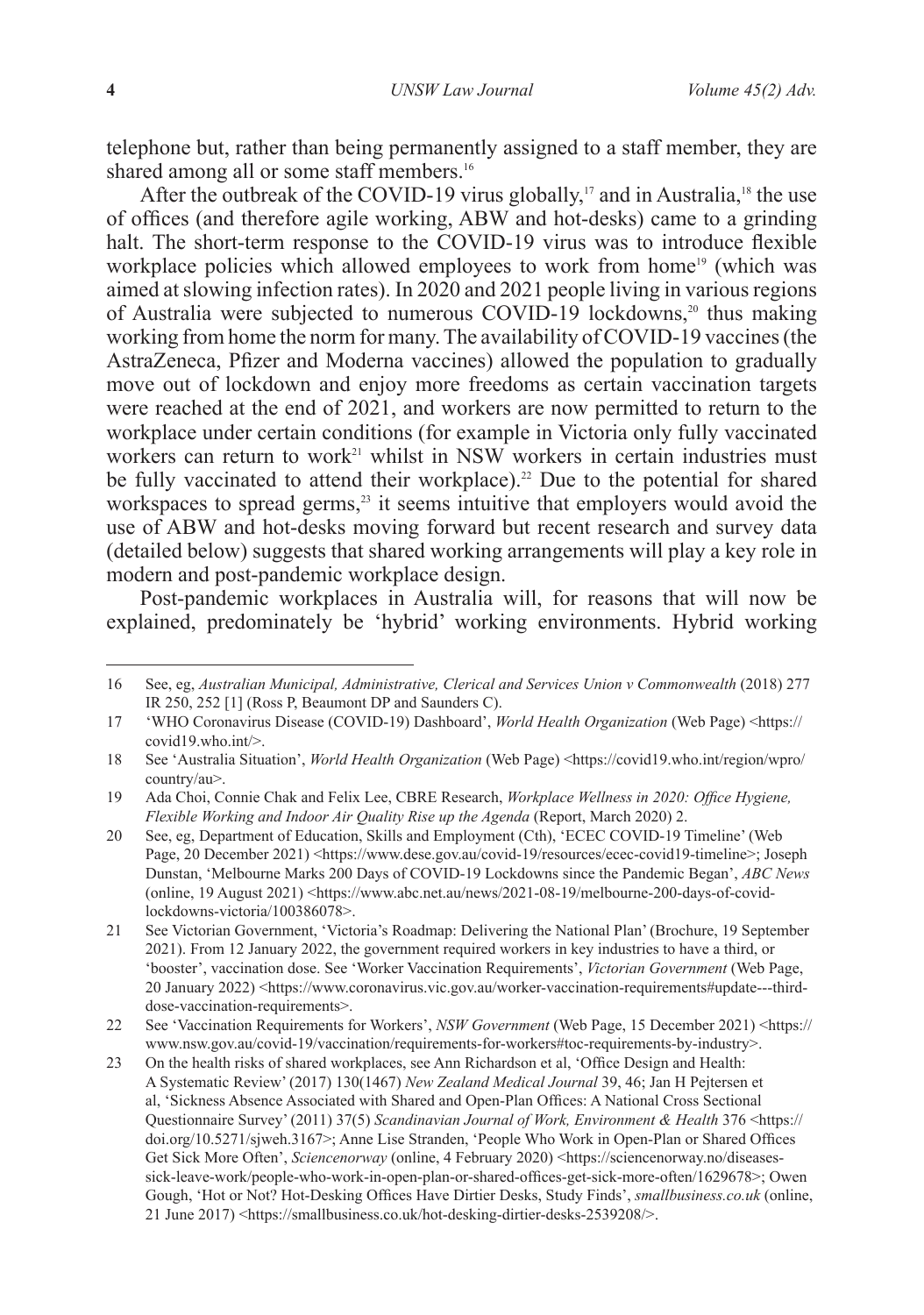combines remote working (such as from home) with in-office work to allow for worker fluidity between  $\overline{locations}^{24}$  and it is made possible by developments in technology and infrastructure (such as fast internet access, cloud storage, easy access to videoconferencing, etc).25 Following the outbreak of COVID-19, surveys of Australians consistently find that hybrid working is either the preferred model for many employees<sup>26</sup> or that it is reported to be the most productive working model.<sup>27</sup> Hybrid working models now seem to be the way forward for many employers in Australia28 – for example, National Australia Bank plans to consolidate its Melbourne office space 'with more colleagues expected to adopt a flexible and hybrid approach to working over the longer term'.<sup>29</sup> Many other Australian employers have also announced to their employees that they plan to adopt hybrid working arrangements going into 2022, but these announcements are not publicly available. Interestingly, enterprise agreements created during the pandemic contain 'mobility payments<sup>330</sup> to reward employees for their commitment to new ways of working.<sup>31</sup> Using a hybrid working model therefore appears to be part of the longterm real estate strategy of many Australian employers.

<sup>24</sup> CBRE Research, *2020 Global Occupier Sentiment Survey: The Future of the Office* (Report, June 2020) 10 ('*The Future of the Office*').

<sup>25</sup> See also Ian Anderson et al, CBRE Research, *Global Outlook 2030: The Age of Responsive Real Estate* (Report, 2020) 6–7.

<sup>26</sup> Chris Mattey et al, Boston Consulting Group, *Personalisation for Your People: How COVID-19 is Reshaping the Race for Talent* (Report, June 2020) 4. This Boston Consulting Group online workforce sentiment employee survey of 1,002 people from 22 to 25 May 2020 explored the attitude of Australians towards work during the COVID-19 pandemic and found that hybrid working is the preferred working model. See also Daniel Ziffer, 'Most Workers Want "Hybrid" Jobs at the Office and at Home after Coronavirus, Study Finds', *ABC News* (online, 23 June 2020) <https://www.abc.net.au/news/2020-06-23/ most-workers-want-hybrid-of-home-and-office-post-coronavirus/12381318>; Christoph Hilberath et al, Boston Consulting Group, *Hybrid Work Is the New Remote Work* (Report, 22 September 2020).

<sup>27</sup> A Hays survey of 2,557 Australian working professionals found that 61% of respondents reported that a hybrid working model is the most productive whilst only 21% said that the central office model is most productive and 18% nominated exclusive remote working: see Hays, 'Hybrid Working Boosts Productivity, Says Employees' (Press Release, 17 November 2020).

<sup>28</sup> See Sean Gallagher, *Hybrid Working 2.0: Humanising the Office* (Report, December 2021) 3, 5–7; Steph Scott, 'The Road to a Hybrid Workforce Future', *Spencer Maurice* (Web Page, 6 October 2020) <https:// spencermaurice.com/2020/10/06/the-road-to-a-hybrid-workforce-future/>; Ry Crozier, 'Telstra, ANZ, NAB Redefine Their Future Workspaces', *iTnews* (online, 19 November 2020) <https://www.itnews. com.au/news/telstra-anz-nab-redefine-their-future-workspaces-557908>; Shelley Dempsey, 'Workplace 2021: The New Hybrid Office Model', *Australian Institute of Company Directors* (Web Page, 19 October 2020) <https://aicd.companydirectors.com.au/membership/membership-update/workplace-2021-the-newhybrid-office-model>; Jess Bell, 'King & Wood Mallesons Unveils Roster Structure of Hybrid Working', *Human Resources Director* (Web Page, 14 November 2020) <https://www.hcamag.com/au/specialisation/ workplace-health-and-safety/king-wood-mallesons-unveils-roster-structure-of-hybrid-working/239037>; Jennifer Hewett, 'Hybrid Work Is the Way of the Future', *Australian Financial Review* (online, 21 October 2021) <https://www.afr.com/work-and-careers/workplace/hybrid-work-is-the-way-of-the-future-20211021-p5922x>.

<sup>29</sup> National Australia Bank, *Annual Financial Report* (Report, 2020) 15.

<sup>30</sup> 'Victorian Public Service Enterprise Agreement 2020' (Enterprise Agreement, 2 October 2020) s 1 pt 4 cls 15–16.

<sup>31 &#</sup>x27;Proposed New Enterprise Bargaining Agreement', *Victoria State Government, Justice and Community*  Safety (Web Page, 28 July 2020) <http://web.archive.org/web/20210327011004/https://www.justice.vic. gov.au/proposedEBA>.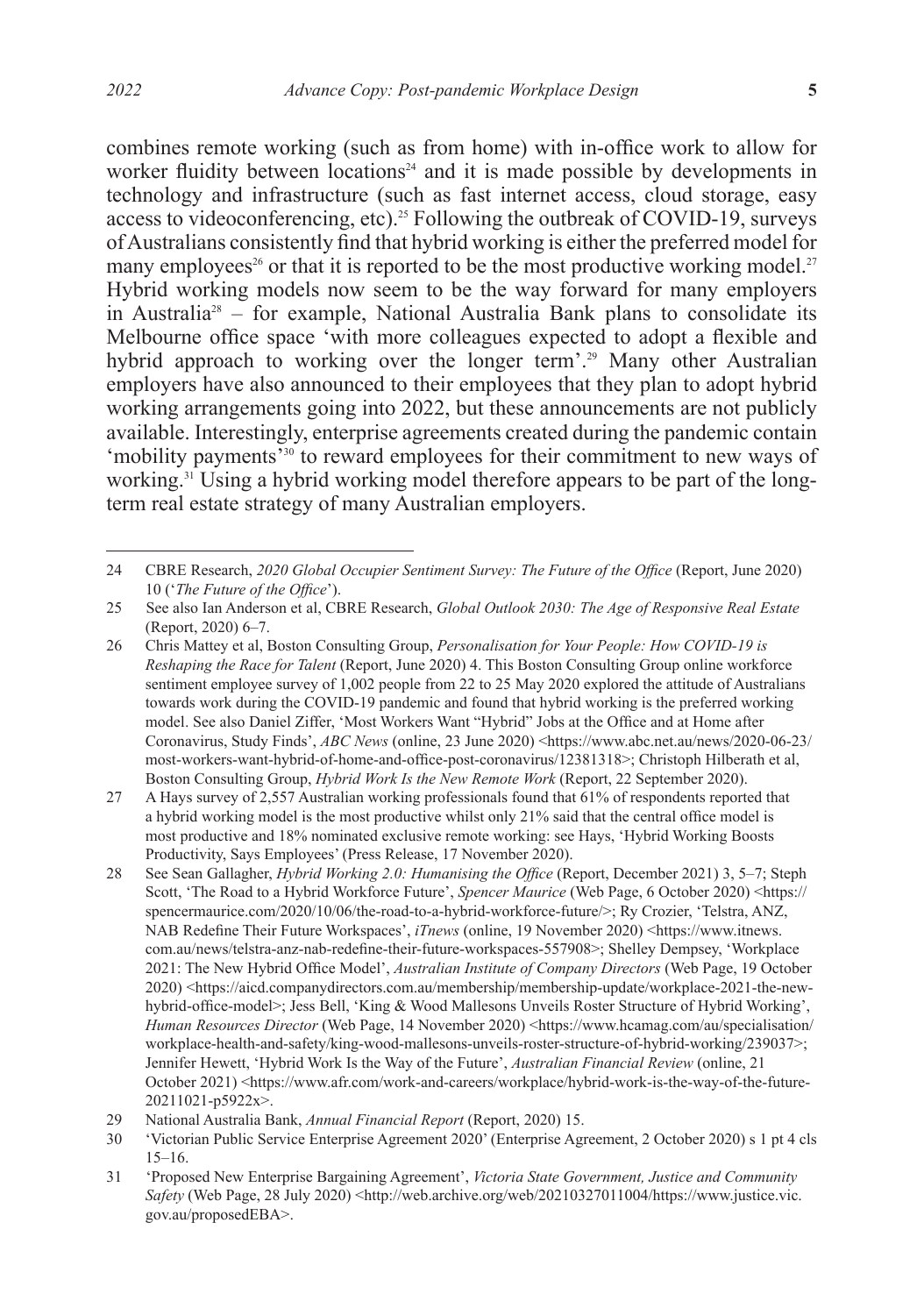This trend towards hybrid working signals that hot-desks and ABW will play a key role in future workplace design in view of research which 'indicates that as more workers adopt a hybrid way of working, a common way to increase space utilization and efficiency is to use a shared-space model'.<sup>32</sup> This is consistent with research which finds that flexible office space is now part of the long-term real estate strategy of many companies<sup>33</sup> and that traditional assigned or fixed workstations for every employee are expected to be phased out (CBRE predicts that by 2030 'nearly all employees will be mobile and require a network of locations to make them as productive and engaged as possible').<sup>34</sup> Boston Consulting Group also suggests that, in the Australian COVID-19 context, office space design should be tailored 'to meet the new hybrid work needs (eg, trade single desk space for team alignment rooms)'.<sup>35</sup> Whilst desk sharing will be a feature of hybrid postpandemic workplace design, certain precautions still need to be taken when using shared desks such as hot-desks. There will need to be more distancing, 'staggered start times and finish times' to avoid crowding, use of hand sanitiser and 'frequent cleaning', according to Professor Brendan Murphy.36

Whilst working from home has been relatively successful for many employees, it is not workable or a viable option for some employees. Some surveyed Australian respondents have reported that they 'cannot work remotely'.<sup>37</sup> Working from home can result in social isolation, a lack of networking, mentoring and collaborative opportunities, and a blurring of the lines between work–life balance.<sup>38</sup> It may disproportionally impact parents with young children,<sup>39</sup> and be practically impossible for single parents. It may not suit people who live in small apartments, townhouses or units. The hybrid working trend appears to solve some of these problems with working from home and also provide some of the flexibility that comes with working from home. Yet, post-pandemic workplace design, defined largely by a hybrid working model, is not without its disadvantages for reasons that will now be explained.

This article will now argue that the characteristics of post-pandemic workplaces identified above – whether that be more novel characteristics such as widespread hybrid working and worker fluidity or more familiar characteristics such as hotdesking and ABW which form part of a hybrid working model – create workplace inequalities and risks of unlawful discrimination on the basis of invisible disability.

<sup>32</sup> *The Future of the Office* (n 24) 14. See also CBRE Asia Pacific Research Team, *Asia Pacific Major Report: Future of Office Survey* (Report, July 2021) 20.

<sup>33</sup> *The Future of the Office* (n 24) 12. See also CBRE Asia Pacific Research Team, *2021 Asia Pacific Flexible Office Market Overview* (Report, 22 February 2021).

<sup>34</sup> Ian Anderson et al, CBRE Research, *Global Outlook 2030: The Age of Responsive Real Estate* (Report, 2020) 8.

<sup>35</sup> Mattey et al (n 26) 14.

<sup>36</sup> Department of Health (Cth), 'Chief Medical Officer's Press Conference about COVID-19 on 5 May 2020' (Press Conference Transcript, 6 May 2020) <https://www.health.gov.au/news/chief-medical-officerspress-conference-about-covid-19-on-5-may-2020>.

<sup>37</sup> The Boston Consulting Group online workforce sentiment employee survey of 1002 people (mentioned above) found that 29% of the Australian respondents 'cannot work remotely'. See Mattey et al (n 26) 4.

<sup>38</sup> See also *The Future of the Office* (n 24) 18.

<sup>39</sup> See, eg, Mattey et al (n 26) 5–6.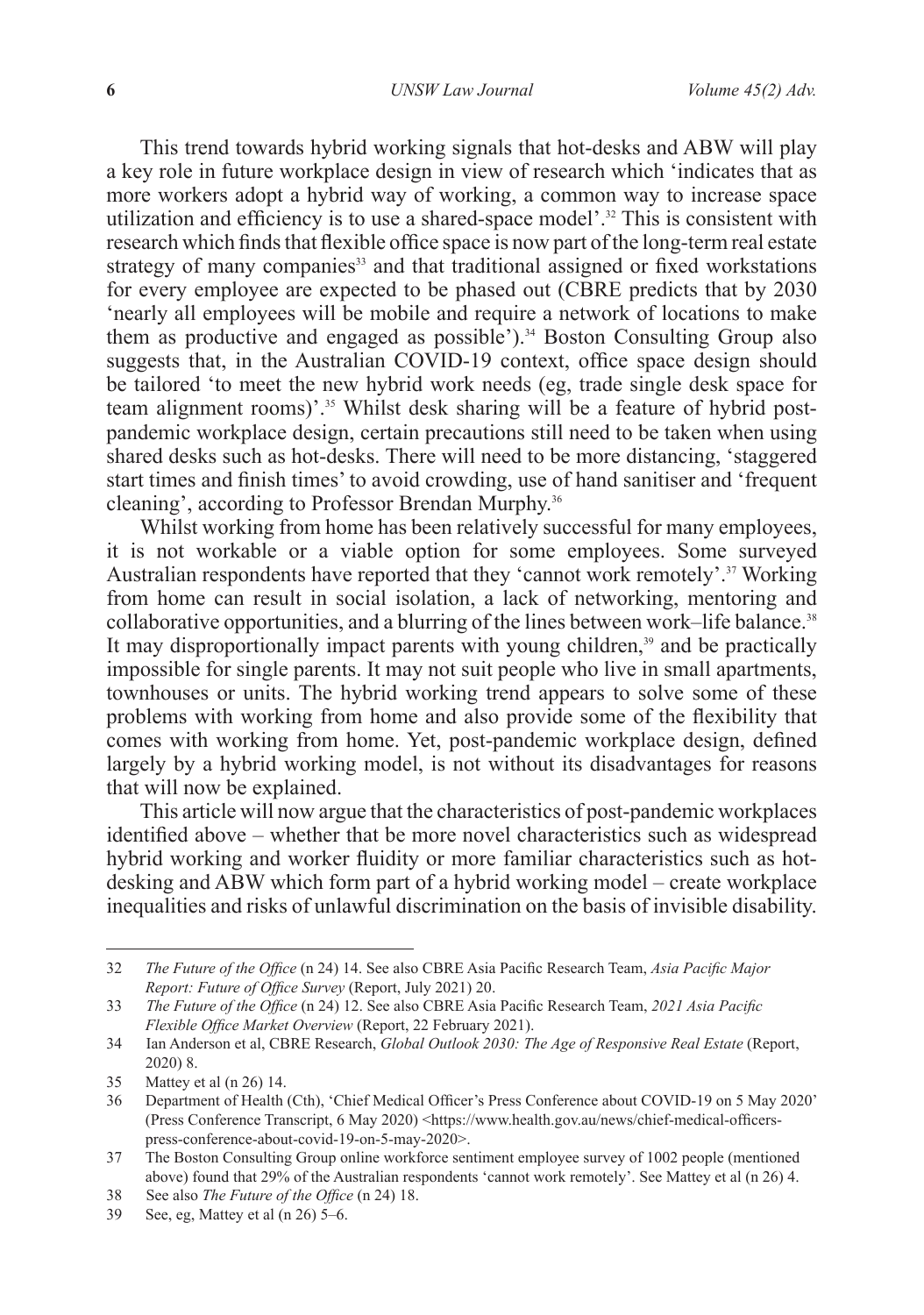# **III NEW WAYS ABLELISM MAY MANIFEST IN MODERN AND POST-PANDEMIC WORKPLACES**

Post-pandemic workplaces will, based on the above discussion, likely be shared workplaces which permit hybrid and fluid working. Criticisms of shared workplaces are nothing new. Claims that shared office space increase collaboration, teamwork, innovation and friendships have been shown to be unfounded.<sup>40</sup> To the contrary, shared office spaces have been shown to result in social withdrawal and reduced face-to-face communication and collaboration,<sup>41</sup> inefficiencies and additional work due to moving around, $42$  marginalisation, $43$  and 'increases in distraction, negative relationships, uncooperative behaviours and distrust'.<sup>44</sup> Shared office environments may therefore offer few benefits other than to reduce an employer's office space costs.<sup>45</sup>

This article builds on this literature which identifies various problems with open plan and shared office design,<sup>46</sup> to highlight that a commonly overlooked problem is the way these working environments, for reasons that will be explained below, specifically disadvantage people with invisible disabilities, give rise to ableism and create risks of disability discrimination.

#### **A Invisible Disability and Employment**

Often, disability is perceived as something which is easily identifiable and obvious when, in fact, it is usually not. Approximately 4.3 million or 18% of Australians have a disability, and '90% of disabilities are "invisible" disabilities such as chronic pain disorders, diabetes and depression'.<sup>47</sup> In most cases therefore, disability is 'invisible' or hidden.<sup>48</sup>

<sup>40</sup> See Rachel L Morrison and Keith A Macky, 'The Demands and Resources Arising from Shared Office Spaces' (2017) 60 (April) *Applied Ergonomics* 103, 111–12 <https://doi.org/10.1016/j. apergo.2016.11.007>.

<sup>41</sup> Ethan S Bernstein and Stephen Turban, 'The Impact of the "Open" Workspace on Human Collaboration' (2018) 373(1753) *Philosophical Transactions* 1, 5–6 <https://doi.org/10.1098/rstb.2017.0239>.

<sup>42</sup> Alison Hirst, 'Settlers, Vagrants and Mutual Indifference: Unintended Consequences of Hot-Desking' (2011) 24(6) *Journal of Organizational Change Management* 767 <https://doi.org/10.1108/095348111111 75742>.

<sup>43</sup> Ibid.

<sup>44</sup> Morrison and Macky (n 40) 112.

<sup>45</sup> See Libby Sander, 'The Research on Hot-Desking and Activity-Based Work Isn't So Positive', *The Conversation* (online, 12 April 2017) <https://theconversation.com/the-research-on-hot-desking-andactivity-based-work-isnt-so-positive-75612>; Michael Pelly, 'No Open Plan: We're Lawyers, Not "Battery Hens"' *Australian Financial Review* (online, 8 August 2019) <https://www.afr.com/companies/ professional-services/no-open-plan-we-re-lawyers-not-battery-hens-20190806-p52e8h>. See also Richardson et al (n 23) 46–7.

<sup>46</sup> See, eg, Sander (n 45).

<sup>47</sup> City of Sydney, 'A City for All: Inclusion (Disability) Action Plan 2017–2021' (Action Plan, July 2020) 16.

<sup>48</sup> One recent study from the United States found that 'most employees with disabilities have conditions that are invisible'. See Laura Sherbin et al, Center for Talent Innovation, *Disabilities and Inclusion: US Findings* (Report, 2017).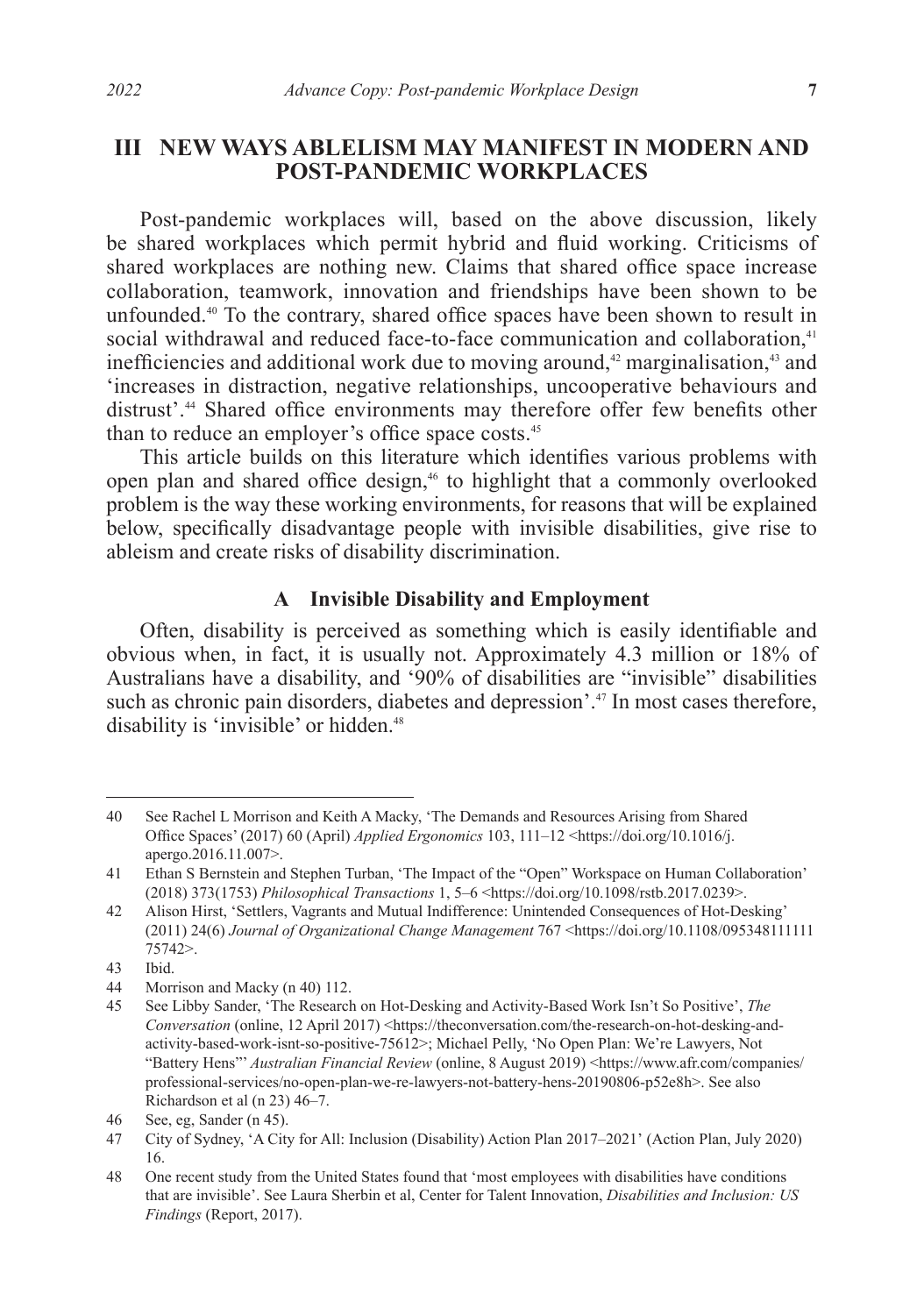Invisible disabilities can include a range of sensory, neurological, immunological, mental and learning disabilities.

People who are blind or vision impaired may not use a cane, a guide dog and/ or dark glasses, and they may not have obvious mobility issues (for example, people with diabetic retinopathy and keratoconus may experience blurred and distorted vision whilst people with glaucoma may have a limited field of vision, but an onlooker may not be aware of the difficulties and challenges posed by their conditions). People who are deaf or hearing impaired may not use cochlear implants, hearing aids and/or sign language (for example, a person may be deaf in one ear and they can 'get by' with the use of only one ear). People with damaged spines or mobility impairment may not use wheelchairs or crutches (for example, a stoic person with a spinal injury may conceal their pain when moving around). People with viral infections, such as HIV, may appear healthy because they use appropriate medication. People with mental disabilities, such as anxiety, depression or post-traumatic stress disorder, may choose to not exhibit signs of such disability, and they may do their best to 'put on a brave face'. Dementia may, unfortunately, come across as forgetfulness or 'mental slipping'. People with learning disabilities such as dyslexia may have trouble reading or spelling, but they may be misunderstood as unintelligent. Additionally, people with certain brain injuries may not 'appear' to have a disability. Some conditions may be episodic which means that, sometimes, a person may not be affected by their condition.<sup>49</sup>

The non-exhaustive examples of invisible disabilities just discussed demonstrate that numerous physical and psychological conditions may be debilitating yet hidden and invisible to onlookers within workplaces (such as colleagues, supervisors or human resources).

People with invisible disabilities may face a number of challenges, barriers and disadvantages in workplaces which people with visible or noticeable disabilities may not face. In particular, employees with invisible disability:

- appear able-bodied and thus they may not be able to meet the expectations of others:<sup>50</sup>
- may avoid situations which they know they will find difficult because of their invisible disability, but because they appear able-bodied they risk being misunderstood and viewed negatively by their colleagues;<sup>51</sup>
- may deny having a disability because the disability is invisible or they may try to conceal their difficulties thus perpetuating the image of being able-bodied when, in fact, they are not; $52$

<sup>49</sup> See Ben Fogarty, 'Do I Tell? Disclosing Disability in Employment' [2007] 83 *Precedent* 22, 24.

<sup>50</sup> See, eg, Sharon Dale Stone, 'Reactions to Invisible Disability: The Experiences of Young Women Survivors of Hemorrhagic Stroke' (2005) 27(6) *Disability and Rehabilitation* 293, 300, 302 <https://doi. org/10.1080/09638280400008990>.

<sup>51</sup> See, eg, ibid 303.

<sup>52</sup> See, eg, ibid 302–3.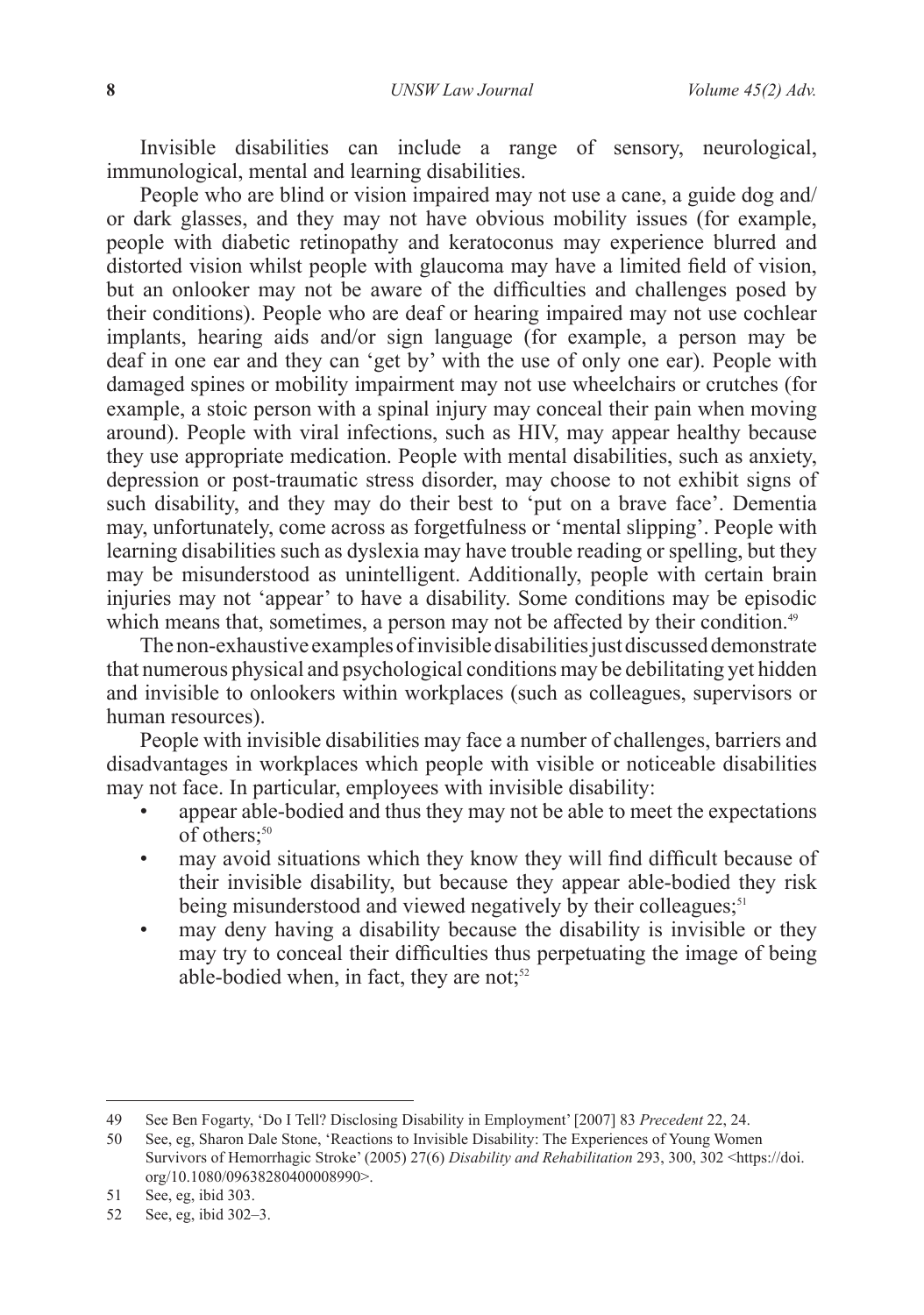- may, along with the people around them, downplay invisible disabilities and hold the view that invisible disabilities should not be taken as seriously as visible disabilities:<sup>53</sup>
- may feel that their invisible disability is stigmatised (for example, if they have HIV or a mental illness), and thus they may choose not to disclose it to an employer: $54$
- may after disclosing their disability experience differential treatment<sup>55</sup> and negative long-term consequences in their working life;<sup>56</sup>
- may feel 'fraudulent' when seeking support for an invisible disability,<sup>57</sup> which is consistent with the position that people also 'tend to believe' that 'invisible' or 'hidden' disabilities 'are not bona fide disabilities needing accommodation'<sup>58</sup>

As such, people with invisible disabilities may be treated as they appear (ablebodied) and they may not ask for support or reasonable adjustments from an employer for a variety of reasons. They may feel denial, shame, or embarrassment. Additionally, or alternatively, they may feel that they do not have a 'real' disability, or that people around them may think they do not have a real disability, so disclosure may make them feel deceitful or like an 'imposter'.

Employees with invisible disability are therefore unlikely to self-identify as having a disability,<sup>59</sup> disclose their disability or seek reasonable adjustments. One United States survey of 3,570 respondents (which included 1,083 people with disability) aged between 21 and 65 who were employed full-time in white-collar occupations $60$ revealed that only 13% of employees with invisible disabilities disclosed their disability to human resources.<sup>61</sup> Additionally, recent research by the University of Melbourne's Centre for Workplace Leadership found that '[r]easonable adjustments on the basis of invisible disability, such as mental illness, are underrepresented' and that 'organisations tend to focus on more visible and physical disabilities'.<sup>62</sup> As

<sup>53</sup> See, eg, ibid 303.<br>54 See, eg, Marlena

<sup>54</sup> See, eg, Marlena Raymond et al, 'Improving Access and Inclusion in Employment for People with Disabilities: Implementation of Workplace Adjustments in "Best-Practice" Organisations' (Research Report, University of Melbourne, Centre for Workplace Leadership, July 2019) 13.

<sup>55</sup> See Maria Norstedt, 'Work and Invisible Disabilities: Practices, Experiences and Understandings of (Non) Disclosure' (2019) 21(1) *Scandinavian Journal of Disability Research* 14, 22 <https://doi.org/10.16993/ sjdr.550>.

<sup>56</sup> See ibid, citing Sarah von Schrader, Valerie Malzer and Susanne Bruyère, 'Perspectives on Disability Disclosure: The Importance of Employer Practices and Workplace Climate' (2014) 26(4) *Employee Responsibilities and Rights Journal* 237 <https://doi.org/10.1007/s10672-013-9227-9>.

<sup>57</sup> See Stone (n 50) 303.

<sup>58</sup> Family and Community Development Committee, Parliament of Victoria, *Inquiry into Social Inclusion and Victorians with Disability* (Parliamentary Paper No 356, September 2014) 6-41, citing 'Attitudinal Barriers for People with Disabilities', *National Collaborative on Workforce and Disability for Youth* (Web Page) <http://web.archive.org/web/20220128050301/http://www.ncwd-youth.info/publications/ attitudinal-barriers-for-people-with-disabilities>.

<sup>59</sup> See also Katie Eyer, 'Claiming Disability' (2021) 101(2) *Boston University Law Review* 547, 564–8.

<sup>60</sup> Sherbin et al (n 48).

<sup>61</sup> Ibid.

<sup>62</sup> Raymond et al (n 54) 13.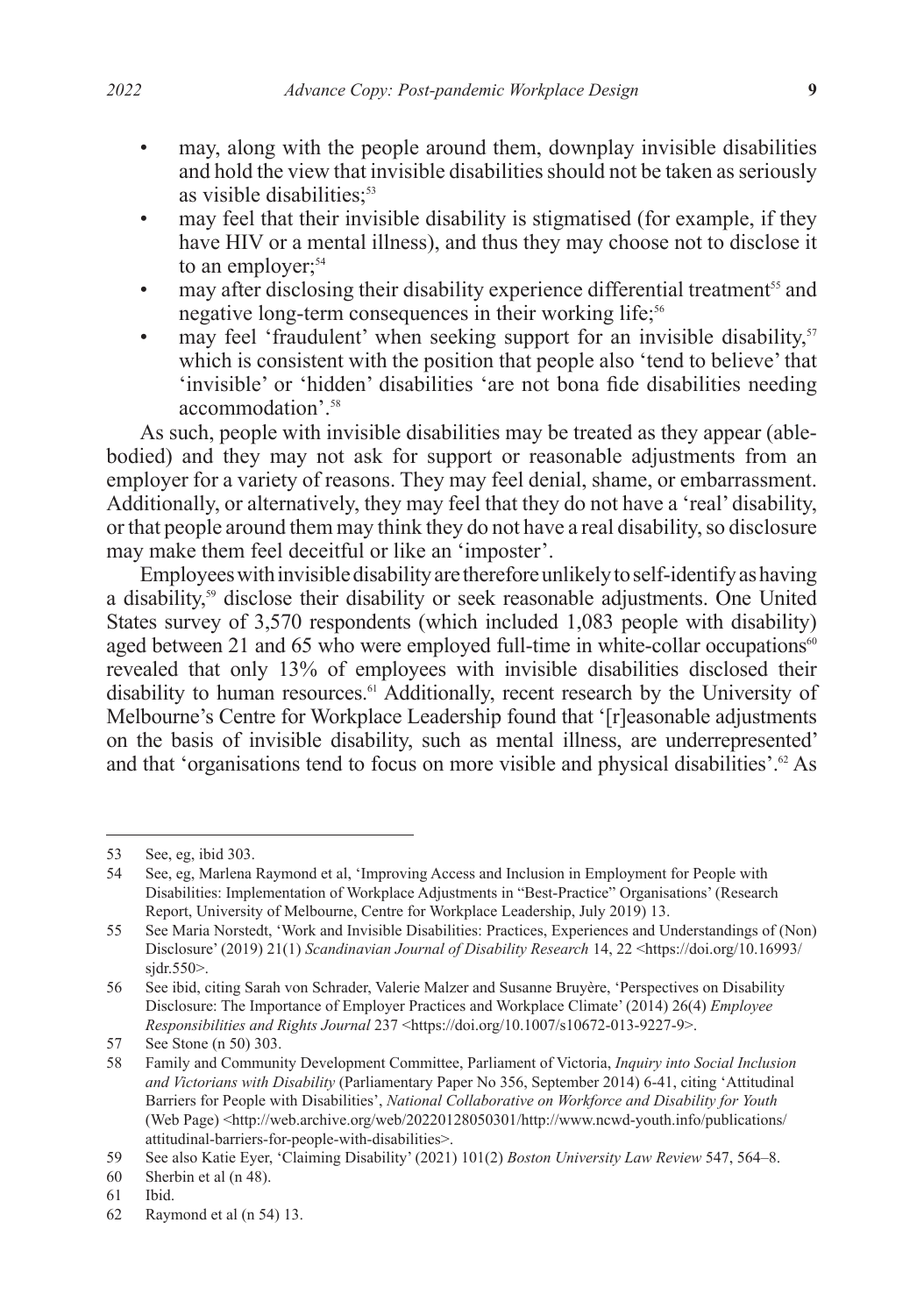such, the analysis in this article considers the situation where workers with invisible disabilities do not disclose those disabilities to employers.<sup>63</sup>

It will now be argued that the propensity of employees with invisible disability to conceal and not disclose their disability puts them at a significant disadvantage in modern and post-pandemic workplaces which use hybrid, agile and shared working arrangements.

# **B Hybrid, Agile and Shared Working Arrangements Significantly Disadvantage Employees with Many Invisible Disabilities**

Paul Harpur has drawn attention to the way open plan workplaces can disadvantage people with autism, low hearing and print disabilities due to distractions inherent in such workplaces.<sup>64</sup> Hybrid and shared working models that will likely be central to post-pandemic workplace design create new challenges for people with disability, particularly invisible disability, for reasons that will now be explained.

The first problem is the 'one size fits all' approach of hybrid working. Hybrid work will make use of shared workplace design (such as hot-desks and ABW) to maximise efficiencies in an employer's real estate footprint, but the difficulty is that this design presupposes everyone can be agile and access shared workstations without issue. In fact, many people with invisible disabilities will often require personalised workstations with certain adjustments.

Many people with vision impairment, for example, cannot fluidly move between locations or workstations without issue because these workstations are equipped for people with normal vision (with standard screens, no particular lighting levels, etc). Likewise, people with chronic pain or injuries, such as back and spinal injuries, may need special chairs and particular ergonomic arrangements whereas shared working environments will often be fitted with standard chairs.

<sup>63</sup> Alternative situations, such as where workers with invisible disability do not disclose their disability to employers but make requests for adjustments will not be considered for two reasons. First, based on the research discussed above in this article, this situation is very unlikely to occur in practice because employees with invisible disability are unlikely to self-identify as having a disability or seek adjustments. Rather, they tend to hide their disability. Second, in the unlikely event an employee with an invisible disability does request a reasonable adjustment, that request for a reasonable adjustment would itself disclose the disability (thus the disability would cease to be 'invisible') because medical evidence and/ or disclosure of disability is required for the provision of adjustments and to determine whether they are 'reasonable'. On the second of these points see, eg, *Muller v Toll Transport Pty Ltd (2) (Human Rights)* [2014] VCAT 472, [51], [74] (Senior Member Megay); *Watts v Australian Postal Corporation* (2014) 222 FCR 220, 228–9 [24] (Mortimer J) ('*Watts*'). See also 'Reasonable Adjustment Policy', *Australian Public Service Commission* (Web Page, 15 July 2019) <https://www.apsc.gov.au/about-us/working-commission/ what-we-offer/diversity-policy/reasonable-adjustment-policy>; Australian Institute of Health and Welfare, 'Reasonable Adjustments (*Disability Discrimination Act*) Policy and Procedures' (Policy Statement, 14 September 2015); Monash University, 'Reasonable Workplace Adjustments Procedure' (Procedure Statement, 12 June 2021) cl 4; 'Employment Assistance Fund (EAF)', *Australian Government Job Access*  (Web Page, 2 November 2021) <https://www.jobaccess.gov.au/employment-assistance-fund-eaf>.

<sup>64</sup> See Harpur (n 3) 9. Harpur cites Janine Booth, *Autism Equality in the Workplace: Removing Barriers and Challenging Discrimination* (Jessica Kingsley Publishers, 2016) 43. Harpur writes that open plan offices can make it difficult for people with low hearing to use telephones, for people with print disabilities to hear audio from screen readers, and 'reduce the efficiency of people with autism who struggle with distractions'.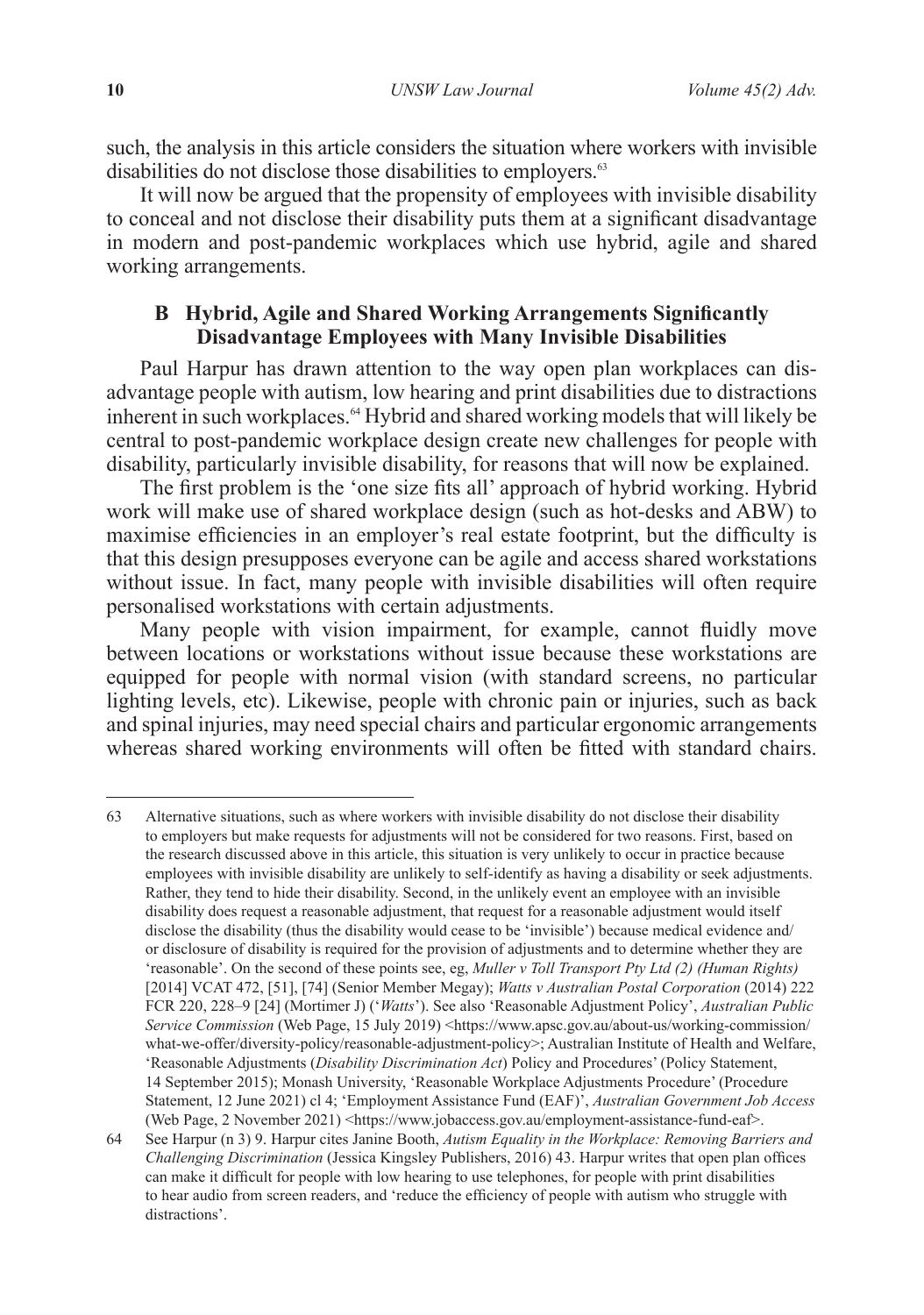Additionally, people with such conditions may not be able to maneuver around shared environments without pain. Employees with certain immunological disabilities are also disadvantaged by sharing workstations because illnesses may be more easily spread in these environments<sup>65</sup> and this may lead them to take more sick leave (which may make them incorrectly labelled as lazy). People with autism and other neurodiversity may also be detrimentally affected by the forced use of shared office spaces because (as Harpur has already argued, as noted above) noises in shared workplaces may result in sensory and information overload for people with autism.<sup>66</sup>

The second problem is that whilst employees with invisible disability are already unlikely to disclose their disability, in hybrid and shared workplaces there are even greater incentives to not disclose disability or seek reasonable adjustments. In shared workplace environments requests for many reasonable adjustments will often require not only the adjustment itself but also a fixed desk on which that adjustment can be installed. In effect, many reasonable adjustment requests would also carry with them a request for a permanent or fixed desk. This would disrupt an employer's plans to maximise space utilisation through shared working arrangements, and it is doubtful that many employees will purposely be this disruptive. This may be especially true now in light of the economic fallout of dealing with the COVID-19 crisis, and for employees in precarious employment (less than half of working Australians 'work in a permanent full-time paid job with leave entitlements'), $\sigma$  those at the start of their career, or in a probationary period (arguably, a time when support is most needed for career progression and development). As such, it seems very likely that many employees with invisible disability will conceal their disability and avoid requesting reasonable adjustments that can make the hybrid and shared working model, hot-desks and ABW more accessible.

The third problem is that, even in the unlikely event invisible disability is disclosed and reasonable adjustments are provided, hybrid and agile working policies as well as the use of ABW will still exclude people with disability from full workforce participation. This is because adaptive equipment can often not be easily moved between different workstations, either within the office or between the home and the office. Such equipment can include large screens, monitor arms

<sup>65</sup> See, eg, Richardson et al (n 23) 46; Pejtersen et al (n 23) 380; Stranden (n 23); Gough (n 23).

<sup>66</sup> See, eg, Louise Bedrossian, 'Understand Autism Meltdowns and Share Strategies to Minimize, Manage Occurrences' (2015) 20(7) *Disability Compliance for Higher Education* 6; Jill Aylott, 'Autism in Adulthood: The Concepts of Identity and Difference' (2000) 9(13) *British Journal of Nursing* 851, 854. See also *Sherbourne v N Power Ltd* [2019] UKET 1811601/2018, in which the United Kingdom Employment Tribunal found that an employer indirectly discriminated against an employee on the ground of the employee's autism; *Truffet v Workers' Compensation Regulator* [2019] QIRC 201, 47 [285]–[286] (Knight IC) in which the evidence of a psychologist was that an 'exacerbation of autistic spectrum disorder' arose due to 'prolonged and cumulative stress' related to an employee's seating position (this was a workers' compensation matter and discrimination was not alleged). See also Harpur (n 3) 9, citing Janine Booth, *Autism Equality in the Workplace: Removing Barriers and Challenging Discrimination* (Jessica Kingsley Publishers, 2016) 43.

<sup>67</sup> Tanya Carney and Jim Stanford, 'The Dimensions of Insecure Work' (Factbook, Australia Institute Centre for Future Work, 29 May 2018) 1.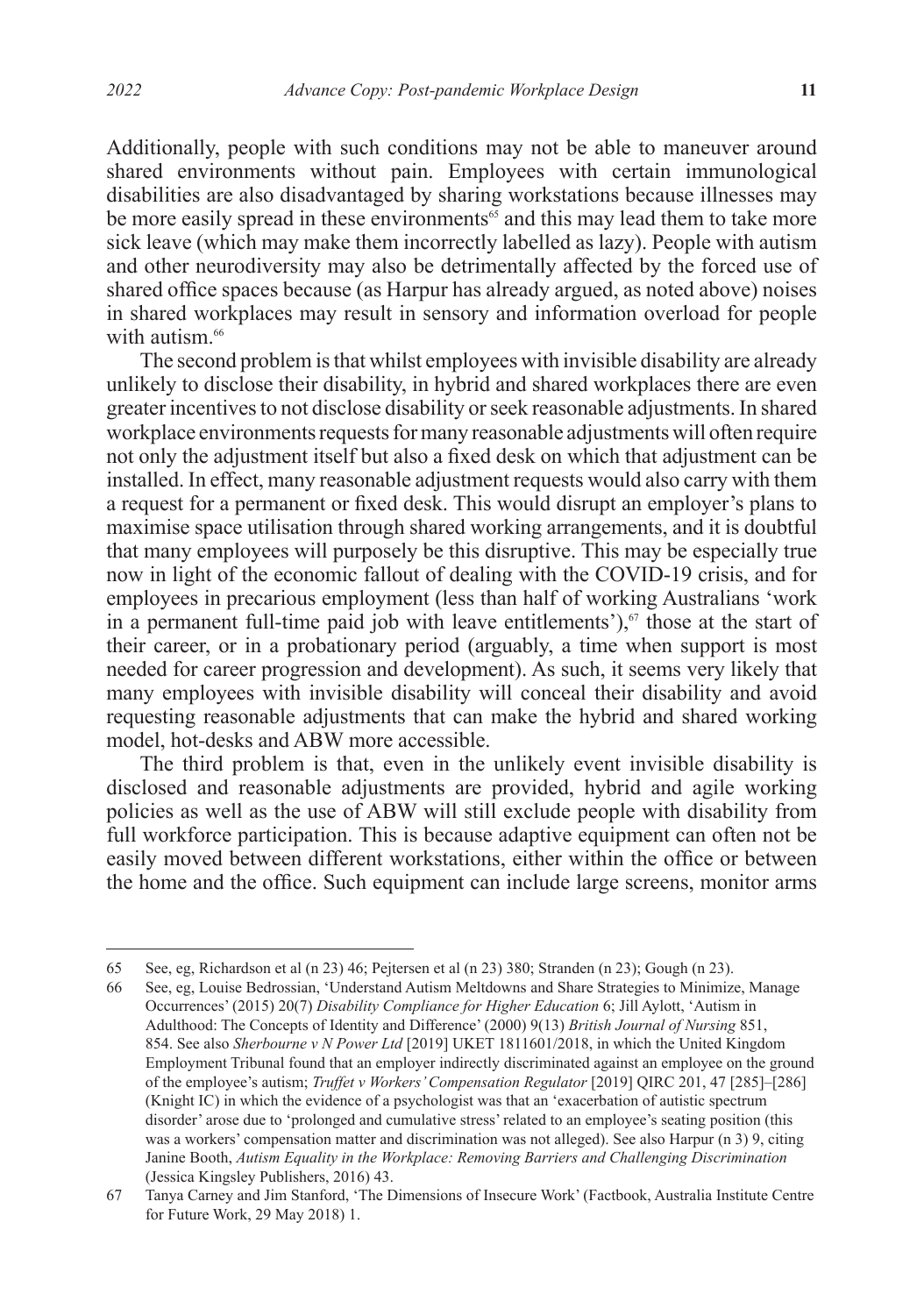(which can be used to adjust the distance at which a screen is viewed),<sup>68</sup> docking stations (which allow viewing of laptop content on large screens), high visibility keyboards which have high contrast keys or keyboards which have large keys such as 'BigKeys, Jumbo, XL or KeyMonster keyboards'<sup>69</sup> or Dolphin large print keyboards, $\sqrt[70]{\ }$  special chairs, etc. The solution is also not as simple as installing adaptive equipment to all workstations because not only would this be costly for an employer, but it would not be suitable and perhaps even hazardous for people who do not require such equipment.

This leaves employees with invisible disabilities in an unenviable 'catch-22' position. If they *do* request reasonable adjustments then they will disrupt the hybrid and shared workplace model and thus risk being labelled or seen as problematic. If they *do not* request reasonable adjustments then they will not have the adaptive equipment which they need to be most productive. It therefore seems likely that in the post-pandemic workplace many employees with invisible disability will not only face disadvantage in being forced to 'fit' to a 'one size fits all' workplace model but they will most probably not disclose their disability or request reasonable adjustments to accommodate their disability.

Having identified that post-pandemic workplace design creates workplace inequality and potential for discrimination on the basis of invisible disability, will the law be equipped to deal with these new and emerging inequality issues? This article will now turn to assess laws in Australia which prohibit disability discrimination in employment, to determine whether the law is suited to addressing ableism, inequalities and risks of disability discrimination which can arise from modern and post-pandemic workplace design.

# **IV IS LABOUR LAW AND ANTI-DISCRIMINATION LAW EQUIPPED TO ADDRESS NEW AND EMERGING INEQUALITIES IN MODERN AND POST-PANDEMIC WORKPLACES?**

The ongoing Disability Royal Commission, which will deliver its final report to the Australian Government by 29 September 2023, is investigating how to promote 'a more inclusive society that supports people with disability to be independent' in various settings including workplaces and its final report will recommend improvements to the law, amongst other things.<sup>71</sup> As Australians turn their mind to creating a more inclusive society for people with disability, it is timely to assess whether the law is equipped to address the new and emerging forms of ableism identified in this article and whether the law plays a role in

<sup>68 &#</sup>x27;Vision Impairment and Computing', *AbilityNet* (Web Page, July 2021) <https://www.abilitynet.org.uk/ factsheets/vision-impairment-and-computing>.

<sup>69</sup> Ibid.

<sup>70</sup> Ibid; 'Dolphin Large Print Keyboard', *Dolphin* (Web Page) <https://yourdolphin.com/keyboard>.

<sup>71</sup> 'About the Royal Commission', *Royal Commission into Violence, Abuse, Neglect and Exploitation of People with Disability* (Web Page) <https://disability.royalcommission.gov.au/about-royal-commission>.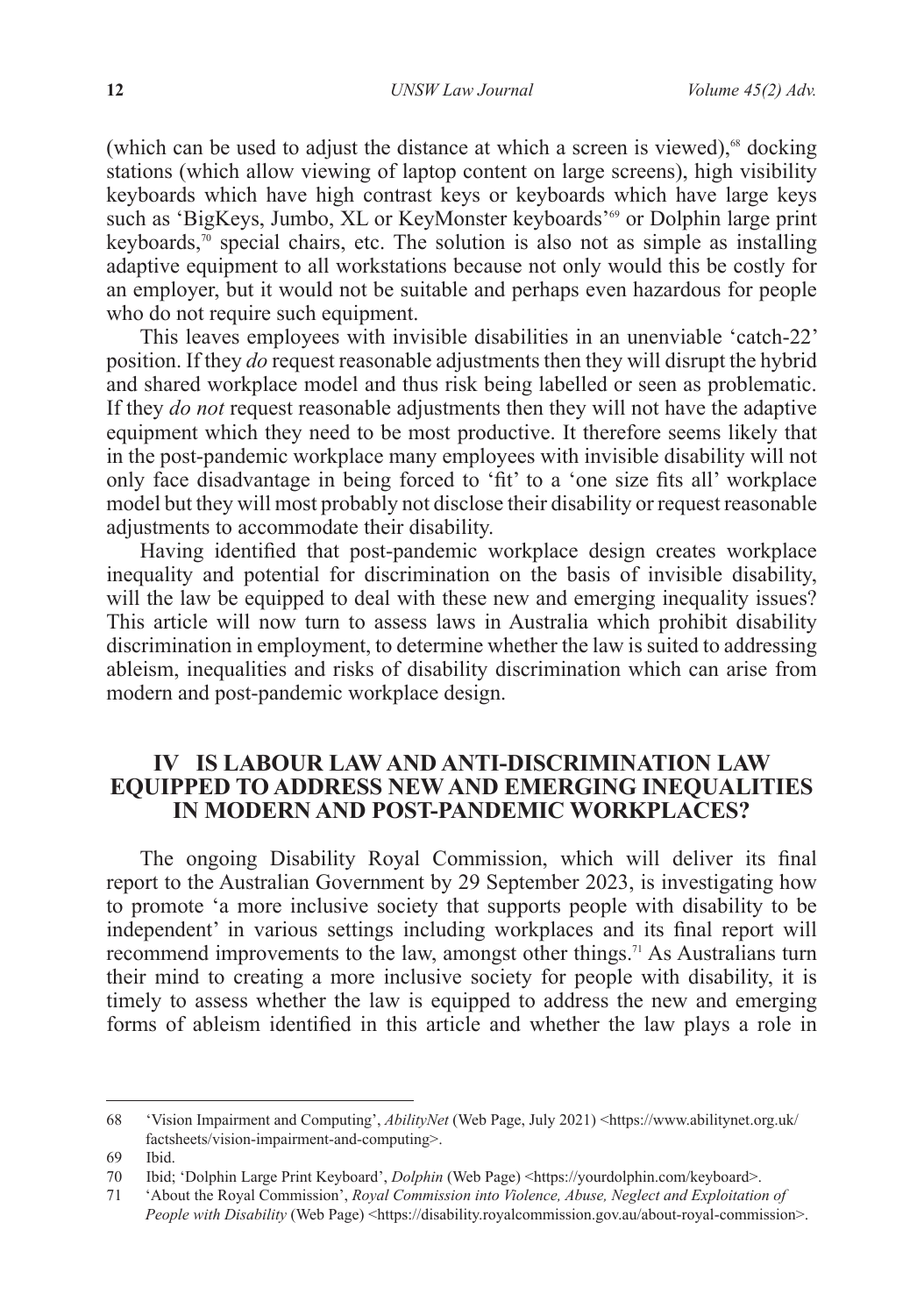creating workplace culture accepting of such ableism. This article will specifically critique discrimination laws.

Discrimination in employment on the basis of disability is prohibited by Commonwealth, state and territory anti-discrimination legislation.<sup>72</sup> It is also prohibited by the *Fair Work Act 2009* (Cth) ('*FW Act*').73

This article will now assess whether establishing adverse action under the *FW Act* and discrimination under anti-discrimination legislation presents any problems of application in modern and post-pandemic workplaces for claimants with invisible disability.

### **A Establishing Adverse Action under the** *FW Act***: Problems of Application**

Section 351 of the *FW Act*, which is titled 'Discrimination', prohibits an employer from taking 'adverse action' against an employee or prospective employee. Under section 351(1) of the *FW Act*, an employer must not take adverse action against an employee or prospective employee 'because of the person's … physical or mental disability', among other grounds. There are important qualifications to the legal protection conferred by section 351 of the *FW Act*, including the existence of an inherent requirements defence in section 351(2) (which is discussed in more detail below in Part IV(C)(3)).<sup>74</sup>

Under the statutory scheme in the *FW Act*, determining whether adverse action is taken 'because of' a prohibited reason (such as physical or mental disability) requires a court to make a factual finding that the adverse action was taken for, or motivated by, a prohibited reason or, where there are multiple reasons for that action, reasons that included a prohibited reason.<sup>75</sup> The reason must be an 'operative or immediate reason' for the action,<sup>76</sup> which requires considering the decision-maker's mental

- 74 Section 351(2) of the *FW Act* (n 73) reads:
	- (2) However, subsection (1) does not apply to action that is:
		- (a) not unlawful under any anti-discrimination law in force in the place where the action is taken; or
		- (b) taken because of the inherent requirements of the particular position concerned; or
		- (c) if the action is taken against a staff member of an institution conducted in accordance with the doctrines, tenets, beliefs or teachings of a particular religion or creed – taken: (i) in good faith; and
			- (ii) to avoid injury to the religious susceptibilities of adherents of that religion or creed'.

<sup>72</sup> *Disability Discrimination Act 1992* (Cth) ss 15–17 ('*DDA*'); *Discrimination Act 1991* (ACT) s 7(e); *Anti-Discrimination Act 1977* (NSW) ss 49B, 49D–F; *Anti-Discrimination Act 1992* (NT) s 19(j); *Anti-Discrimination Act 1991* (Qld) s 7(h); *Equal Opportunity Act 1984* (SA) ss 67–9; *Equal Opportunity Act 2010* (Vic) pt 4 div 1 ('*Vic EO Act 2010*'); *Equal Opportunity Act 1984* (WA) ss 66B–D. Queensland, Western Australia and the Northern Territory prohibit discrimination on the basis of 'impairment'.

<sup>73</sup> See *Fair Work Act 2009* (Cth) ('*FW Act*') section 351, which prohibits 'adverse action' on the basis of 'physical or mental disability', and section 772, which prohibits termination of employment on the basis of 'physical or mental disability'.

Section 351(3) then contains a list of 'anti-discrimination law'.

<sup>75</sup> *FW Act* (n 73) s 360. See also *Board of Bendigo Regional Institute of Technical and Further Education v Barclay* (2012) 248 CLR 500, 534–5 [101] (Gummow and Hayne JJ) ('*Barclay*'); *Salama v Sydney Trains* [2021] FCA 251, 22 [86] (Burley J).

<sup>76</sup> Explanatory Memorandum*,* Fair Work Bill 2008 (Cth) 234 [1458]. See also *Barclay* (n 75) 535 [104] (Gummow and Hayne JJ).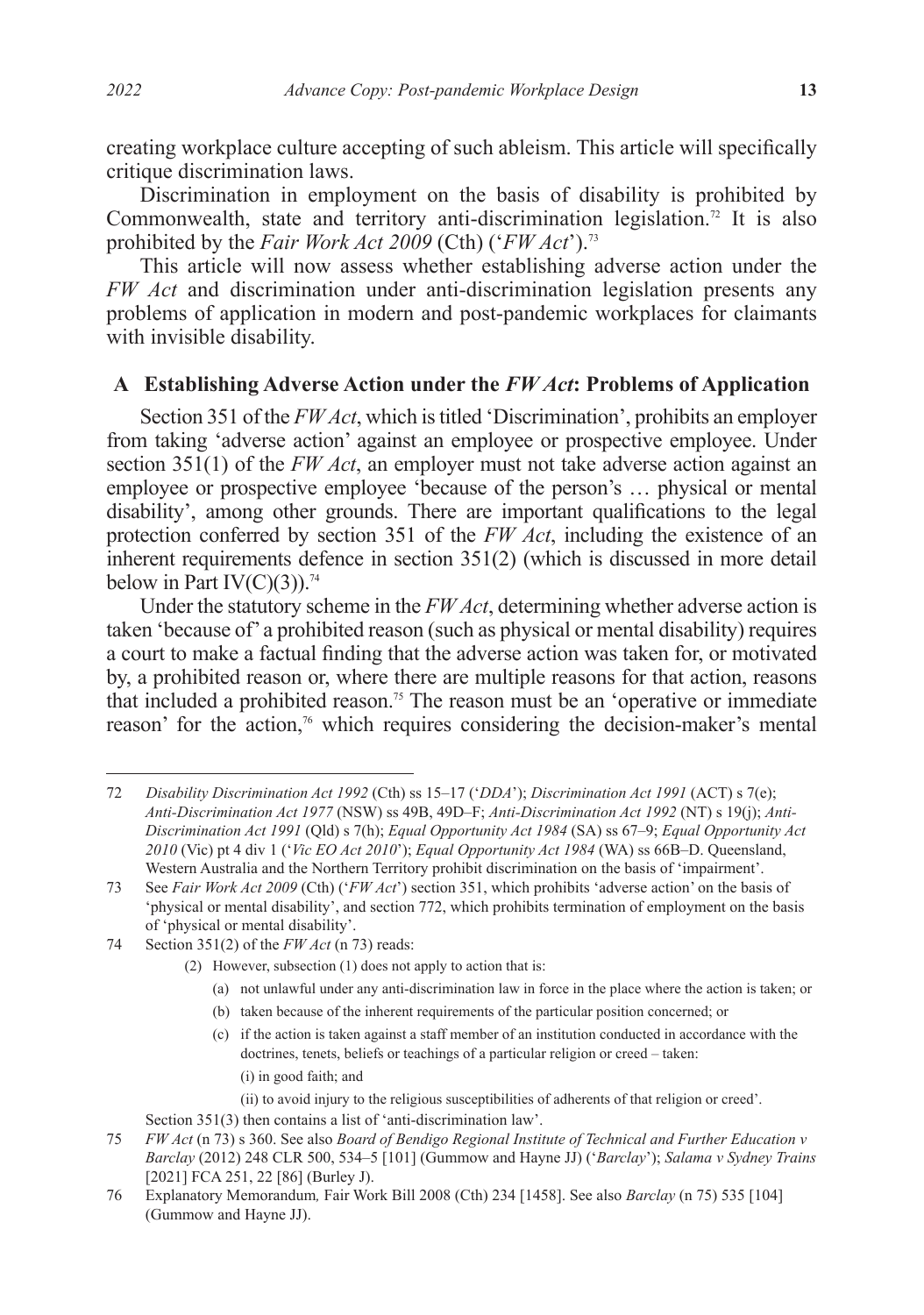processes<sup> $77$ </sup> and a finding of fact as to their 'true reason' for the action.<sup>78</sup> Claimants may wish to rely on the *FW Act* instead of anti-discrimination legislation because of the existence of stronger enforcement mechanisms in the *FW Act*. 79 However, for reasons that will follow, it is doubtful that the general protections in the *FW Act* will offer much protection to employees with invisible disabilities.

One difficulty is that disadvantaging employees in the manner described above in this article is not likely 'adverse action', as defined in section 342 of the *FW Act*. The courts have required that claimants prove intent or motive or deliberate less favourable treatment<sup>80</sup> but employers will (as explained above in Part III) not be aware of invisible disability so motive, or intent, or deliberate treatment in relation to such disabilities will often not be able to be established. Related to this, it is unclear whether the *FW Act* prohibits indirect discrimination. As Allen writes, there is some debate as to whether the  $FW, Act$  prohibits indirect discrimination<sup>81</sup> and whilst 'some judges have found that "discrimination" in the [*FW Act*] includes indirect discrimination, it cannot be said that this is apparent from the statute' or extrinsic materials to the statute, 'so a subsequent or superior court could reach a different conclusion'.<sup>82</sup>

A second difficulty is that whilst the *FW Act* has a shifting onus of proof onto employers which is not available in anti-discrimination law, $\mathbf{S}^3$  this is unlikely to be of any benefit for employees with invisible disabilities. Under section 361 of the *FW Act* if an employee or prospective employee alleges that an employer took adverse action against them and they establish that they possess a prohibited attribute listed in section 351, it will be presumed that the adverse action was, or is being taken, 'for that reason or with that intent, unless … [the employer] proves otherwise'.84 This shifting onus of proof has obvious benefits for claimants and it recognises that, if the onus was not shifted onto employers, it would be very difficult or almost impossible for complainants to prove that an employer acted unlawfully.<sup>85</sup> This reverse onus of proof is, however, unlikely to assist claimants with invisible disability because the jurisprudence has developed in a way that

<sup>77</sup> *Barclay* (n 75) 544 [140] (Heydon J).

<sup>78</sup> *Construction, Forestry, Mining and Energy Union v BHP Coal Pty Ltd* (2014) 253 CLR 243, 249 [9] (French CJ and Kiefel J) ('*BHP Coal*').

<sup>79</sup> See Dominique Allen, 'Adverse Effects: Can the *Fair Work Act* Address Workplace Discrimination for Employees with a Disability?' (2018) 41(3) *University of New South Wales Law Journal* 846 <https://doi. org/10.53637/SARS2540>.

<sup>80</sup> Ibid 860–1.

<sup>81</sup> See ibid 860 n 95, 860–1.

<sup>82</sup> Ibid 867–8. Additionally, whilst in *Klein v Metropolitan Fire and Emergency Services Board* (2012) 208 FCR 178 Gordon J concluded that discrimination within the meaning of adverse action in section 342 of the *FW Act* includes indirect discrimination, Her Honour was referring to indirect discrimination *of a certain kind*: (1) where an 'employer's *particular reason* for choosing a "facially neutral" criterion may in fact be its adverse impact on a protected group'; or, in other words (2) where an 'employer chose a seemingly innocent or innocuous criterion … *for a prohibited reason or basis*': at 206 [102] (emphasis added). This appears to take into account that 'a central ingredient or element' of establishing adverse action is the 'state of mind of the decision-maker': at 205 [100].

<sup>83</sup> Allen (n 79) 862–3.

<sup>84</sup> See *FW Act* (n 73) s 361; Allen (n 79) 864.

<sup>85</sup> See Explanatory Memorandum, Fair Work Bill 2008 (Cth) 234 [1461].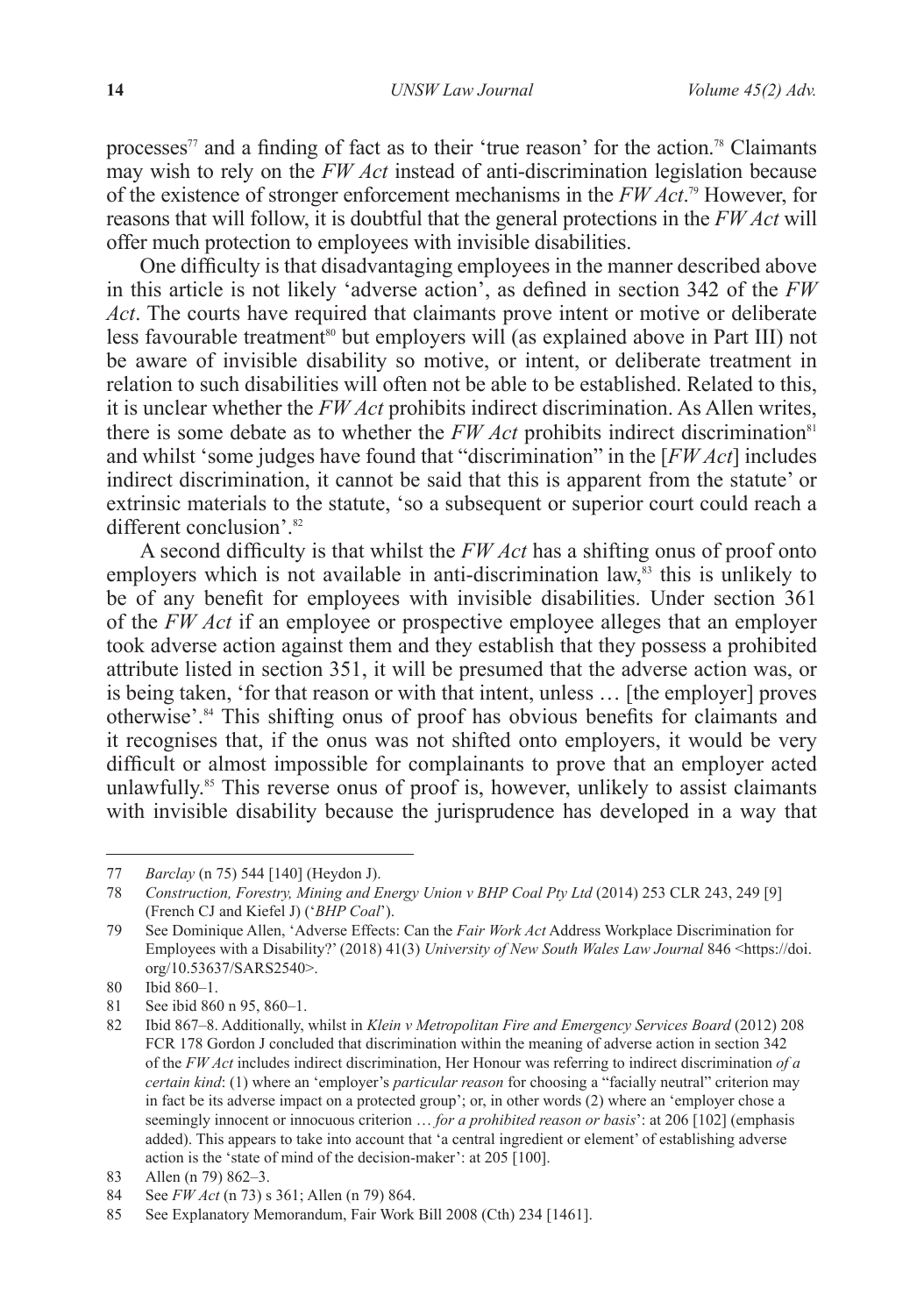suggests the statutory presumption in section 361 of the *FW Act* ought to be rebutted where an employer is not aware of disability as, without such knowledge, decision-makers cannot take adverse action against a complainant because of disability.<sup>86</sup> As discussed above in this article, employers will rarely be aware of an employee's invisible disability because the disability itself is invisible and people with invisible disability are unlikely to disclose such disabilities. Claimants with invisible disability will often therefore find themselves in situations in which the statutory presumption is rebutted by employers, placing the onerous task of having to prove their case on their (often under resourced) shoulders.

Even if claimants with invisible disability make their employer aware of their disability through disclosure and subsequently bring a complaint of adverse action under section 351 of the *FW Act*, many invisible disabilities would likely fall outside the meaning which the courts have given the term 'disability' within the *FW Act*. A third difficulty, therefore, is that 'disability' or 'physical or mental disability' (which is not defined in the *FW Act*) 87 has been interpreted narrowly by the courts. In *Hodkinson v Commonwealth* ('*Hodkinson*')88 Cameron FM stated that 'disability' in section 351 of the *FW Act* should be understood 'according to its ordinary meaning'89 and 'the word "disability" should be understood to refer to a particular physical or mental weakness or incapacity and to include a condition which limits a person's movements, activities or senses'.90 In *Stephens v Australian Postal Corporation* ('*Stephens*')<sup>91</sup> Smith FM agreed that where there is no definition the ordinary meaning should be used, $92$  but the context of section 351 of the *FW Act* (specifically, the existence of the inherent requirements defence in section  $351(2)$ ) suggests a 'statutory intention to include some functional and other practical consequences of an underlying condition within the concept of "disability"'.93 Smith FM then said of 'disability' in the *FW Act*:

In my opinion, in this context it is possible to conclude only that the word 'disability' appears to encompass both the medical or scientific diagnosis of an underlying condition capable of resulting in 'disability', and also its inherent and perceived functional impairments or consequences in relation to presentation or work in a workplace, which are the manifestation of the underlying condition.<sup>94</sup>

94 Ibid 441 [90].

<sup>86</sup> *RailPro Services Pty Ltd v Flavel* (2015) 242 FCR 424, 430 [9] (Perry J) ('*RailPro*'). In this case, Perry J found that the primary judge erred in finding a breach of s 351(1) in circumstances where it was 'glaringly improbable' that three decision-makers were 'aware' of a complainant's physical or psychological disability before dismissing him. According to Perry J, the 'primary judge ought to have found that the statutory presumption in [section] 361 of the *FW Act* had been rebutted as, in the absence of such knowledge, the decision-makers could not be found to have dismissed [the complainant] Mr Flavel because of his disability'.

<sup>87</sup> *Shizas v Commissioner of Police* (2017) 268 IR 71, 76 [6] (Katzmann J) ('*Shizas*').

<sup>88</sup> (2011) 248 FLR 409 ('*Hodkinson*').

<sup>89</sup> Ibid 443 [145] (Cameron FM).

<sup>90</sup> Ibid 444 [146].<br>91 (2011) 207 IR

<sup>91</sup> (2011) 207 IR 405 ('*Stephens*').

<sup>92</sup> Ibid 440 [86] (Smith FM).

<sup>93</sup> Ibid 441 [88].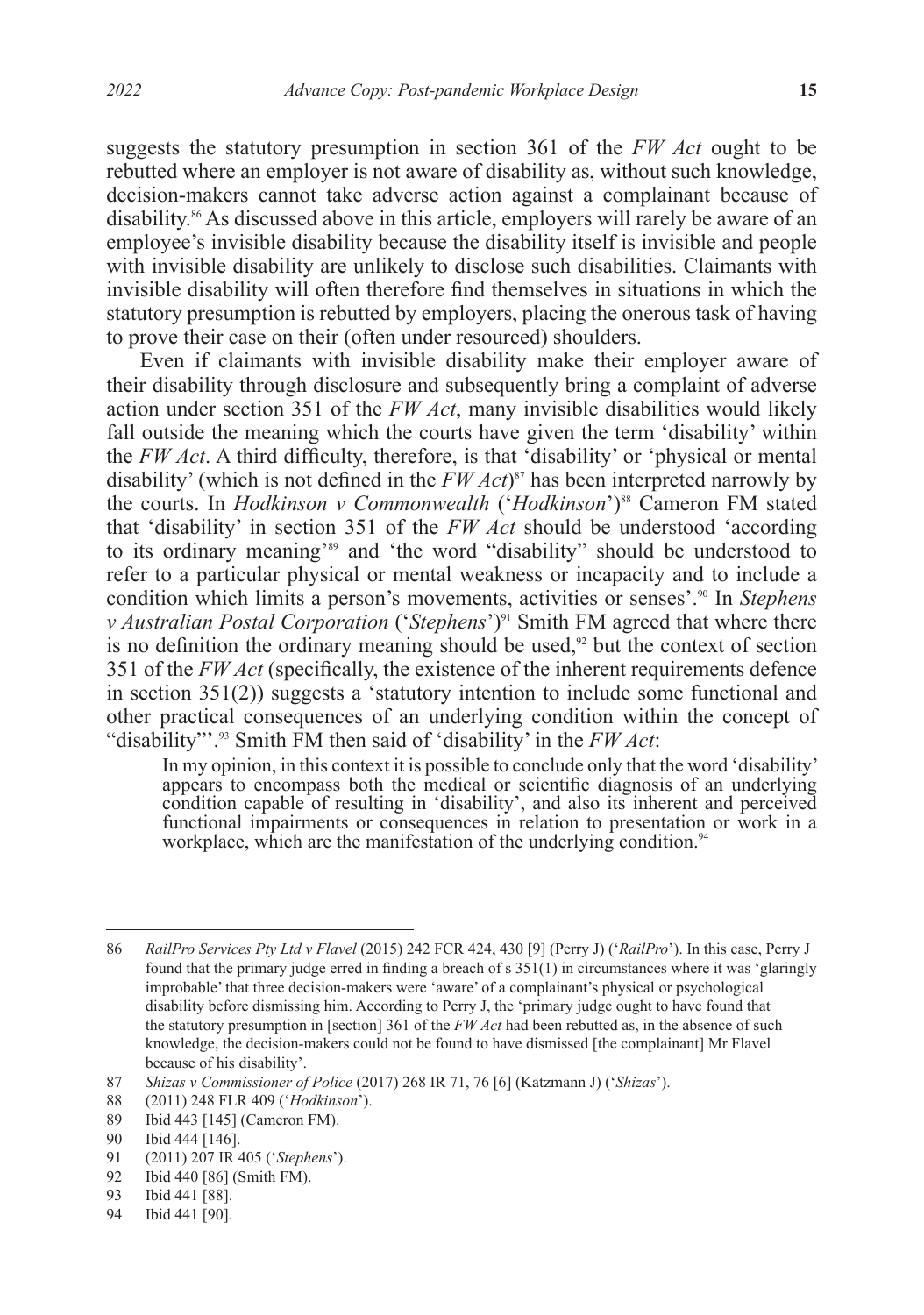This view that disability includes its manifestations was also reached by Katzmann J in *Shizas v Commissioner of Police* ('*Shizas*')95 (in which Katzmann J rejected an argument that adverse action on the basis of spinal infirmity was not on the basis of the underlying disability being ankylosing spondylitis),<sup>96</sup> but manifestations of disability can only be linked to a decision where those manifestations are visible and obvious.<sup>97</sup> In *Western Union Business Solutions (Australia) Pty Ltd v Robinson* ('*Western Union*')98 the applicant's illness was not known by a decision-maker so the link between the decision and whether it was made because of disability could not be drawn.<sup>99</sup> Invisible disability will rarely manifest with obvious or noticeable signs or symptoms, and in the rare cases in which they do people with such disabilities tend to conceal these signs and symptoms for the various reasons discussed above. The causal nexus between invisible disability and an employment decision is, therefore, extremely difficult and sometimes even impossible to establish when relying on an employer's awareness of the manifestations of such disability.

Even if an employer is aware of manifestations of an employee's disability, that awareness alone will not be enough to satisfy a court that the employer took action 'because of' disability. That would require, at the very least, an employer having direct knowledge of the employee's disability<sup>100</sup> so that it can be said the attribute is part of the decision-maker's mental process.101 This means that in effect the courts treat 'disability', for the purposes of the *FW Act*, as something that is directly observable or known by an employer. In *Batista v Wells Fargo International Finance (Australia) Pty Ltd [No 2] ('Batista')*<sup>102</sup> the applicant asserted that forgetfulness or fatigue were manifestations of his mental disability but Kendall J held that a decision-maker's observation, or an applicant's claims to have symptoms consistent with a disability, was not enough<sup> $103$ </sup> because observing symptoms and behaviours does not amount to knowledge of disability.<sup>104</sup> Without such knowledge, it is not possible for an act to be 'because of' the disability. This suggests that directly observable and visible disabilities – such as paraplegia or total blindness – would usually be covered by the general protections in the *FW Act* whilst undisclosed invisible disabilities which are serious enough to have indirectly observable symptoms or behaviours or functional impairments or consequences would not.

This demonstrates that the courts have developed a definition of 'disability' in the *FW Act* which does not adequately cover many claimants with invisible

<sup>95</sup> See *Shizas* (n 87) 95–6 [119]–[122] (Katzmann J).

<sup>96</sup> See *Western Union Business Solutions (Australia) Pty Ltd v Robinson* (2019) 272 FCR 547, 563 [60] (Kerr J) ('*Western Union*').

<sup>97</sup> See, eg, ibid.

<sup>98 (2019) 272</sup> FCR 547.<br>99 See eg ibid 563–4 [6

<sup>99</sup> See, eg, ibid 563–4 [61]–[64] (Kerr J), 581 [141], 584 [152]–[154] (O'Callaghan and Thawley JJ).

<sup>100</sup> See, eg, *DPP (Vic) v Grant* (2014) 246 IR 441, 455 [73] (White J).

<sup>101</sup> See, eg, *BHP Coal* (n 78) 267 [85] (Gageler J), citing *Barclay* (n 75) 517 [44]–[45] (French CJ and Crennan J), 542 [127] (Gummow and Hayne JJ), 544 [140] (Heydon J).

<sup>102</sup> [2020] FCCA 829 ('*Batista*').

<sup>103</sup> Ibid 64 [194], citing *RailPro* (n 86) 460 [128] (Perry J).

<sup>104</sup> *Batista* (n 102) 64 [194].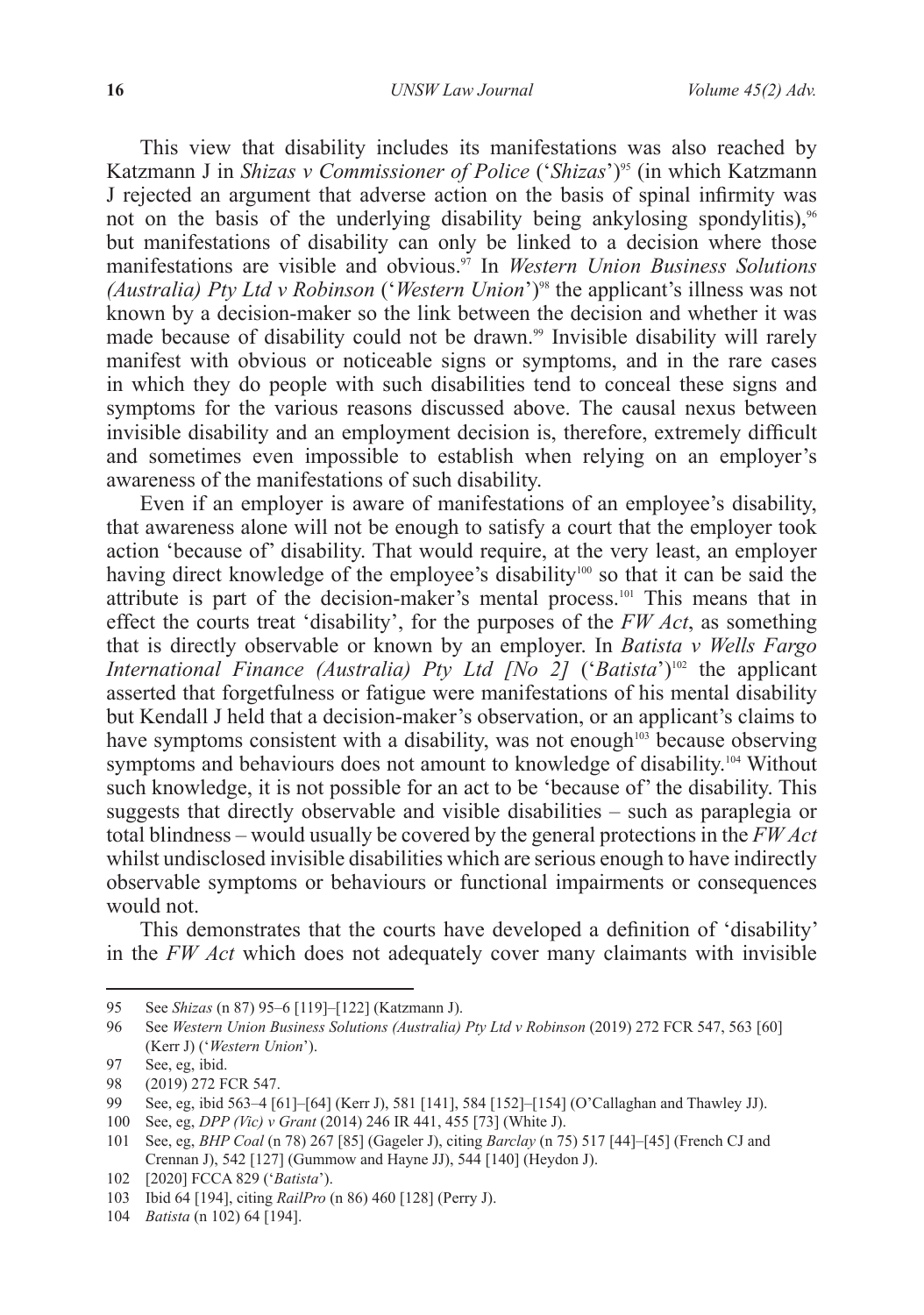disability, and which is obsolete in its emphasis on visible and observable criteria. Firstly, on the test in *Hodkinson*, 'disability' for the purposes of section 351 of the  $FWAct$  is a condition which limits a person's movement, activity or senses,<sup>105</sup> but many invisible disabilities (such as properly managed HIV,<sup>106</sup> post-traumatic stress disorder, or cystic fibrosis) will not likely be captured by this test because they do not limit movement, activity or senses. Secondly, on the elaborated test in *Stephens* and *Shizas* 'disability' can also include manifestations of an underlying condition, but invisible disabilities will usually not have manifestations identifiable by an onlooker so, as held in *Western Union*, it is not possible to draw a link between the (invisible) manifestation and any adverse action. Even if they do have manifestations (such as slowness, etc), based on the reasoning in *Batista* and *RailPro Services Pty Ltd v Flavel*,<sup>107</sup> the existence of these manifestations alone will be insufficient to establish that an employer had knowledge of disability sufficient to satisfy a breach of section 351 of the *FW Act*. It is therefore no surprise that conditions which have been deemed by the courts to fit within the meaning of 'disability' in the *FW Act* have had visible or noticeable manifestations – such as morbid obesity<sup>108</sup> and ankylosing spondylitis<sup>109</sup> (symptoms of the latter include reduced spine mobility).<sup>110</sup>

#### *1**Proposed Law Reform*

In view of the above analysis, the *FW Act* is not equipped to adequately protect employees with invisible disability from inequalities that can arise in modern and post-pandemic workplaces. To better equip the *FW Act* to provide improved coverage for claimants with invisible disability, lawmakers might consider a number of changes to the *FW Act*.

Allen has proposed a number of reforms to the *FW Act* which borrow from the wording in the *Disability Discrimination Act 1992* (Cth) ('*DDA*').111 To this end, Allen recommends:

1. Adding a definition of 'physical or mental disability' to section 12 of the *FW Act* (Allen suggests that the broad definition of 'disability' in the *DDA* could be  $used)$ ;<sup>112</sup>

112 See ibid 865–6.

<sup>105</sup> See, eg, *Findley v MSS Security Pty Ltd* [2017] FCCA 2898, 23 [63] (McNab J) ('*Findley*'), in which McNab J accepted that morbid obesity 'may constitute a disability for the purposes of [section] 351 of the [*FW Act*] as that condition may limit a person's movements, activities or senses'.

<sup>106</sup> A claim of adverse action on the basis of disability has been brought before the Federal Court by a HIV-positive person, but the court did not make a determination on whether HIV is a 'disability' for the purposes of the *FW Act* (n 73). See *C v Commonwealth* (2015) 234 FCR 81, in which the applicant, who was a member of the Defence Force, was held to not be covered by section 351 of the *FW Act* because members of the Defence Force are not 'employees' within the meaning of the *FW Act*.

<sup>107</sup> *RailPro* (n 86).

<sup>108</sup> See *Findley* (n 105) 23 [63] (McNab J).

<sup>109</sup> *Shizas* (n 87) 76 [6] (Katzmann J).

<sup>110</sup> 'Ankylosing Spondylitis', *Victoria State Government Better Health Channel* (Web Page, 9 July 2018) <https://www.betterhealth.vic.gov.au/health/conditionsandtreatments/ankylosing-spondylitis>.

<sup>111</sup> See Allen (n 79) 865–70.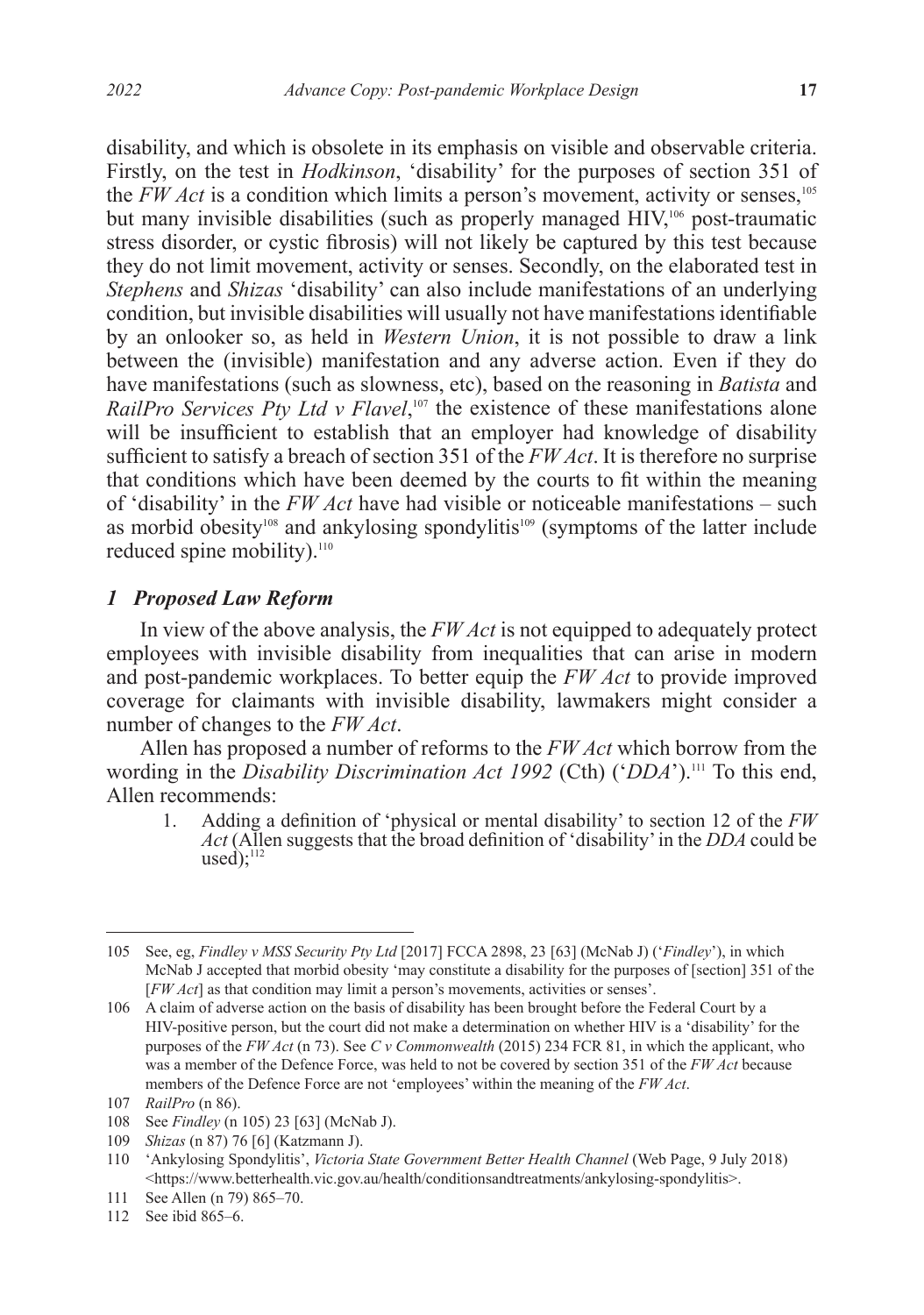- 2. Amending the *FW Act* so that it includes positive duties (such as allowing employers to take special measures (in line with section 45 of the *DDA*) 113 or, placing a positive obligation on employers to provide reasonable adjustments to accommodate the disabilities of employees (in line with the requirements of section 5(2) of the *DDA*);<sup>114</sup> and
- 3. Reforming the *FW Act* so that it prohibits indirect discrimination in similar ways to the *DDA*. 115

The first two of these reforms to the *FW Act* proposed by Allen would likely improve the legislation's coverage of employees with invisible disability. This is because, firstly, the expansive definition of 'disability' in the *DDA* captures many invisible disabilities, and, secondly, proactive efforts to address discrimination may benefit such employees.

The third reform proposed by Allen, however, requires further refinement. Allen proposes defining indirect discrimination in the *FW Act* in similar terms to the definition of indirect discrimination in section 6 of the *DDA*116 (that is, prohibiting 'employers from requiring an employee with a disability to comply with a requirement, condition or practice which has (or is likely to have) a disadvantageous effect on them because of their disability and which is not reasonable in the circumstances',<sup>117</sup> and imposing the burden of proving reasonableness on the employer).118 This, in theory, would be an important addition to the *FW Act*  because in most cases employees with invisible disabilities would not be able to rely on the current adverse action protections in section 351, as argued above. For reasons which are explained in detail below,119 however, this definition of indirect discrimination in the *DDA* has been prone to judicial distortions which require that employers must have knowledge of an employee's disability to indirectly discriminate against that employee (with the result that claims by employees with invisible disability are in most cases automatically defeated). To avoid such judicial distortions, the definition could be refined (as proposed below in this article) to clarify that motive for, and knowledge of, discrimination is irrelevant to finding indirect discrimination. As discussed below, a similar approach in Victorian antidiscrimination legislation has allowed Victorian judges to find that an employer indirectly discriminated against an employee with invisible disability, even though the employer had no knowledge of the disability.<sup>120</sup>

<sup>113</sup> Ibid 868–9.

<sup>114</sup> Ibid 869.

<sup>115</sup> Ibid 868. Allen also proposes expanding the window for making claims under the *FW Act* (n 73) for employees with disability.

<sup>116</sup> See Allen (n 79) 868.

<sup>117</sup> See ibid. It is important to note here that the definition of 'indirect discrimination' imposes an implicit obligation to provide reasonable adjustments because it permits only 'reasonable' requirements or conditions. See Beth Gaze and Belinda Smith, *Equality and Discrimination Law in Australia: An Introduction* (Cambridge University Press, 2017) 105–6 [4], 126 <https://doi. org/10.1017/9781139923811>.

<sup>118</sup> See Allen (n 79) 868.

<sup>119</sup> See Part IV(B)(2)(a) of this article.

<sup>120</sup> See Part IV(B)(2)(b) of this article.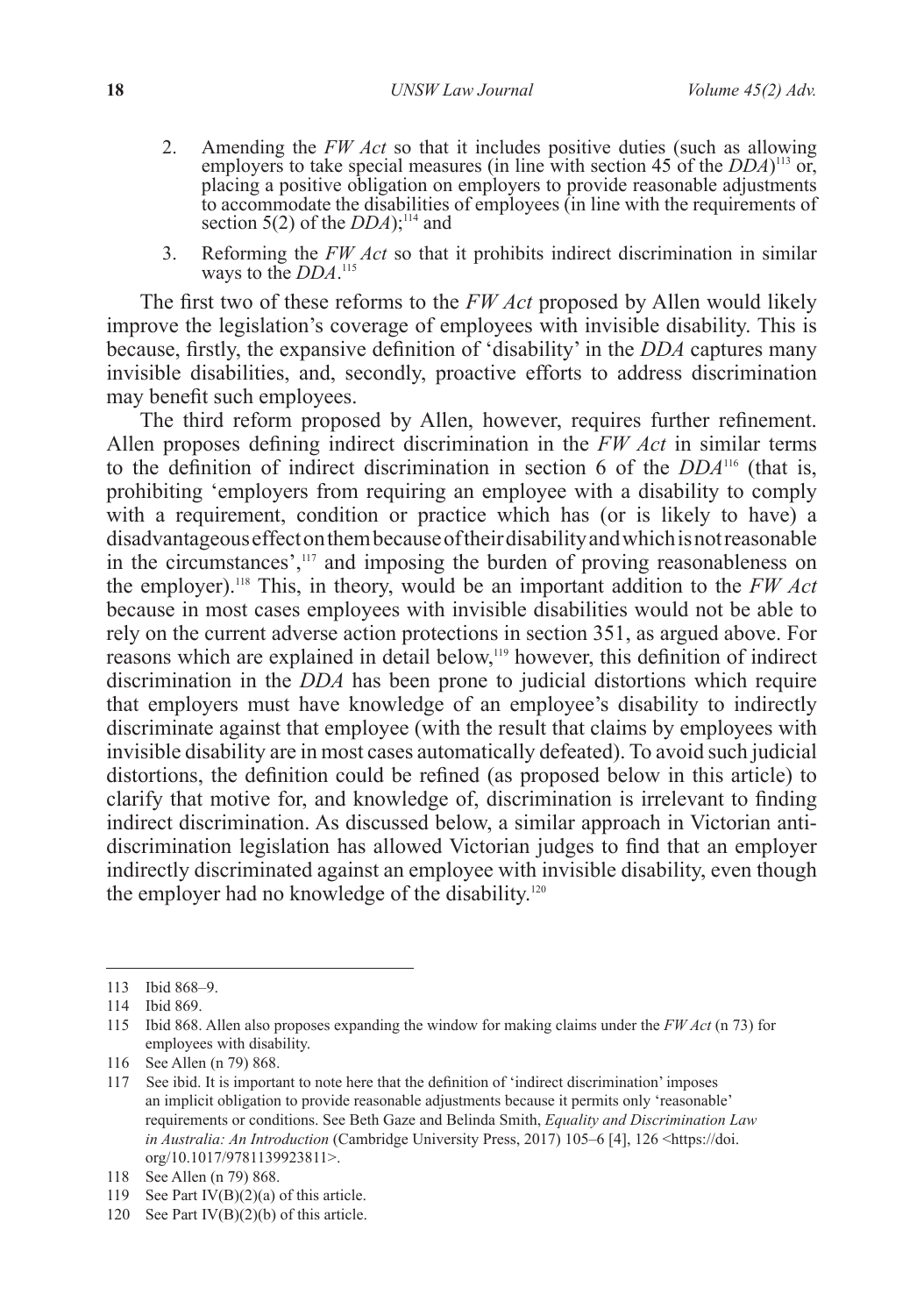It is worth noting here that this article proposes that the *FW Act* should be amended to prohibit indirect discrimination, but the definition of indirect discrimination to be used should not be modelled on the *DDA* but rather on the approach in Victorian antidiscrimination legislation.<sup>121</sup> This article does not propose any changes to adverse action. The prohibition on adverse action, as explained above, prohibits direct forms of discrimination 'because of' prohibited attributes (such as physical or mental disability). This requires a factual inquiry as to the decision-makers' true intentions,<sup>122</sup> reasons or motivations for a decision<sup>123</sup> so it engages provisions such as sections 360 and 361 of the *FW Act* which apply in circumstances where it is alleged a person took action for a particular reason. The indirect discrimination protections proposed by this article, however, would prohibit unreasonable requirements, conditions or practices which have a disadvantaging effect on employees with disability regardless of the intent or reasons of an employer. As such, adverse action on the one hand, and the proposed indirect discrimination protections on the other, would cover distinct forms of discrimination.

Having assessed the *FW Act*, this article will now turn to assess whether establishing discrimination under anti-discrimination legislation poses any problems of application for claimants with invisible disability.

# **B Establishing Discrimination under Anti-Discrimination**

#### **Legislation: Problems of Application**

Anti-discrimination legislation contains a definition of 'disability' which is wide and expansive,<sup>124</sup> and it can cover a range of conditions, injuries and illnesses that are 'invisible'. 'Disability' can include vision impairment, viral infections, morning sickness,<sup>125</sup> colour blindness,<sup>126</sup> HIV infection, attention disorders,<sup>127</sup> certain forms of brain damage,<sup>128</sup> type 2 diabetes and cardiomyopathy<sup>129</sup> for example.

Under anti-discrimination legislation disability discrimination in employment is unlawful<sup>130</sup> and it can be either direct<sup>131</sup> or indirect.<sup>132</sup> This article will now assess the utility of direct and indirect discrimination provisions in addressing the new and emerging inequalities identified above in this article.

<sup>121</sup> Ibid.

<sup>122</sup> See *BHP Coal* (n 78) 249 [9] (French CJ and Kiefel J), 267 [85] (Gageler J).

<sup>123</sup> *Barclay* (n 75) 534–5 [101] (Gummow and Hayne JJ); *Salama v Sydney Trains* (n 75) [86] (Burley J).

<sup>124</sup> See, eg, *DDA* (n 72) s 4 (definition of 'disability'); *Anti-Discrimination Act 1977* (NSW) s 4 (definition of 'disability'); *Vic EO Act 2010* (n 72) s 4 (definition of 'disability').

<sup>125</sup> Gaze and Smith (n 117), 99–100.

<sup>126</sup> *Davies v Victoria* [2000] VCAT 819; *Loscialpo v NSW Police Service* [2000] EOC 93-042, cited in Gaze and Smith (n 117) 100.

<sup>127</sup> Chris Ronalds and Elizabeth Raper, *Discrimination Law and Practice* (The Federation Press, 5<sup>th</sup> ed, 2019) 25.

<sup>128</sup> *Purvis v Department of Education and Training (NSW)* (2003) 217 CLR 92, 119 [80] (McHugh and Kirby JJ) ('*Purvis*').

<sup>129</sup> *Ferris v Victoria* [2018] VSCA 240, 5 [12] (Tate AP, Niall and Hargrave JJA) ('*Ferris Appeal*'); *Ferris v Department of Justice and Regulation (Human Rights) (Vic)* [2017] VCAT 1771, [82]–[83] (Harbison J) ('*Ferris*').

<sup>130</sup> See, eg, *DDA* (n 72) s 15.

<sup>131</sup> See, eg, ibid s 5.

<sup>132</sup> See, eg, ibid s 6.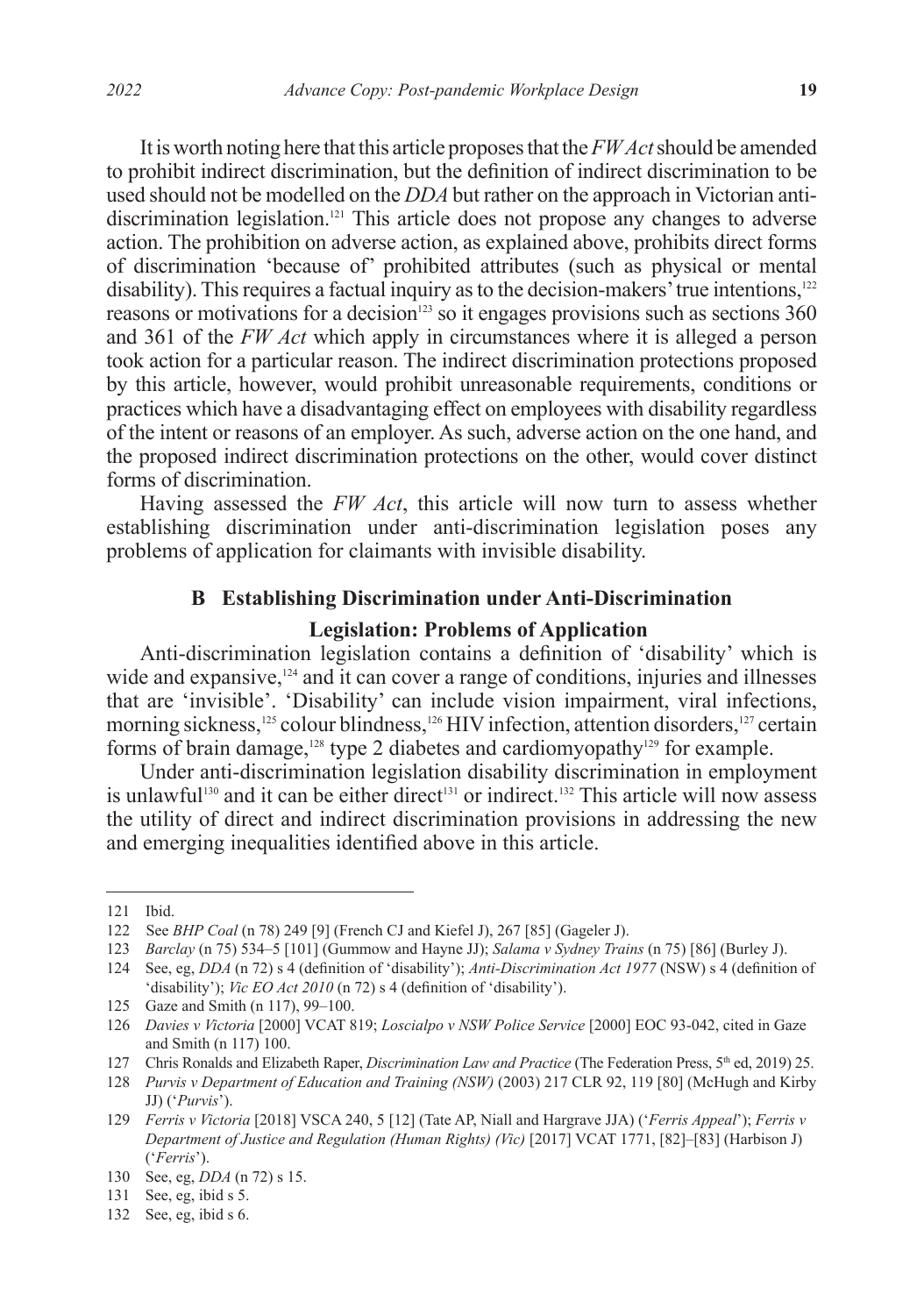#### *1 Direct Disability Discrimination*

Under section 5(1) of the *DDA* employers directly discriminate against employees with disability where they treat the employees less favourably than a person without the disability 'in circumstances that are not materially different', and the treatment is *because of* the disability.<sup>133</sup> Importantly, duty holders cannot take action 'because of' disabilities of which they are unaware.134

Whereas section 5(1) of the *DDA* is concerned with achieving formal equality,135 2009 amendments to the *DDA* introduced a new section 5(2) which is concerned with achieving substantive equality because the new provision focuses on effect or outcome.<sup>136</sup> Under section  $\frac{5(2)}{2}$  of the *DDA* employers will also have an explicit duty to provide reasonable adjustments to employees with disability $137$ unless making the reasonable adjustment would impose an 'unjustifiable hardship' on the employer.<sup>138</sup>

Under section 5(2) 'the function of a comparator in the context of discrimination is to facilitate the isolation of the reason why the person was treated as he or she was'.139 The comparison exercise requires drawing a conclusion as to whether the 'effect' of failing to make reasonable adjustments is to treat an employee with disability less favourably because of their disability.140 Significantly, in *Watts v Australian Postal Corporation*<sup>141</sup> Mortimer J opined:

Section  $5(2)(b)$  expressly addresses, in my opinion, the finding of the plurality in *Purvis* at [230] that the comparison must identify '*all the effects and consequences of disability that are manifested to the alleged discriminator. What then is asked is: how would that person treat another in those same circumstances*?'142

As such, employees with invisible disability will often face a losing battle in direct disability claims – whether under section  $5(1)$  or section  $5(2)$  of the *DDA* – because employers will more often than not be unaware that an employee has an invisible disability, and such disabilities will usually not have observable manifestations or consequences.

Given that the parliaments specifically require direct disability discrimination to be 'because of'<sup>143</sup> or 'on the ground of'<sup>144</sup> or 'on the basis of  $\frac{1}{145}$  disability, an employer would need to be aware of a claimant's disability to directly discriminate.

<sup>133</sup> Ibid s 5(1). See also Ronalds and Raper (n 127) 39–40.

<sup>134</sup> See, eg, *Justice v Department of Human Services (Cth)* [2019] FCCA 2726, 24 [68] (Driver J).

<sup>135</sup> See Gaze and Smith (n 117) 126.

<sup>136</sup> Ibid. See also *Watts* (n 63) 278 [246] (Mortimer J).

<sup>137</sup> *DDA* (n 72) s 5(2); Explanatory Memorandum, Disability Discrimination and Other Human Rights Legislation Amendment Bill 2009 (Cth) 7 [35]–[39].

<sup>138</sup> *DDA* (n 72) ss 4, 11, 21B.

<sup>139</sup> *Watts* (n 63) 277 [242] (Mortimer J), citing *Purvis* (n 128) 160–1 [223] (Gummow, Hayne and Heydon  $JJ$ ).

<sup>140</sup> *Watts* (n 63) 277 [242] (Mortimer J).

<sup>141</sup> (2014) 222 FCR 220.

<sup>142</sup> *Watts* (n 63) 277 [243] (Mortimer J), quoting *Purvis* (n 128) 162 [230] (Gummow, Hayne and Heydon JJ) in which their Honours discussed section 5(1) of the *DDA* (emphasis added).

<sup>143</sup> See, eg, *DDA* (n 72) s 5(1); *Equal Opportunity Act 1984* (SA) s 66(a); *Vic EO Act 2010* (n 72) s 8(1).

<sup>144</sup> See, eg, *Anti-Discrimination Act 1977* (NSW) s 49B(1)(a).

<sup>145</sup> See, eg, *Anti-Discrimination Act 1998* (Tas) s 14(2).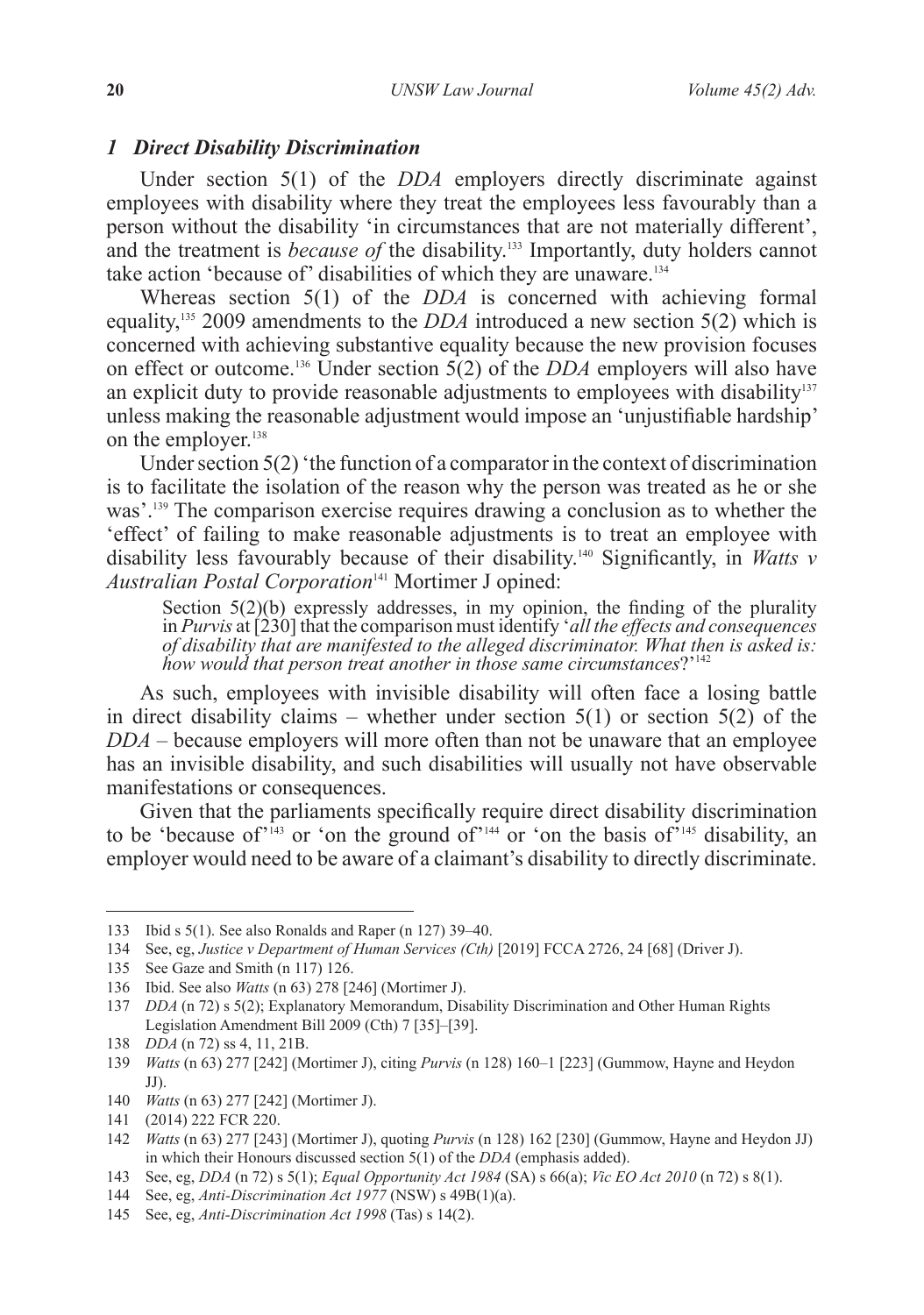As noted above in this article invisible disabilities are not readily apparent to an onlooker and people with invisible disabilities are reluctant to disclose their invisible disabilities to employers, so in most cases claimants with invisible disability will not be able to rely on direct discrimination provisions. This article will now turn to assess whether claimants with invisible disabilities can seek to rely on indirect discrimination provisions and, if so, whether they face any particular difficulties in seeking to rely on such provisions.

### *2 Indirect Disability Discrimination*

Laws which prohibit indirect discrimination are designed to challenge requirements or conditions that seem neutral, but which disadvantage or have a disproportionate impact on people with disability. Generally speaking, indirect disability discrimination can occur when the following three criteria are satisfied:<sup>146</sup>

- 1. apparently neutral requirements, conditions or practices are imposed by an employer on all employees within a workplace;<sup>147</sup> but
- 2. the requirements, conditions or practices disadvantage, or are likely to disadvantage, people with disability (the 'disadvantage test'),<sup>148</sup> or they have a disproportionate impact on people with disability in the sense that a substantially higher proportion of persons who do not have that disability can comply with the imposed requirements, conditions or practices (the 'proportionality test') and the employee with disability cannot or would not be able to comply;<sup>149</sup> and
- 3. the requirements, conditions or practices are not 'reasonable'.150

Like the *DDA*, the definition of indirect discrimination in the Victorian and Australian Capital Territory ('ACT') legislation is based on a 'disadvantage test'.<sup>151</sup> Under section 6(1) of the *DDA* the 'disadvantage test' is combined with a 'cannot comply' test which essentially also asks whether a person with disability 'does not or would not comply, or is not able or would not be able to comply, with the requirement or condition' because of disability. In employment cases where a

(b) that is not reasonable.

<sup>146</sup> See further Gaze and Smith (n 117) 119.

<sup>147</sup> *Waters v Public Transport Corporation* (1991) 173 CLR 349, 392 (Dawson and Toohey JJ) ('*Waters*').

<sup>148</sup> See, eg, *DDA* (n 72) s 6(1); *Discrimination Act 1991* (ACT) s 8(3)–(4); *Vic EO Act 2010* s 9(1).

<sup>149</sup> See, eg, *Anti-Discrimination Act 1977* (NSW) s 49B(1)(b); *Anti-Discrimination Act 1991* (Qld) s 11(1); *Equal Opportunity Act 1984* (SA) s 66(b); *Equal Opportunity Act 1984* (WA) s 66A(3).

<sup>150</sup> See, eg, *DDA* (n 72) s 6(3); *Discrimination Act 1991* (ACT) s 8(4); *Anti-Discrimination Act 1977* (NSW) s 49B(1)(b); *Anti-Discrimination Act 1991* (Qld) s 11(1)(c); *Equal Opportunity Act 1984* (SA) s 66(b)(ii); *Vic EO Act 2010* (n 72) s 9(1)(b); *Equal Opportunity Act 1984* (WA) s 66A(3)(b);.

<sup>151</sup> See, eg, *Vic EO Act 2010* s 9(1):

<sup>[</sup>i]ndirect discrimination occurs if a person imposes, or proposes to impose, a requirement, condition or practice –

<sup>(</sup>a) that has, or is likely to have, the effect of disadvantaging persons with an attribute; and

See also *Discrimination Act 1991* (ACT): 'a person indirectly discriminates against someone else if the person imposes, or proposes to impose, a condition or requirement that has, or is likely to have, the effect of disadvantaging the other person because the other person has 1 or more protected attributes': at s 8(3). 'However, a condition or requirement does not give rise to indirect discrimination if it is reasonable in the circumstances': at s 8(4).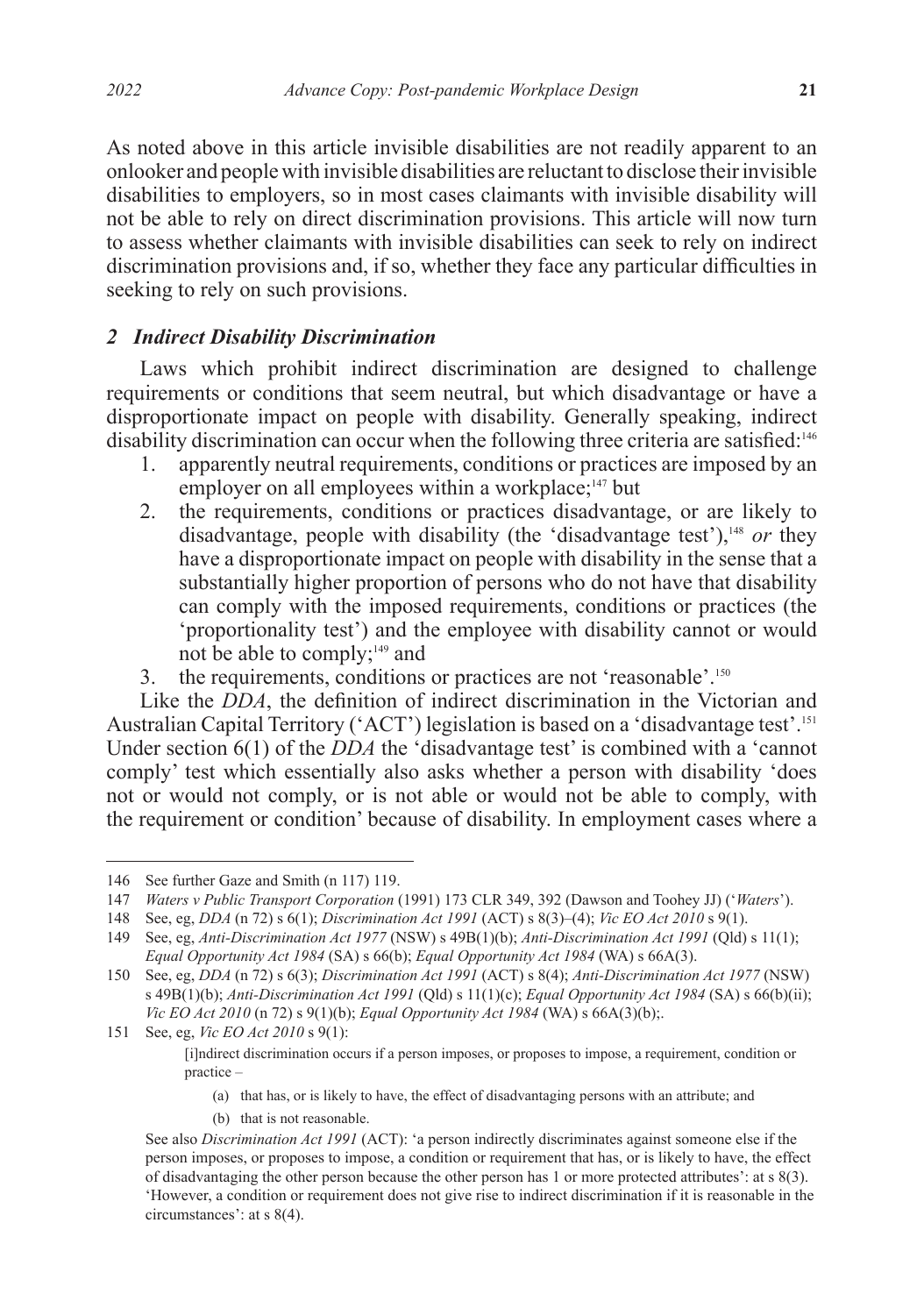person with a disability faces 'serious disadvantage' in complying with a condition or requirement then that person will not be able to comply with the condition or requirement, regardless of whether the employee can 'cope'.152

The definition of indirect discrimination in other jurisdictions within Australia (NSW, Queensland, Western Australia and South Australia) is based on the 'proportionality test<sup>'153</sup> (which was used in the *DDA* before the 2009 amendments).<sup>154</sup>

Whilst the definition of 'indirect discrimination' imposes an implicit obligation to provide reasonable adjustments because it permits only 'reasonable' requirements or conditions,155 the *DDA* explicitly prohibits 'reasonable adjustments' discrimination. Under section 6(2) of the *DDA* indirect discrimination occurs where an employee with disability can comply with a condition or requirement only with

153 See, eg, *Anti-Discrimination Act 1977* (NSW) s 49B(1)(b):

*Anti-Discrimination Act 1991* (Qld) s 11(1):

[i]ndirect discrimination on the basis of an attribute happens if a person imposes, or proposes to impose, a term –

- (a) with which a person with an attribute does not or is not able to comply; and
- (b) with which a higher proportion of people without the attribute comply or are able to comply;
- and
- (c) that is not reasonable

*Equal Opportunity Act 1984* (SA) s 66(b):

a person discriminates on the ground of disability – …

- (b) if he or she treats another unfavourably because the other does not comply, or is not able to comply, with a particular requirement and –
	- (i) the nature of the requirement is such that a substantially higher proportion of persons who do not have such a disability complies, or is able to comply, with the requirement than of those persons who have such a disability; and
	- (ii) the requirement is not reasonable in the circumstances of the case

*Equal Opportunity Act 1984* (WA) s 66A(3):

a person … discriminates against another person … on the ground of impairment if the discriminator requires the aggrieved person to comply with a requirement or condition –

- (a) with which a substantially higher proportion of persons who do not have the same impairment as the aggrieved person comply or are able to comply; and
- (b) which is not reasonable having regard to the circumstances of the case; and
- (c) with which the aggrieved person does not or is not able to comply.
- 154 See Explanatory Memorandum, Disability Discrimination and Other Human Rights Legislation Amendment Bill 2009 (Cth) 8.
- 155 Gaze and Smith (n 117) 126.

<sup>152</sup> *Sievwright v Victoria* [2012] FCA 118, 52 [184] (Marshall J), citing *Hurst v Queensland* (2006) 151 FCR 562, 585 [134] (Ryan, Finn and Weinberg JJ) (an education case); *Devers v Kindilan Society* (2009) 263 ALR 433, 440 [29] (Marshall J) (an employment case) ('*Devers*'); *Devers v Kindilan Society* (2010) 269 ALR 404, 427 [101] (Ryan, Mansfield and McKerracher JJ) ('*Devers Appeal*'). See also *Devers Appeal* at 410 [22], 426–7 [99]–[101].

<sup>[</sup>a] person (the perpetrator) discriminates against another person (the aggrieved person) on the ground of disability if the perpetrator … requires the aggrieved person to comply with a requirement or condition with which a substantially higher proportion of persons who do not have that disability, or who do not have a relative or associate who has that disability, comply or are able to comply, being a requirement which is not reasonable having regard to the circumstances of the case and with which the aggrieved person does not or is not able to comply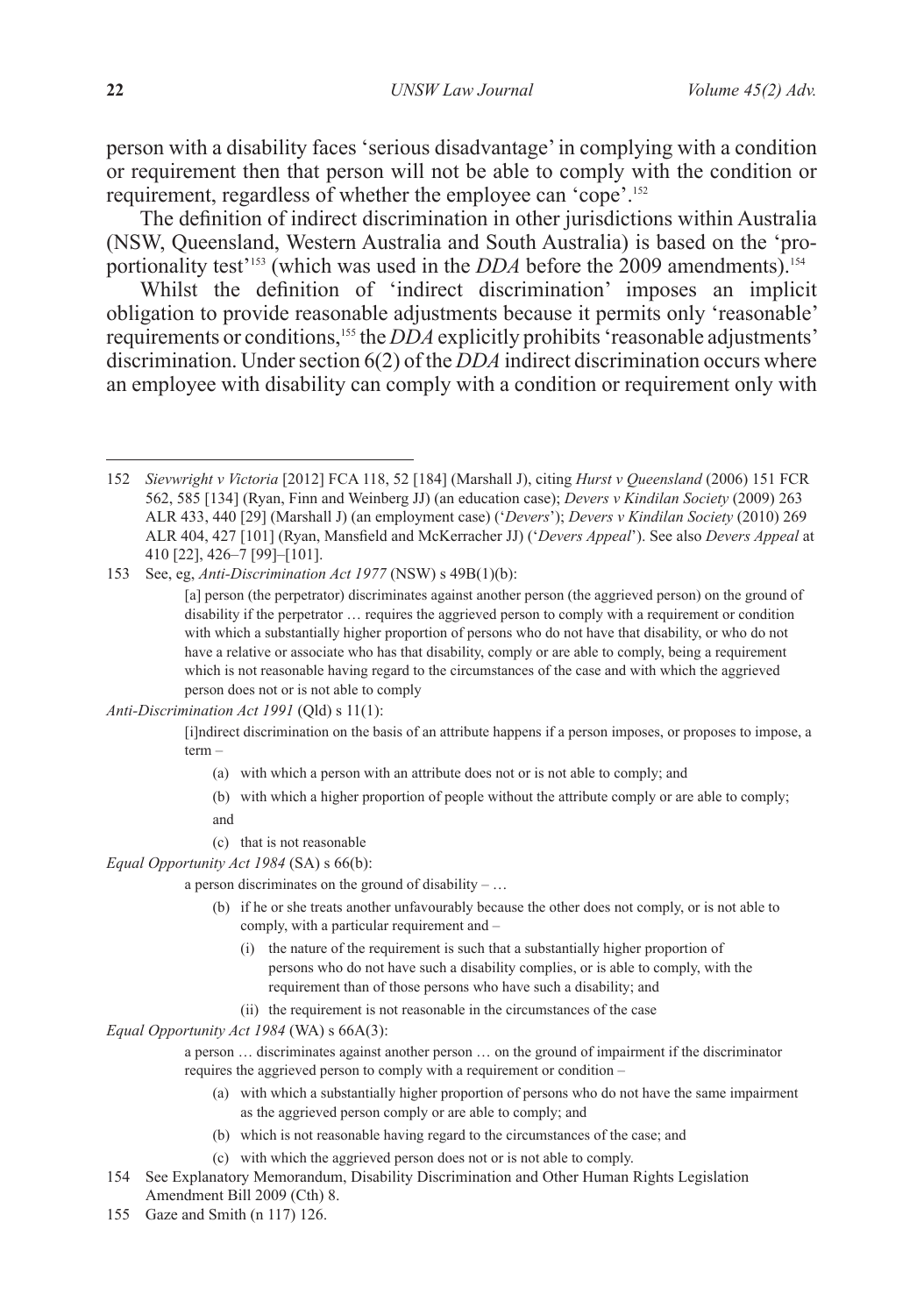'reasonable adjustments' but the employer fails to provide reasonable adjustments and the failure has a disadvantaging effect on people with the disability.

### *(a) Problems of Application*

This article will now assess whether establishing the elements of indirect discrimination pose any problems of application when applied to modern and postpandemic workplaces. As the reasonableness test can accurately be regarded as a defence to indirect discrimination, an assessment of the reasonableness test can be found further below under the assessment of defences to discrimination.

First, for reasons that will now be explained, the element of whether an employer imposes a requirement, condition or practice seems largely unproblematic. Whilst a requirement, condition or practice must be formulated 'with some precision'156 they should be 'construed broadly'<sup>157</sup> and they are imposed by a duty bearer where an aggrieved person is required (that is, 'obliged' or 'compelled') to do something.<sup>158</sup> Although in *New South Wales v Amery*<sup>159</sup> this element was interpreted 'very narrowly' by the High Court 'the precedent itself can generally be distinguished on its facts'.160 As such, it is open to claimants to argue that agile and shared workplace design is a condition, requirement or practice and this appears to pose no real problems of application.

Second, and for reasons that will now be explained, whilst the 'disadvantage' test and the 'proportionality' test in anti-discrimination legislation throughout Australia seem to present no problems of application in modern and post-pandemic workplaces, problems of application can arise from judicial distortions of the definition of indirect discrimination which displace legislative intent.

In *Zoltaszek v Downer EDI Engineering Pty Ltd [No 2]*, 161 the applicant, Mr Zoltaszek, was a technician who claimed that the respondent's failure to give him light duties after the respondent was made aware of his tendonitis was direct and indirect discrimination.162 In relation to the indirect discrimination claim, Barnes FM concluded that, because the respondent had not been made aware of the applicant's back pain, nothing which the respondent did 'that may be asserted to amount to indirect discrimination could be said to be *on the ground of* any disability consisting of or arising out of the claimed back pain'.<sup>163</sup>

In *Devers v Kindilan Society*164 (which had not been brought under section 6(2) of the *DDA* because the provision had not commenced at the time of the

164 (2009) 263 ALR 433.

<sup>156</sup> *Australian Iron and Steel Pty Ltd v Banovic* (1989) 168 CLR 165, 185 (Dawson J) ('*Banovic*').

<sup>157</sup> Ibid.

<sup>158</sup> *Sluggett v Human Rights and Equal Opportunity Commission* (2002) 123 FCR 561, 577 [56]–[57] (Drummond J). See further *Hinchliffe v University of Sydney* (2004) 186 FLR 376, 444–5 [159]–[166] (Driver FM).

<sup>159</sup> (2006) 230 CLR 174 ('*Amery*').

<sup>160</sup> Gaze and Smith (n 117) 120.

<sup>161</sup> [2010] FMCA 938. This matter concerned the *DDA* before the 2009 amendments introduced by the *Disability Discrimination and Other Human Rights Legislation Amendment Act 2009* (Cth).

<sup>162</sup> [2010] FMCA 938, 2 [4] (Barnes FM).

<sup>163</sup> Ibid 34 [121] (emphasis added).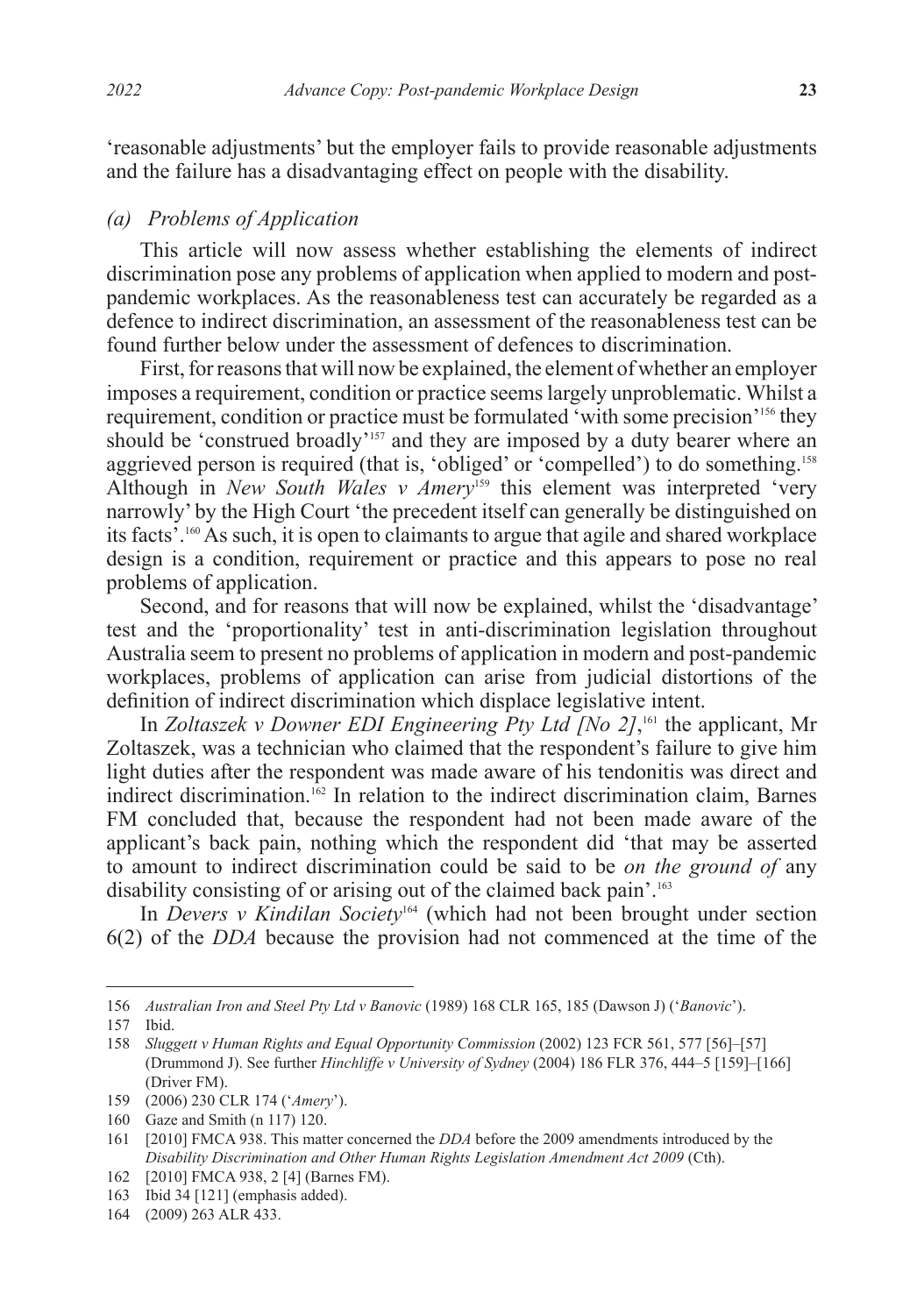alleged actions)<sup>165</sup> the applicant, Jane Devers, was profoundly deaf but when she commenced paid work with the respondent in early September 2003 the respondent 'was not aware that Ms Devers required qualified interpreters or other equipment to perform her duties'.166 It was not until 12 October 2006 that Ms Devers disclosed to the respondent that she required equipment including flashing lights.167 Marshall J held that during the period the employer was unaware of Ms Devers' requirements for reasonable adjustments it did not impose a requirement on Ms Devers that she work without the adjustment:<sup>168</sup>

[B]efore 12 October 2006, Focus did not impose a condition or requirement on Ms Devers that she access her employment without flashing lights as the evidence indicates that Focus was unaware that Ms Devers required the installation of flashing lights and no such request had been made by Ms Devers. No indirect discrimination occurred in respect of this period.<sup>169</sup>

These approaches in the above cases (that employers must have knowledge of an employee's invisible disability or reasonable adjustments request to indirectly discriminate against that employee) are problematic for two main reasons. Firstly, they create barriers and remove many employees with invisible disability from the law's coverage and protection because, as established above in this article, people with invisible disability tend to not tell employers about their disability or reasonable adjustment needs. Second, for reasons that will now be explained, they appear to be judicial distortions of the legislation.

In this author's view, for three reasons that will now follow, it is most consistent with legislative intent that employers can indirectly discriminate against employees even where they have no knowledge of the employee's disability or reasonable adjustments request.

First, extrinsic materials to the *DDA* clarify that a discriminator does not need to have knowledge of a claimant's disability or reasonable adjustments request to indirectly discriminate against that person. For example, section 6 of the *DDA* concerning indirect discrimination was intended to cover 'discrimination which occurs because a condition or requirement is imposed which unfairly impacts on people with disabilities *even if that was not its actual intention*'.170 According to the explanatory memorandum to the Disability Discrimination Bill 1992 (Cth), where a service provider provides a service on the first floor of a building with stair access only then this may be indirect discrimination against a person with a mobility disability.171 There is no specified requirement that the service provider have knowledge of the person's mobility impairment.

<sup>165</sup> Australian Human Rights Commission, 'Federal Discrimination Law' (30 June 2016) n 253.

<sup>166</sup> *Devers* (n 152) 435 [10] (Marshall J).

<sup>167</sup> Ibid 443 [48]–[49] (Marshall J).

<sup>168</sup> See Australian Human Rights Commission (n 165) 204; *Devers* (n 152) 443 [51], 446 [68] (Marshall J).

<sup>169</sup> *Devers* (n 152) 443 [51] (Marshall J). On appeal, none of the grounds of appeal were upheld. See *Devers Appeal* (n 152) 432 [138]. Special leave to appeal to the High Court of Australia was refused by Heydon and Bell JJ. See *Devers v Kindilan Society* [2011] HCASL 18.

<sup>170</sup> Explanatory Memorandum, Disability Discrimination Bill 1992 (Cth) 6 (emphasis added).

<sup>171</sup> Ibid.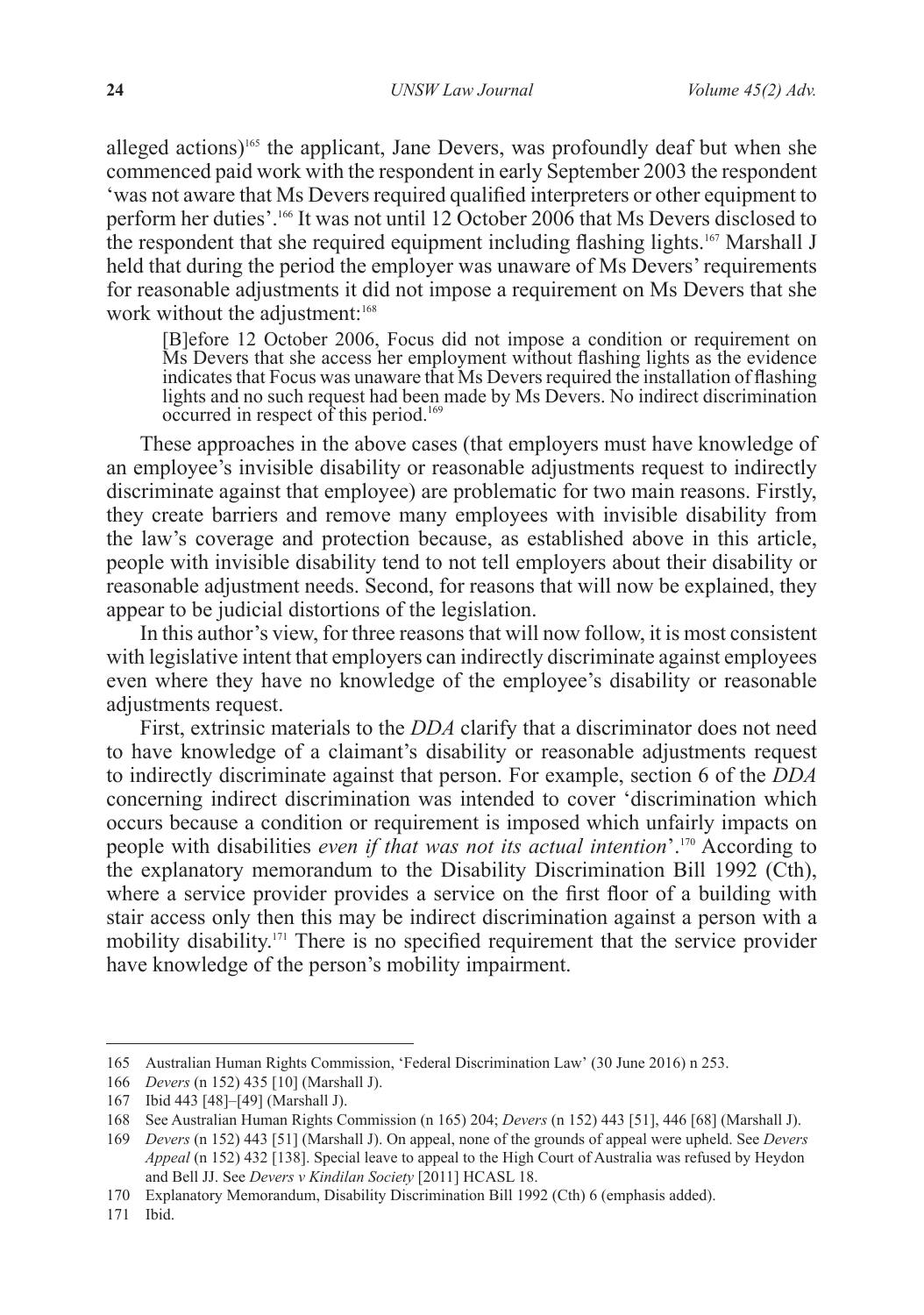Second, it is accepted that direct and indirect discrimination are 'mutually exclusive<sup> $172$ </sup> (that is, a claimant cannot win on both grounds), $173$  which is consistent with the text of anti-discrimination legislation in that the indirect discrimination provisions would be left with no work to do if they require the same test as the direct discrimination provisions. By requiring a claimant to show that a respondent had knowledge of a disability or a reasonable adjustments request, a court or tribunal would essentially be asking whether discrimination is 'because of' a claimant's disability. This is the same question that is asked in establishing direct discrimination.

In view of judicial distortions of the clear text of the *DDA*, and the legislative intent underpinning it, it seems prudent for lawmakers to turn their attention to amending the *DDA* and other anti-discrimination legislation. This article will now turn to consider how the test for indirect discrimination in the *DDA*, as well as in other anti-discrimination legislation of the states and territories, can be improved to help ensure a federally consistent approach to establishing indirect discrimination which covers employees with invisible disability.

# *(b) Proposed Law Reform*

A review of the *DDA* and other anti-discrimination legislation in the states and territories reveals that the Victorian anti-discrimination legislation – the *Equal Opportunity Act 2010* (Vic) ('*Vic EO Act 2010*') – contains a unique combination of provisions (sections  $9(4)$  and  $10$ )<sup>174</sup> which permit the courts to apply this legislation to cover employees with invisible disability in certain circumstances. First, section 9(4) of the *Vic EO Act 2010* provides that '[i]n determining whether a person indirectly discriminates it is irrelevant whether or not that person is aware of the discrimination'. Second, section 10 of that Act expressly provides that motive is irrelevant to discrimination.

The below text will now analyse how these provisions were applied in the Victorian case *Ferris v Victoria* ('*Ferris*')175 to illustrate how they operated to permit an employee with an invisible disability to successfully claim indirect discrimination in circumstances where the employer had no knowledge of the disability. It is contended that this result provides important lessons for federal,

<sup>172</sup> See *Banovic* (n 156) 171 (Brennan J), 184 (Dawson J), cited in *Sklavos v Australasian College of Dermatologists* (2017) 256 FCR 247, 253 [13] (Bromberg J) ('*Sklavos*').

<sup>173</sup> *Sklavos v Australasian College of Dermatologists* [2016] FCA 179, 65 [164] (Jagot J); *Sklavos* (n 172) 253 [13] (Bromberg J).

<sup>174</sup> A similar provision to section 9(4) of the *Vic EO Act 2010* appears in Queensland's anti-discrimination legislation but not in other anti-discrimination legislation. See *Anti-Discrimination Act 1991* (Qld) section 11(3) which states '[i]t is not necessary that the person imposing, or proposing to impose, the term is aware of the indirect discrimination'. The Queensland legislation, however, only expressly provides that motive is irrelevant to direct discrimination: see *Anti-Discrimination Act 1991* (Qld) s 10(3). Thus its indirect discrimination provision is missing a provision cognate to section 10 of the *Vic EO Act 2010*. Many other state laws provide that motive is irrelevant to discrimination: see Ronalds and Raper (n 127) 38. However, such a requirement is not explicitly provided in the text of the *DDA*.

<sup>175</sup> [2018] VSCA 240.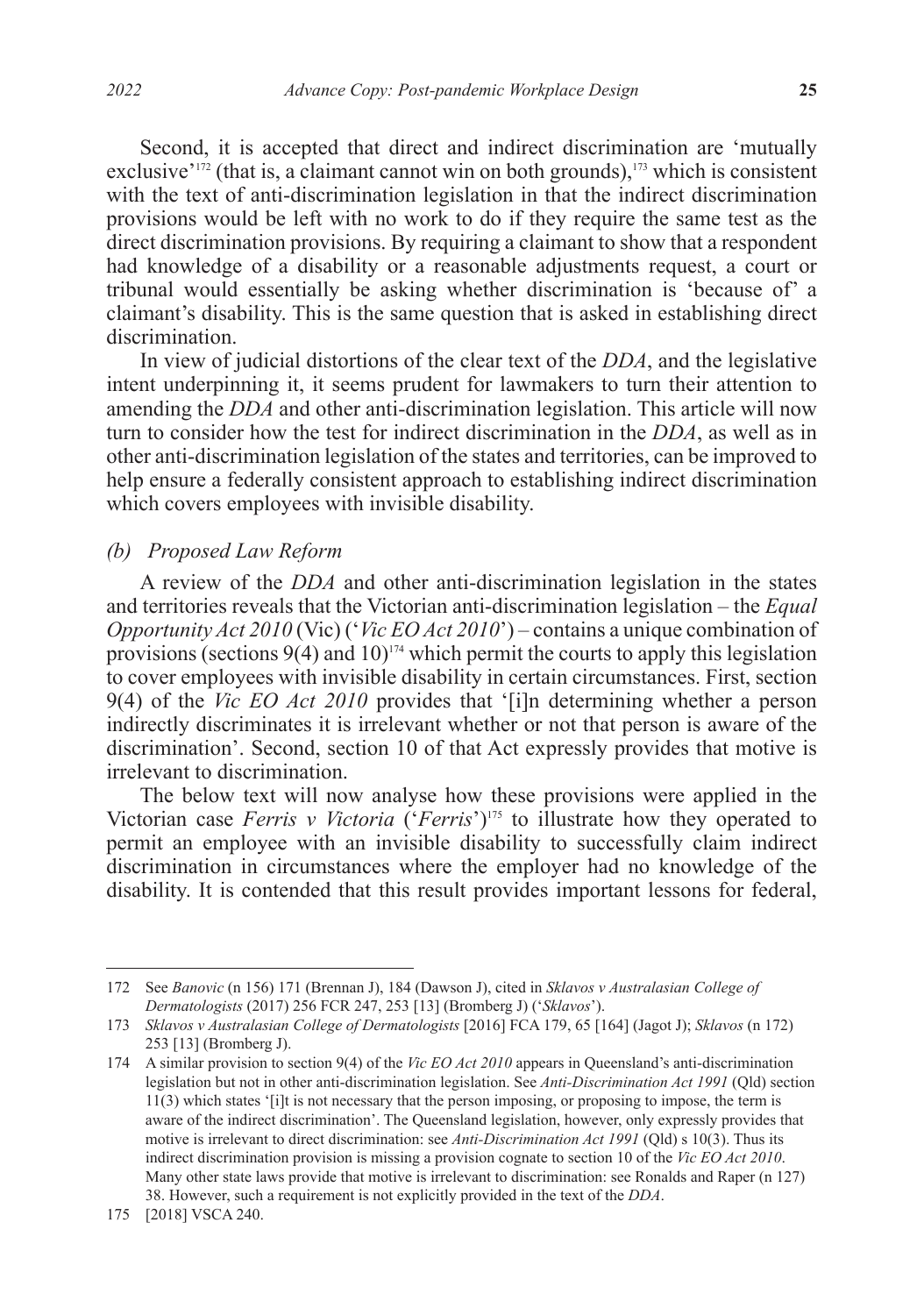state, and territory lawmakers (in jurisdictions other than Victoria), to inform reforms to the test for indirect discrimination in the legislation of these jurisdictions.

In *Ferris*, the applicant, Scott Ferris, worked at a low security prison as a store supervisor from May 2009 until July 2014, when he was suspended. In May 2015, his employment was terminated. Mr Ferris claimed that his suspension and termination of employment were due to discrimination based on disability, his type 2 diabetes and cardiomyopathy (conditions which he did not disclose in a pre-existing medical condition form,<sup>176</sup> and he did not tell anyone at work that an increased workload could adversely impact his diabetes).177 At the Victorian Civil and Administrative Tribunal Harbison J dismissed Mr Ferris's claim for direct discrimination but upheld his claim for indirect discrimination.178 Mr Ferris not disclosing to his employer or anyone at the prison that his diabetes was becoming 'unmanageable'<sup>179</sup> created difficulties for the direct discrimination claim (given the difficulty of establishing unfavourable treatment due to disability where an employer is unaware of the disability),<sup>180</sup> but it did not create difficulties for the indirect discrimination claim.

Judge Harbison's finding of indirect discrimination<sup>181</sup> stemmed from the fact that Mr Ferris was prevented from managing his diabetes properly due to an increased workload which resulted from an increase in prisoner numbers.<sup>182</sup> Judge Harbison found that the elements of indirect discrimination were made out,183 namely: (1) that the respondent imposed a condition, requirement or practice that staff 'work unreasonably long hours', as implied from the surrounding circumstances;184 (2) people with diabetes 'may be disadvantaged by a requirement to work unreasonably long hours in that the condition of diabetes is prone to become unstable in conditions of stress and exhaustion, where a sufferer is unable to eat appropriate foods, exercise adequately, or take appropriate medication';<sup>185</sup> and  $(3)$ the hours were unreasonable.186 Importantly, Judge Harbison reasoned that, unlike direct discrimination claims, in indirect discrimination claims an applicant 'does

<sup>176</sup> Ibid 1 [1], 7 [16] (Tate AP, Niall and Hargrave JJA).

<sup>177</sup> Ibid 6 [14]–[15], 7 [17].

<sup>178</sup> Ibid 1 [2].

<sup>179</sup> *Ferris* (n 129) [53] (Harbison J).

<sup>180</sup> Ibid [49].

<sup>181</sup> No compensation was awarded for the indirect discrimination (on the basis that the suspension and termination were not a consequence of the indirect discrimination). See ibid [2], [104].

<sup>182</sup> *Ferris Appeal* (n 129) 1 [2] (Tate AP, Niall and Hargrave JJA).

<sup>183</sup> *Ferris* (n 129) [101].

<sup>184</sup> Ibid [88].

<sup>185</sup> Ibid [90].

<sup>186</sup> Ibid [98]. Whilst the employer 'had procedures in place to deal with the impact of its working conditions on disabilities such as diabetes' it 'did not follow up' on the fact that Mr Ferris had left the relevant part of the declaration form blank, thus it did not have the opportunity to make use of these procedures 'to avoid the discriminatory effect': *Ferris* (n 129) [100] (Harbison J). The Victorian Parliament envisaged that the purpose of section 9 of the *Vic EO Act 2010* (which prohibits indirect discrimination) would be 'not so much' about 'discriminatory behaviour' but rather it would be concerned with the 'discriminatory effect' of policies and practices: see Explanatory Memorandum, Equal Opportunity Bill 1995 (Vic) 2; Explanatory Memorandum, Equal Opportunity Bill 2010 (Vic) 13.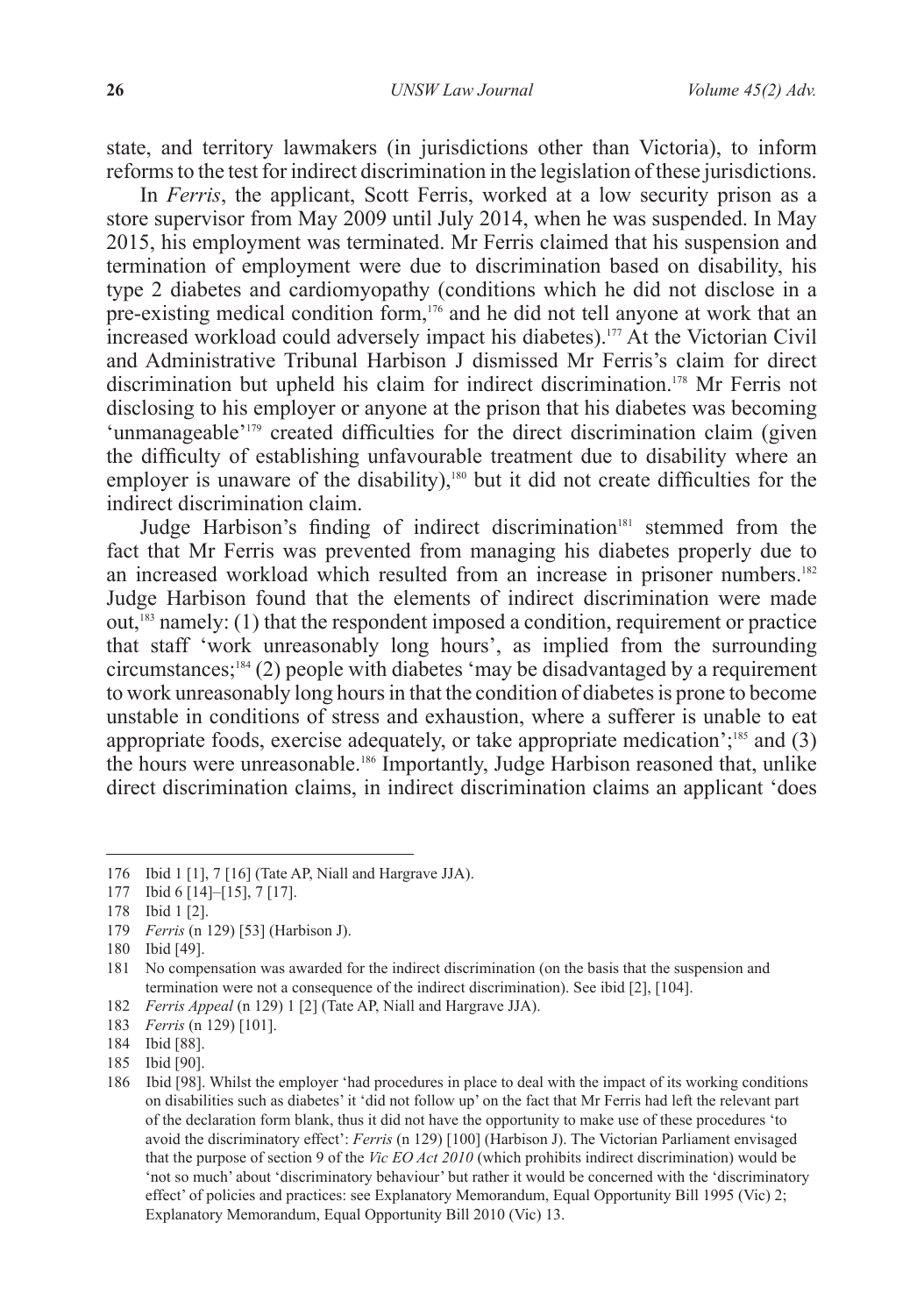not have to prove that the respondent was aware of the applicant's disability'.187 For her Honour, sections 9(4) and 10 of the *Vic EO Act 2010* 'relieve an applicant from the responsibility of being required to prove what was in the mind of the person who imposed an unlawful requirement, or whether the person knew that unlawful discrimination would result from the requirement'.<sup>188</sup> Mr Ferris appealed the dismissal of his direct discrimination claim and the Victorian Court of Appeal, consisting of Tate AP, Niall and Hargrave JJA, dismissed the appeal and found no legal error in Judge Harbison's reasoning.189

The result in *Ferris* demonstrates that the Victorian anti-discrimination legislation may be a useful model on which to inform changes to the test for indirect discrimination in other Australian jurisdictions. To address and prevent judicial distortions of indirect discrimination provisions moving forward (as has occurred with the *DDA*, discussed above), the *DDA* as well as anti-discrimination legislation in states other than Victoria could be amended to replicate the combined effect of sections 9(4) and 10 of the *Vic EO Act 2010*. This would not only help the courts to interpret the Acts more consistently, but it would also have the important practical effect of ensuring that claimants with invisible disability are at least covered by the laws' protection and not excluded from making claims simply because their disabilities are hidden or invisible.

The decision in *Ferris*, buttressed by sections 9(4) and 10 of the *Vic EO Act 2010*, signals that employees with invisible disability can be successful in claims of indirect discrimination in certain circumstances, but in *Ferris* the defences to discrimination were not tested. In *Ferris* it was uncontroversial that the condition imposed on Mr Ferris (that is, the long hours which he was required to work) was unreasonable. When the defences to discrimination are in controversy and engaged, however, various problems of application arise for reasons that will now be explained. As the analysis of the law below will show, defences to discrimination (which are found in the *DDA*, the *FW Act* and anti-discrimination legislation of states including Victoria) are perhaps the most problematic features of the legislative schemes.

This article will now provide an overview of the defences to discrimination and explain how they pose problems of application in modern and post-pandemic workplace contexts, to defeat or silence the claims of claimants with invisible disability.

# **C The Defences to Discrimination in the** *FW Act* **and Anti-Discrimination Legislation: Problems of Application**

Anti-discrimination legislation provides duty holders, such as employers, with three main defences which they can rely upon if they are alleged to have engaged in unlawful indirect disability discrimination: (1) the 'reasonableness' test; (2) the 'inherent requirements' defence; and (3) the 'unjustifiable hardships' defence. The

<sup>187</sup> *Ferris* (n 129) [86]–[87].

<sup>188</sup> Ibid.

<sup>189</sup> *Ferris Appeal* (n 129) 7–8 [21], 10 [26], 14 [35]–[36].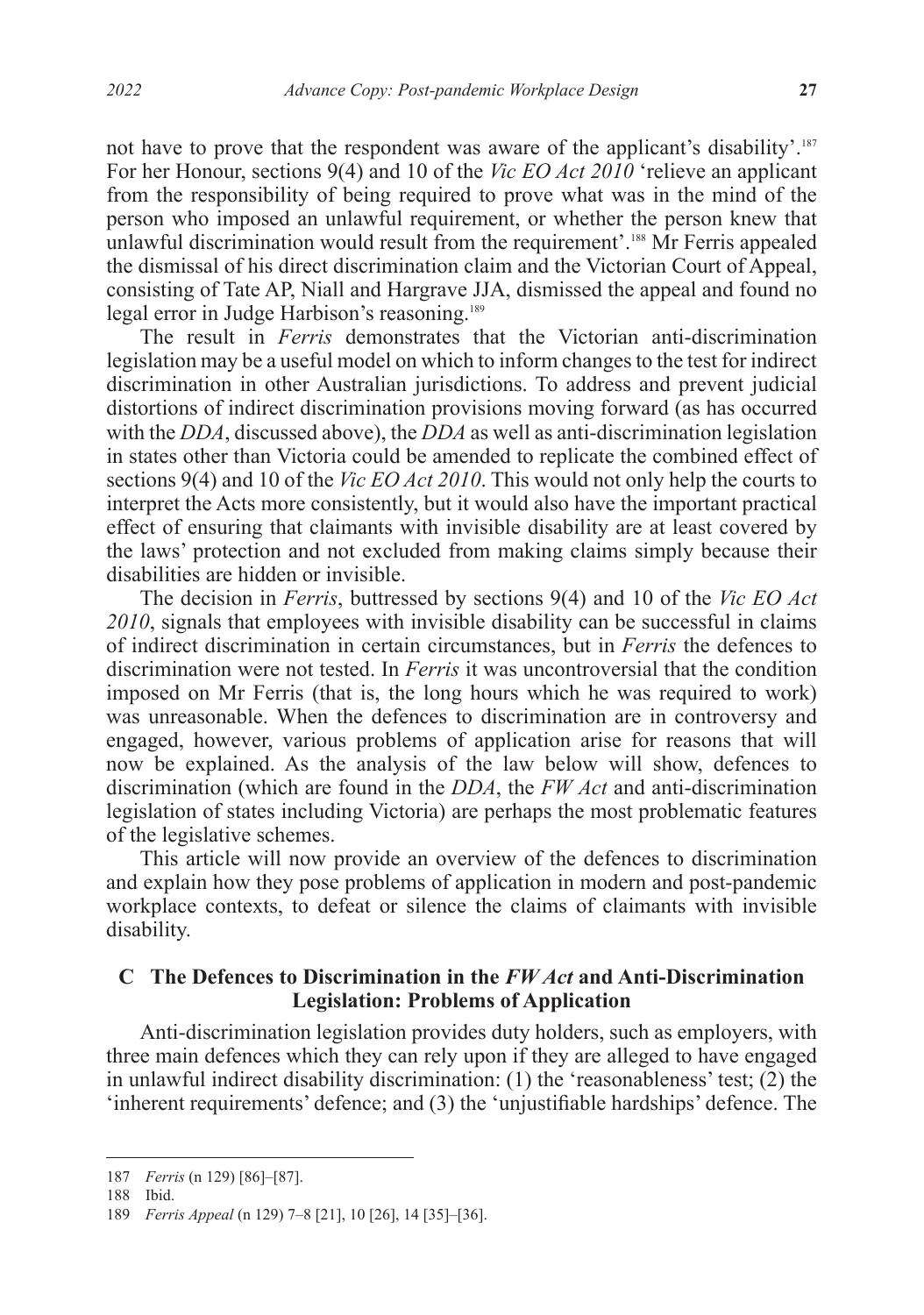'inherent requirements' defence is also available under the *FW Act*, and employers can seek to rely on this defence in claims of adverse action based on disability. These defences (or safeguards) serve as a counterweight which balance against the requirements not to discriminate, and it is important that an appropriate balance is maintained.190

This article will now explain each of these defences and how they seek to balance various interests such as those of complainants (such as employees) on the one hand, and, duty holders (such as employers) on the other. It will, however, now be argued that whilst the defences to discrimination were designed to strike balance between the interests of employers and employees, changes to workplace design brought about organically by technology and forcibly by the COVID-19 pandemic significantly disrupts this balance to skew the legal tests to substantially favour employers.

#### *1 The 'Reasonableness' Test: An Overview*

Where an employer imposes a condition or requirement which is 'reasonable', under the *DDA* and the equal opportunity legislation of the states and the ACT, it will not indirectly discriminate even if the 'disadvantage test' (in the case of the *DDA*, Victorian and ACT legislation) or the 'proportionality test' (in the case of legislation of the other states) can be satisfied.191 As such, the test can be viewed as a defence which an employer may seek to rely upon in claims of indirect discrimination. In employment contexts the burden of proving that such a condition or requirement is 'reasonable' would fall on the employer.<sup>192</sup>

The test of 'reasonableness' has been interpreted to be an objective test which is more demanding than 'convenience' but less demanding than 'necessity'.193 To determine whether a condition or requirement is 'reasonable' requires consideration of the circumstances of the case.<sup>194</sup> The circumstances of the case appear to be considered to achieve a balance between the rights of alleged discriminators on the one hand, and complainants on the other. In *Waters v Public Transport Corporation*<sup>195</sup> the High Court approved the position that the reasonableness test is a 'balancing test' which involves 'a balancing between the interests of the complainant and

<sup>190</sup> See, eg, Productivity Commission, *Review of the Disability Discrimination Act 1992* (Inquiry Report No 30, 30 April 2004) vol 1 xxxviii–xxxix ('*Review of the Disability Discrimination Act 1992*').

<sup>191</sup> *DDA* (n 72) s 6(3); *Discrimination Act 1991* (ACT) s 8(4); *Anti-Discrimination Act 1977* (NSW) s 49B(1) (b); *Anti-Discrimination Act 1991* (Qld) s 11(1)(c); *Equal Opportunity Act* 1984 (SA) s 66(b)(ii); *Vic EO Act 2010* (n 72) s 9(1)(b), (2), (3); *Equal Opportunity Act 1984* (WA) s 66A(3)(b).

<sup>192</sup> See *DDA* (n 72) section 6(4) which states 'the burden of proving that the requirement or condition is reasonable, having regard to the circumstances of the case, lies on the person who requires, or proposes to require, the person with the disability to comply with the requirement or condition'.

<sup>193</sup> See *Secretary, Department of Foreign Affairs and Trade v Styles* (1989) 23 FCR 251, 263 (Bowen CJ and Gummow J) ('*Styles*'); *Waters* (n 147) 395–6 (Dawson and Toohey JJ).

<sup>194</sup> See, eg, *DDA* (n 72) s 6(3); *Discrimination Act 1991* (ACT) s 8(4); *Anti-Discrimination Act 1977* (NSW) s 49B(1)(b); *Anti-Discrimination Act 1991* (Qld) s 11(2); *Equal Opportunity Act 1984* (SA) s 66(b)(ii); *Vic EO Act 2010* (n 72) s 9(3); *Equal Opportunity Act 1984* (WA) s 66A(3)(b).

<sup>195</sup> (1991) 173 CLR 349.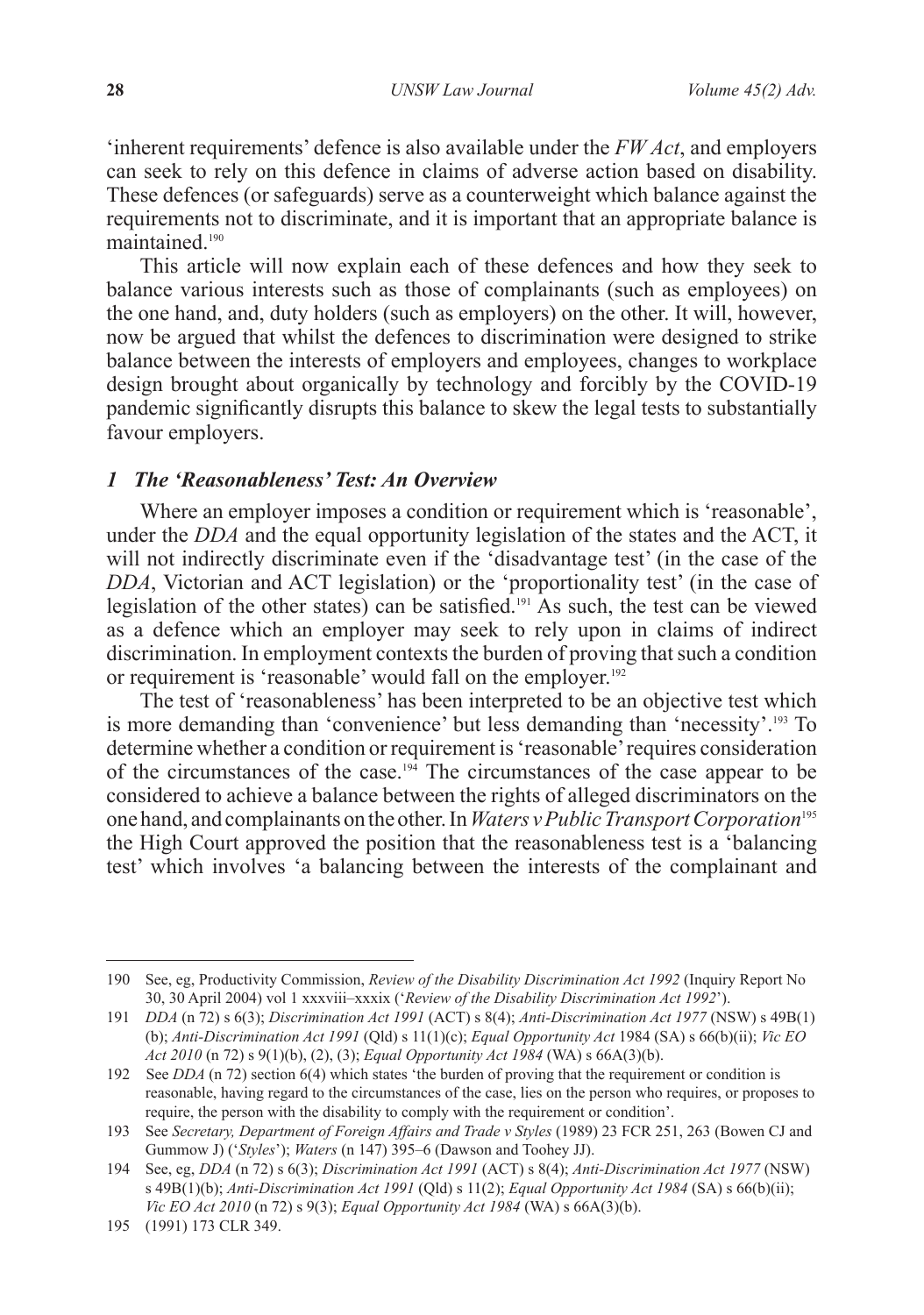those of the respondent'.196 Justice Brennan referred in particular to the need to strike a fair balance between an alleged discriminator's legal freedom to impose conditions or requirements and the interests of a complainant by considering all the circumstances of the case.197 Determining whether a condition or requirement is 'reasonable' requires the courts to weigh up the discriminatory effect of the condition or requirement on the one hand against reasons in favour of the condition or requirement on the other.198

The *DDA* does not provide guidance as to what factors are relevant to determining whether a condition or requirement is 'reasonable', but based on case law some relevant factors in workplace contexts would include:

- **Discriminatory effect** that is, the nature and extent of the discriminatory effect of a requirement or condition;<sup>199</sup>
- **Personal impact** that is, the personal impact which a requirement or condition has on a complainant; $200$
- **Appropriateness** that is, whether imposing the requirement or condition is appropriate to performing a job and whether the job can be performed without imposing the requirement or condition; $^{201}$
- **Efficacy** that is, the '[e]ffectiveness, efficiency and convenience in performing the activity or completing the transaction'; $^{202}$
- **Cost** that is, the cost of alternative requirements or conditions or of not imposing the discriminatory requirement or condition,<sup>203</sup> or the cost of accommodations;<sup>204</sup>
- **Financial situation** that is, the financial situation or position of an employer;<sup>205</sup>
- **Alternatives** that is, whether alternative methods are available which would achieve an employer's objectives 'but in a less discriminatory way':206
- **Workforce stability** that is, 'the maintenance of a stable workforce';<sup>207</sup>

<sup>196</sup> Stella Tarrant, 'Reasonableness in the *Sex Discrimination Act*: No Package Deals' (2000) 19(1) *University of Tasmania Law Review* 38, 42.

<sup>197</sup> *Waters* (n 147) 379.

<sup>198</sup> *Catholic Education Office and Another v Clarke* (2004) 138 FCR 121, 145 [115] (Sackville and Stone JJ), citing *Styles* (n 193) 263 (Bowen CJ and Gummow J) and *Waters* (n 147) 395–396 (Dawson and Toohey JJ) 383 (Deane J); *Nojin v Commonwealth and Another* (2012) 208 FCR 1, 72 [247] (Katzmann J).

<sup>199</sup> See *Styles* (n 193) 263 (Bowen CJ and Gummow J), in which the court considered a claim of discrimination under the *Sex Discrimination Act 1984* (Cth).

<sup>200</sup> *Australian Medical Council v Wilson* (1996) 68 FCR 46, 60 (Heerey J).

<sup>201</sup> *Waters* (n 147) 378 (Brennan J), in which the court considered a complaint of disability discrimination under the *Equal Opportunity Act 1984* (Vic) and determined whether a requirement or condition is 'not reasonable' for the purposes of section  $17(5)(c)$  of the Act.

<sup>202</sup> *Waters* (n 147) 378 (Brennan J).

<sup>203</sup> Ibid.

<sup>204</sup> Ibid 395 (Dawson and Toohey JJ); Gaze and Smith (n 117) 124.

<sup>205</sup> *Waters* (n 147) 395, 396, 398 (Dawson and Toohey JJ), 410 (McHugh J); Gaze and Smith (n 117) 124.

<sup>206</sup> *Waters* (n 147) 395 (Dawson and Toohey JJ).

<sup>207</sup> *Banovic* (n 156) 181 (Deane and Gaudron JJ).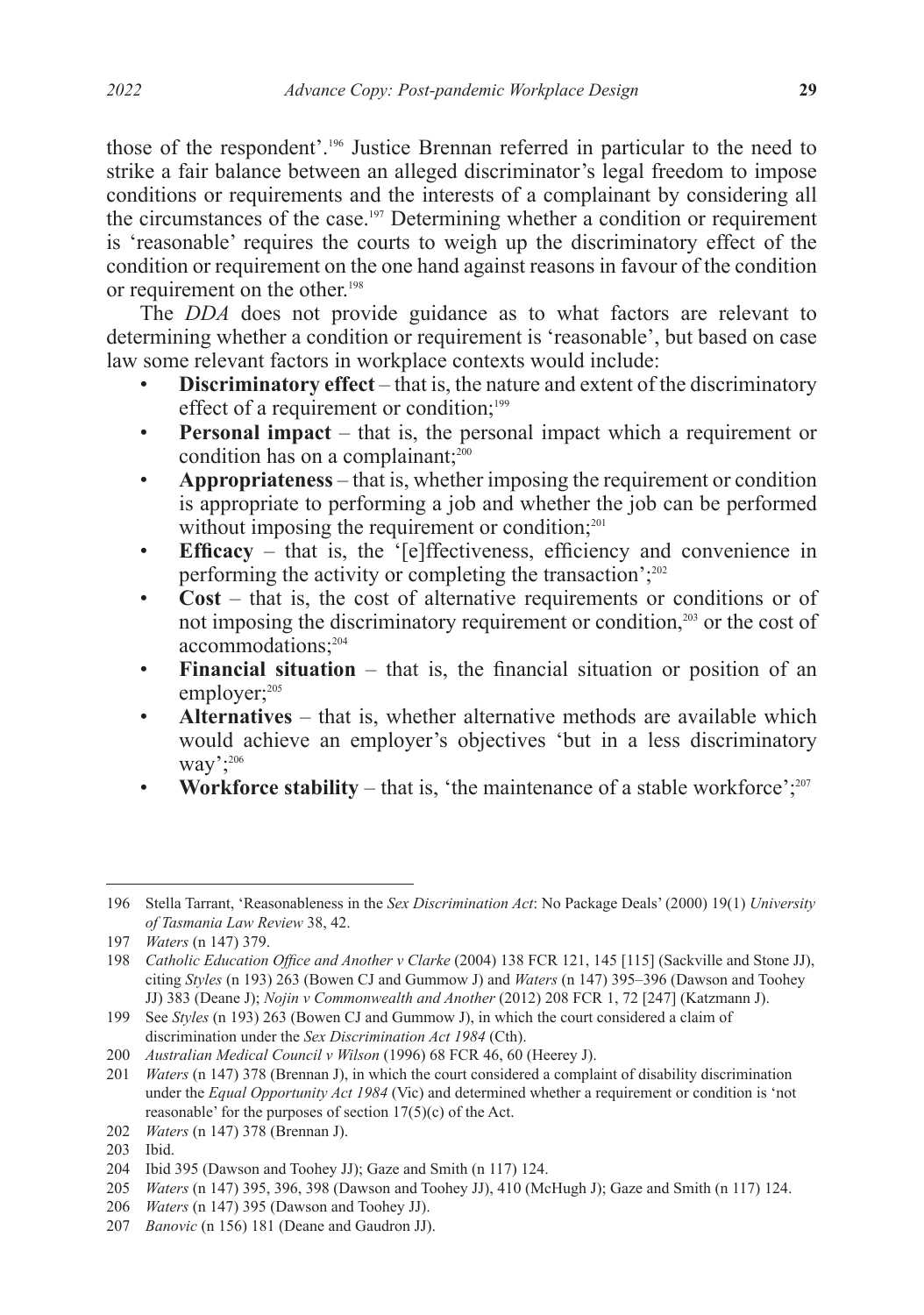• **Industrial context** – that is, the 'provisions of an award'<sup>208</sup> or enterprise agreement, maintaining 'good industrial relations' and observing 'health and safety requirements'.209

Unlike the *DDA*, anti-discrimination legislation in Victoria, Queensland and the ACT conveniently contains a list of some similar factors that may be taken into account in determining 'reasonableness'. These factors include:

- the **disadvantaging effect** of the condition, requirement or practice<sup>210</sup> such as the nature and extent of the disadvantage resulting from their imposition<sup>211</sup> or the consequences of failing to comply with them;<sup>212</sup>
- whether the disadvantage is **proportionate** to achieving the result which an employer seeks from imposing the condition, requirement or practice; $^{213}$
- the **cost** of alternative requirements, conditions or practices<sup>214</sup> or working arrangements,<sup>215</sup> or 'the feasibility of overcoming or mitigating the disadvantage<sup>'</sup>;<sup>216</sup>
- the **financial circumstances** of the employer; $217$ <br>• whether **reasonable** adjustments can be
- whether **reasonable adjustments** can be made to the condition, requirement or practice to reduce disadvantage but still achieve the result sought by the employer.<sup>218</sup>

As such, the courts can take into account a multitude of competing factors to help determine whether a condition, requirement or practice is 'reasonable'.

# *(a) A Critique of the 'Reasonableness' Defence*

As explained above, the courts can take into account a multitude of competing factors in determining whether a condition, requirement or practice, although disadvantaging people with disability, is 'reasonable' and thus not unlawful. Whilst determining 'reasonableness' requires consideration of the circumstances of the case, thus suggesting flexibility of application, the courts would still refer to and apply these competing factors in assessing the circumstances of the case. The difficulty is that, as workplaces shift and evolve to adopt hybrid and shared working models, these factors apply to favour employers and, for reasons that will be explained, they have little to no independent value as criteria.

Modern and post-pandemic workplace design directly manipulates the factors that go to 'reasonableness' in ways that were not possible in more traditional workplaces, which dominated workplaces when the factors were crafted in the early and mid-1990s by justices of the High Court and Federal Court. Firstly,

<sup>208</sup> *Amery* (n 159) 184–5 [22] (Gleeson CJ).

<sup>209</sup> *Waters* (n 147) 395 (Dawson and Toohey JJ); Gaze and Smith (n 117) 124.

<sup>210</sup> See *Discrimination Act 1991* (ACT) s 8(5)(a).

<sup>211</sup> *Vic EO Act 2010* (n 72) s 9(3)(a).

<sup>212</sup> See *Anti-Discrimination Act 1991* (Qld) s 11(2)(a).

<sup>213</sup> *Discrimination Act 1991* (ACT) s 8(5)(c); *Vic EO Act 2010* (n 72) s 9(3)(b).

<sup>214</sup> *Vic EO Act 2010* (n 72) s 9(3)(c).

<sup>215</sup> *Anti-Discrimination Act 1991* (Qld) s 11(2)(b).

<sup>216</sup> See *Discrimination Act 1991* (ACT) s 8(5)(b).

<sup>217</sup> *Anti-Discrimination Act 1991* (Qld) s 11(2)(c); *Vic EO Act 2010* (n 72) s 9(3)(d).

<sup>218</sup> *Vic EO Act 2010* (n 72) s 9(3)(e).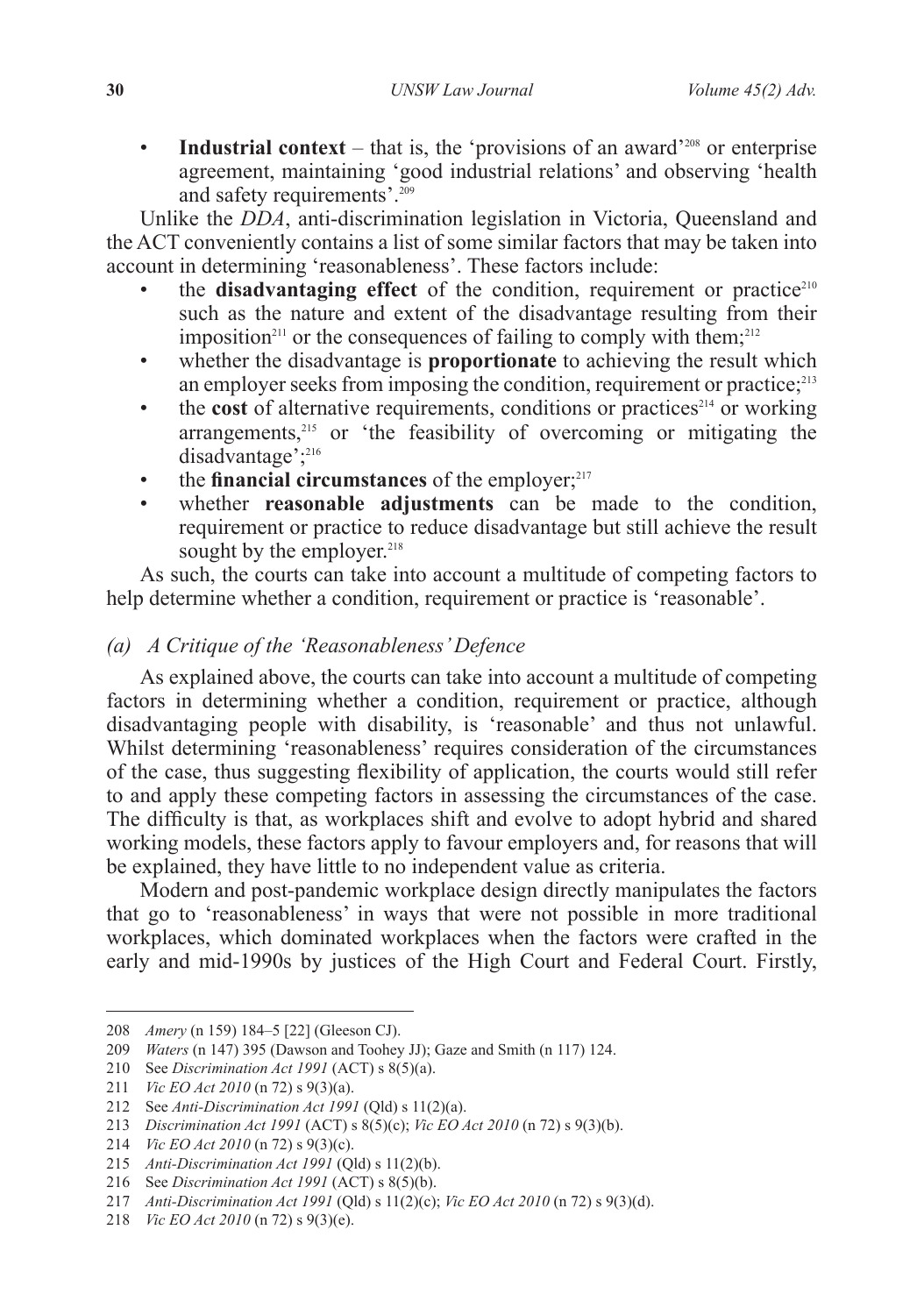modern and post-pandemic workplace design by its very nature increases the cost and burden of accommodating employees with disability. This increase in cost arises because, in hybrid and shared workplace settings, reasonable adjustments will often need to be fitted to a fixed desk which imposes more costs on employers than would otherwise be imposed in traditional fixed-desk environments. Secondly, hybrid and shared working arrangements create efficiencies, reduce an employer's real estate footprint and premises costs, and thus have potential to create substantial cost savings. Thirdly, the economic fallout from dealing with COVID-19 creates financial justifications or incentives for employers to use hybrid and shared working, and seek these cost savings. It follows that in 2021 and beyond, due to the ongoing impact of business closures and reduced revenues in 2020 and 2021, the financial situation of many employers will call for cost savings which hybrid working and shared working arrangements provide. Fourthly, modern and postpandemic workplace design which makes use of hybrid and shared working is now on the verge of normalisation and it is also influencing the terminology of enterprise agreements which, as explained above, provide for mobility payments to reward employees for new ways of working.

The factors which the courts take into account in determining 'reasonableness' were mostly developed by judges of the High Court and the Federal Court in the 1990s. Some three decades later, workplace design has changed significantly and, as just explained, this design can manipulate the way these factors apply in ways that may not have been envisioned. Factors which point to hybrid and fluid working being 'reasonable' – such as efficacy, their cost savings, the financial situation of employers during and post-pandemic, and industrial context which normalises this type of work (which is evident in the way enterprise agreements are now being drafted, for example) – invariably tilt to favour employers. They no longer serve much purpose as independent criteria which might go either way depending on the facts of a case. Additionally, the other factors which point to such design being 'unreasonable' – such as the discriminatory effect of a condition or requirement, or its disadvantaging or personal impact on claimants with invisible disability – have never been easily measurable given the hidden nature of invisible disability and the tendency for such disability to be concealed from employers. As a result, in modern and post-pandemic workplace contexts, where it is relied upon the defence will usually apply to protect employers regardless of the factual matrix or what happens in a case.

This also particularly disproportionately impacts employees with invisible disability who are not only in precarious employment but also in stable contracts or ongoing positions. Whilst shared workplaces (including hot-desks) allow employers to casualise or create fluid workforces on a scale that cannot otherwise be achieved, the cost of creating accommodations for casuals or part-time workers, or full-time workers who float in and out of the office under hybrid arrangements, may not be justified when weighing up costs of the accommodation with time the employees spend at work.<sup>219</sup> Therefore, whilst shared working arrangements permit

<sup>219</sup> See, eg, *Devers Appeal* (n 152) 411 [30]–[31] (Ryan, Mansfield and McKerracher JJ), citing *Devers* (n 152) 453 [105] (Marshall J). In *Devers*, the Federal Court of Australia held that because a deaf casual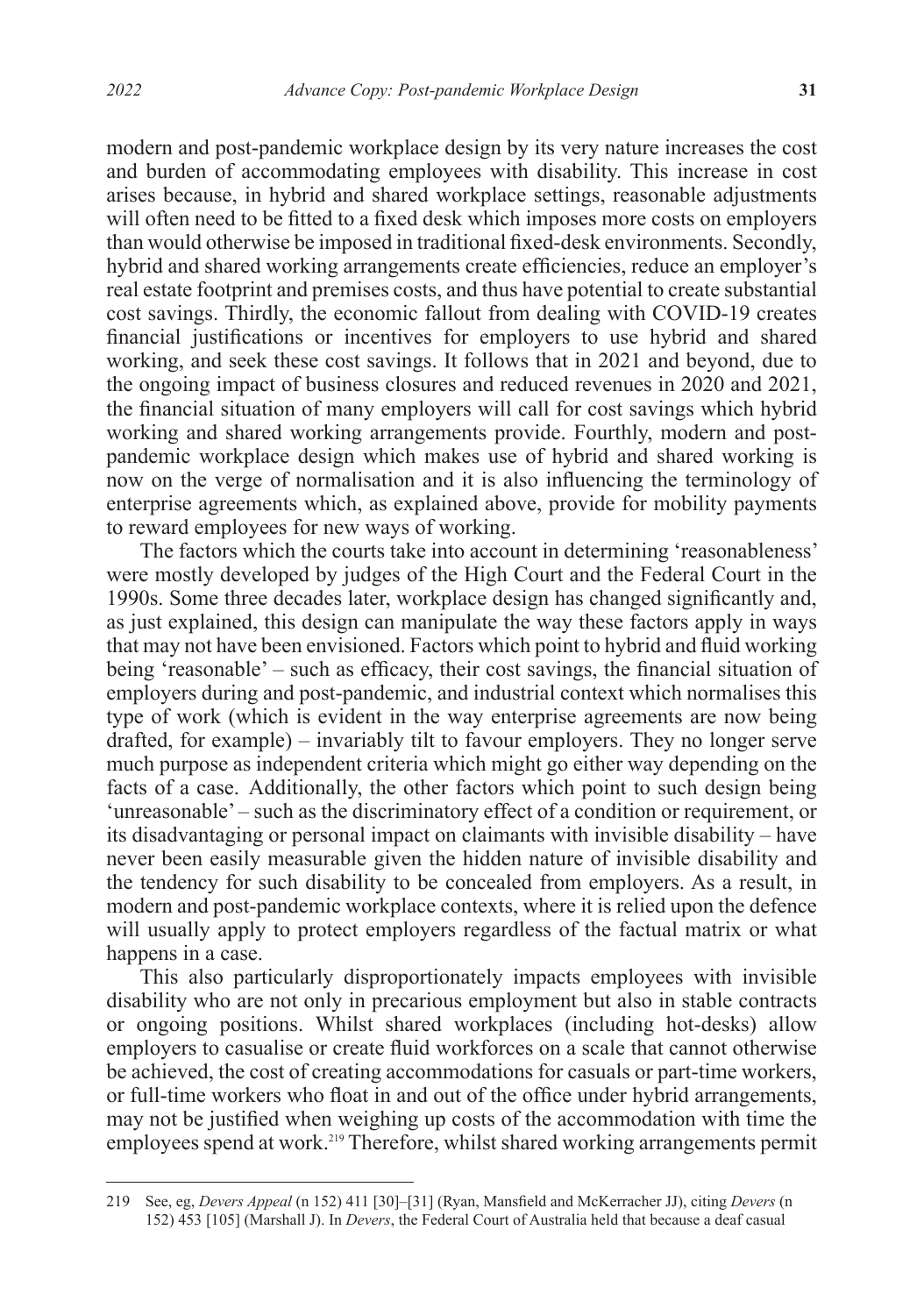greater casualisation, part-time work, and worker fluidity they also make it more difficult for workers with disability to justify adjustments because of the limited time they will spend at work as a result of these arrangements. This reinforces that the reasonableness defence overwhelmingly favours employers, because the way workplaces will be, and are being, designed creates this result.

# *2 The 'Unjustifiable Hardship' Defence: An Overview*

Under the *DDA*, where creating adjustments would impose on an employer an unjustifiable hardship, discrimination will *not* be unlawful.220 Determining the availability of the 'unjustifiable hardship' defence, like the reasonableness test, requires consideration of *all* the relevant circumstances of the case. For example, pursuant to section 11 of the *DDA*, relevant circumstances include:

- (a) the nature of the benefit or detriment likely to accrue to, or to be suffered by, any person concerned;
- (b) the effect of the disability of any person concerned;
- (c) the financial circumstances, and the estimated amount of expenditure required …
- (d) the availability of financial and other assistance …

As McHugh and Kirby JJ explained in *Purvis v New South Wales* ('*Purvis*'),<sup>221</sup> the *DDA* therefore 'provides for a balance to be struck' between the rights of different stakeholders (as *Purvis* was an education case, these stakeholders were the child with disability, other students and teachers).<sup>222</sup> In employment cases, balancing the interests of employers and employees has required consideration of relevant factors such as the costs of adjustments on an employer, their impact on business practice and clients, and the resources and size of the employer.<sup>223</sup>

# *(a) A Critique of the 'Unjustifiable Hardship' Defence*

The unjustifiable hardship defence seeks to balance the interests of stakeholders, but in new workplace settings this balancing act also overwhelmingly favours employers, for reasons that will now be explained.

Modern and post-pandemic workplace design directly increases the cost, burden and disruptiveness of accommodating employees with disability for various

employee worked few hours, and minutes as well as colleagues could convey information, the cost of having a qualified Auslan interpreter was not justified so the condition to not have an interpreter was reasonable: at 453 [105]. One issue in *Devers Appeal* was the difficulty faced by the worker in proving that the employer's failure to provide an interpreter was 'unreasonable' (which she had the onus of proving), and, perhaps unsurprisingly, she 'produced no evidence of the respondent's financial position, budget or otherwise, at the hearing': at 410 [26]. Since *Devers Appeal*, the onus of proof to show that a condition is reasonable has shifted away from people with disability (such as employees) to people who require compliance with a requirement or condition (such as employers), so a claimant would not face the same difficulties as the claimant did in *Devers Appeal*: *DDA* (n 72) s 6(4).

<sup>220</sup> See, eg, *DDA* (n 72) ss 4 (definition of 'unjustifiable hardship'), 11, 21B.

<sup>221</sup> (2003) 217 CLR 92.

<sup>222</sup> *Purvis* (n 128) 123 [93]–[94] (McHugh and Kirby JJ).

<sup>223</sup> See, eg, *Tropoulos v Journey Lawyers Pty Ltd* (2019) 287 IR 363, 432–7 [171]–[190] (Collier J) ('*Tropoulos*').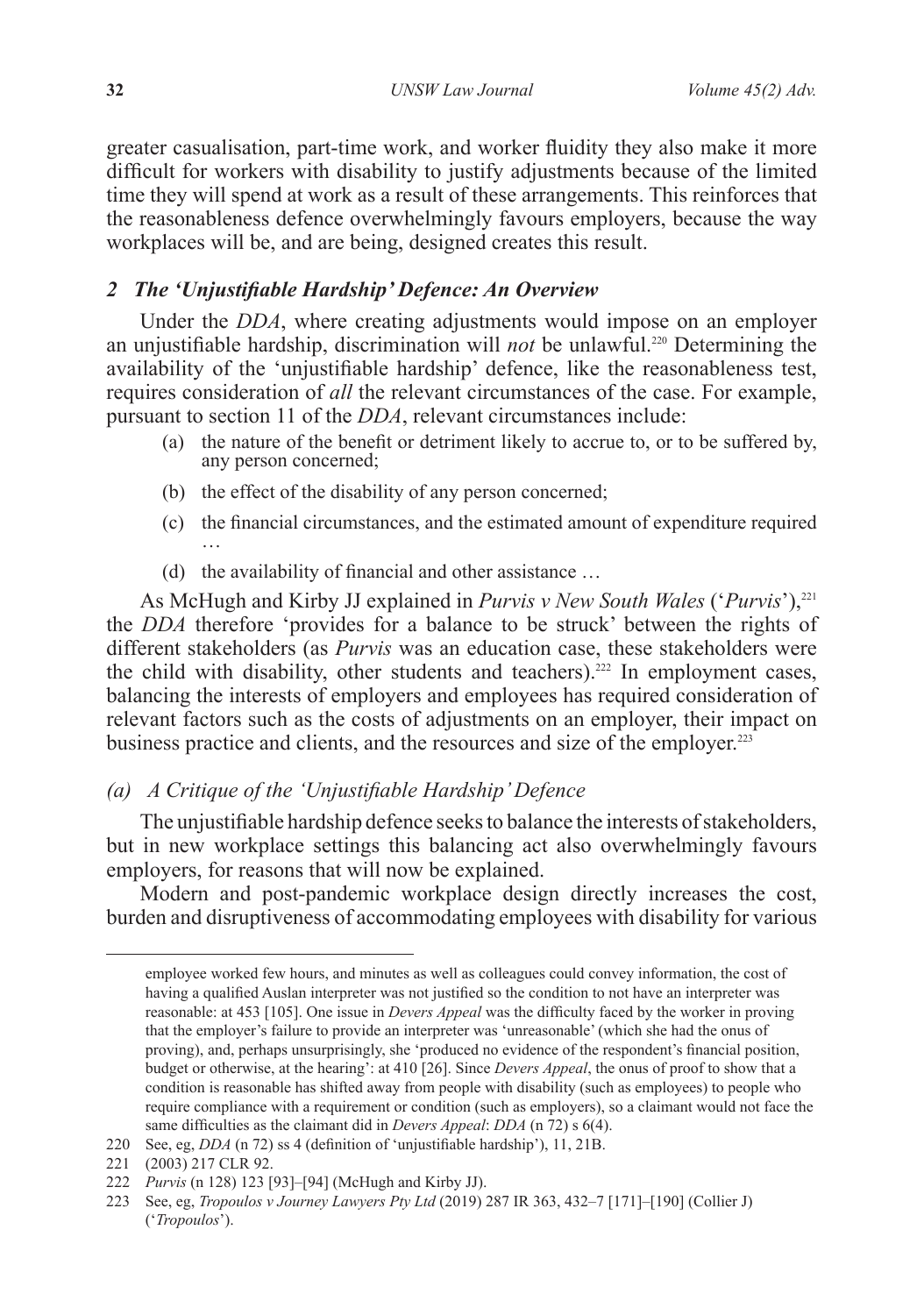reasons. Given that in shared workplace settings adaptive equipment would need to be installed to a fixed desk, making accommodations has added costs that would not be incurred in traditional workplace settings and because it involves putting shared desks out of commission, it has capacity to reduce cost saving goals of using these types of desks.

Making accommodations would also be disruptive to overall shared workplace design and have potential to adversely impact other employees, who may rely on the availability of shared desks. In relation to the 'unjustifiable hardships' defence it might specifically be asked whether the detriments of an adjustment outweighs its benefits to *anyone* concerned. In light of the COVID-19 pandemic, there are a host of benefits associated with hybrid and fluid working such as work flexibility and mental health benefits (because employees may feel less isolated than if they exclusively work from home), so in this context the collective benefits of these requirements may outweigh their discriminatory effect on a percentage of the workforce with invisible disability.

Making hybrid and fluid workplaces more accessible for people with invisible disability also, as just noted, requires some disruption to the status quo of workplace design. That is, a person with vision impairment may require a fixeddesk on which to install adaptive equipment but this will cause detriment to other employees who may have otherwise shared that desk or used it as part of ABW. Due to hybrid and shared workplace design, for reasons just explained, requests for adjustments now have heightened disruptiveness not only to employers but also to colleagues, which may engage the 'unjustifiable hardships' defence in ways that were not possible in traditional workplaces.

# *3 The 'Inherent Requirements' Defence: An Overview*

Under the *DDA*, where a person with a disability cannot perform the 'inherent requirements' of 'particular work'224 discrimination against that person will *not* be unlawful. Under the *DDA* the 'inherent requirements' defence is only available in relation to determining 'who should be offered promotion or transfer', terms or conditions of employment, or the dismissal of an employee.<sup>225</sup> State and territory anti-discrimination legislation also contains inherent (or essential) requirements defences and unjustifiable hardship defences.<sup>226</sup>

The *FW Act* contains an inherent requirements defence but it is a little different to the defence in the *DDA*, because under the *FW Act* it is a defence if the employer can establish that the 'adverse action' is 'taken because of the inherent requirements of the particular position concerned'.227

A requirement is an 'inherent requirement' where it is essential to a position<sup>228</sup> and '[a] practical method of determining whether or not a requirement is an

<sup>224</sup> See, eg, *DDA* (n 72) s 21A.

<sup>225</sup> Ibid s 21A(4).

<sup>226</sup> See, eg, *Discrimination Act 1991* (ACT) s 49(1); *Anti-Discrimination Act 1977* (NSW) s 49D(4).

<sup>227</sup> *FW Act* (n 73) s 351(2)(b).

<sup>228</sup> *Qantas Airways Ltd v Christie* (1998) 193 CLR 280, 294–5 [34] (Gaudron J), 305 [74] (McHugh J), 318 [114] (Gummow J), 340 [164] (Kirby J) ('*Christie*').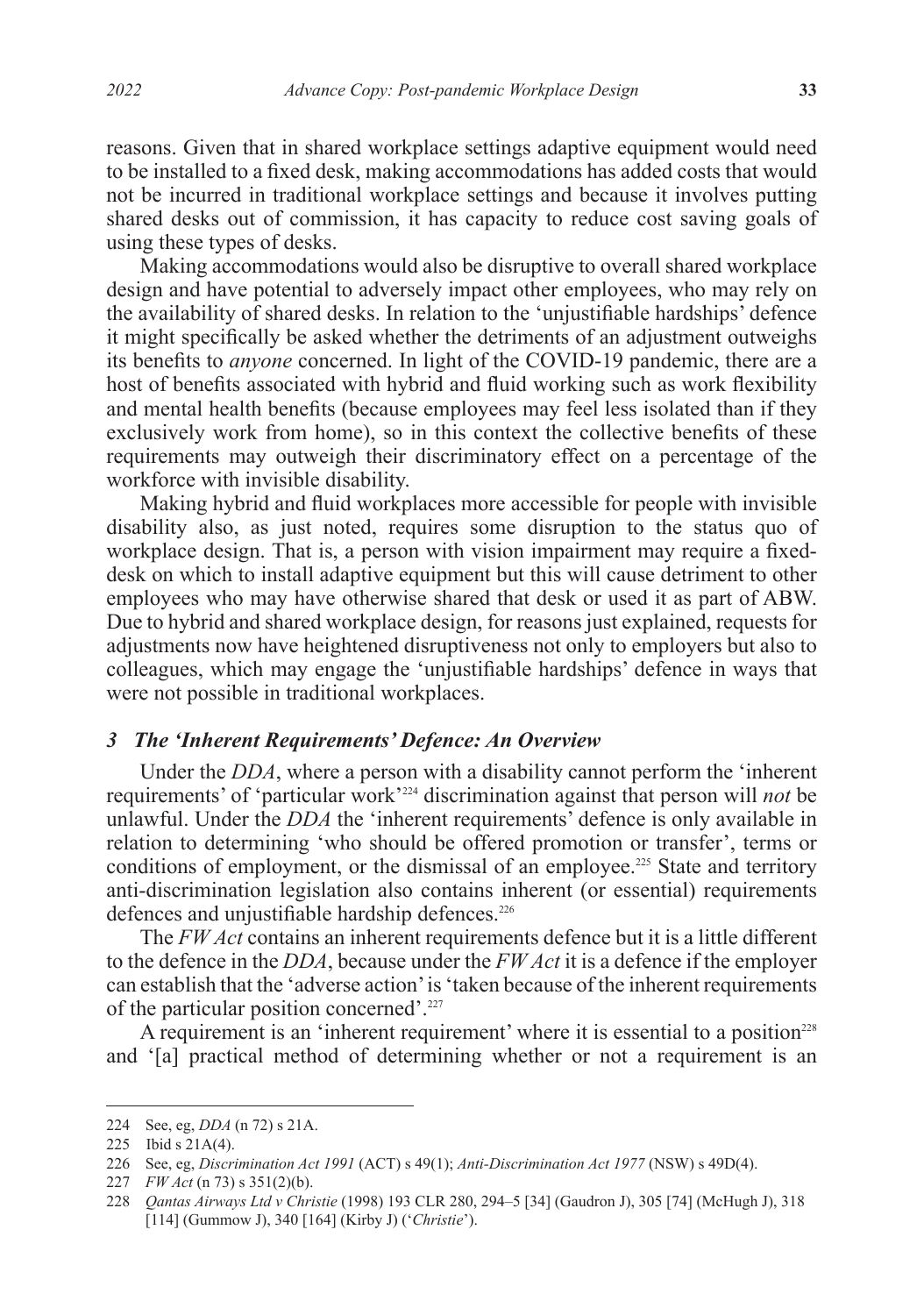inherent requirement, in the ordinary sense of that expression, is to ask whether the position would be essentially the same if that requirement were dispensed with'.229 This requires consideration of not only the skills or tasks of a position, but also its context and how it fits into organisational needs.230 For example, as noted by Gaudron J in *Qantas Airways Ltd v Christie* ('*Christie*'),<sup>231</sup> identifying the inherent requirements of an international airline pilot's position purely as the characteristic tasks or skills of being a pilot overlooks the position's international character.232 In *X v Commonwealth*<sup>233</sup> McHugh J said that:

What is an inherent requirement of a particular employment will usually depend upon the way in which the employer has arranged its business. In *Christie*, Brennan CJ said:

The question whether a requirement is inherent in a position must be answered by reference not only to the terms of the employment contract but also by reference to the function which the employee performs as part of the employer's undertaking and, except where the employer's undertaking is organised on a basis which impermissibly discriminates against the employee, by reference to that organisation.

Unless the employer's undertaking has been organised so as to permit discriminatory conduct, the terms of the employment contract, the nature of the business and the manner of its organisation will be determinative of whether a requirement is inherent in the particular employment. But only those requirements that are essential in a business sense (including where appropriate public administration) or in a legal sense can be regarded as inhering in the particular employment.<sup>234</sup>

Whilst the fact that a requirement is stipulated in an employment contract does not 'of itself, direct an answer one way or another as to the question whether it is an inherent requirement of the particular position in question<sup> $2,35$ </sup> the terms of such contracts, the nature of a business and the manner of the business organisation can be relevant factors in determining whether a requirement is inherent to a position. Where a person with disability cannot do a particular job, the 'inherent requirements' defence operates to stop the person alleging that an employer discriminated against them by not giving them that job.<sup>236</sup> The defence, in shielding employers from such claims, balances the interests of employers and employees by ensuring that employers can legitimately discriminate against a person with a disability who cannot perform the job in question.<sup>237</sup>

### *(a) A Critique of the 'Inherent Requirements' Defence*

Workplace design can now shape and mold the functions of a job in ways that were not possible before hybrid and agile working. That is, the functions of

<sup>229</sup> Ibid 295 [36] (Gaudron J).

<sup>230</sup> See, eg, *Tropoulos* (n 223) 465–9 [286]–[306] (Collier J).

<sup>231</sup> *Christie* (n 228).

<sup>232</sup> *Christie* (n 228) 294 [33] (Gaudron J).

<sup>233</sup> (1999) 200 CLR 177.

<sup>234</sup> Ibid 189–90 [36]–[37] (McHugh J) (citation omitted).

<sup>235</sup> *Christie* (n 228) 295 [37] (Gaudron J).

<sup>236</sup> See, eg, Explanatory Memorandum, Disability Discrimination Bill 1992 (Cth) 10.

<sup>237</sup> For example, the inherent requirements defence is a safeguard which balances the requirements under the *DDA*. See, eg, *Review of the Disability Discrimination Act 1992* (n 190) 203.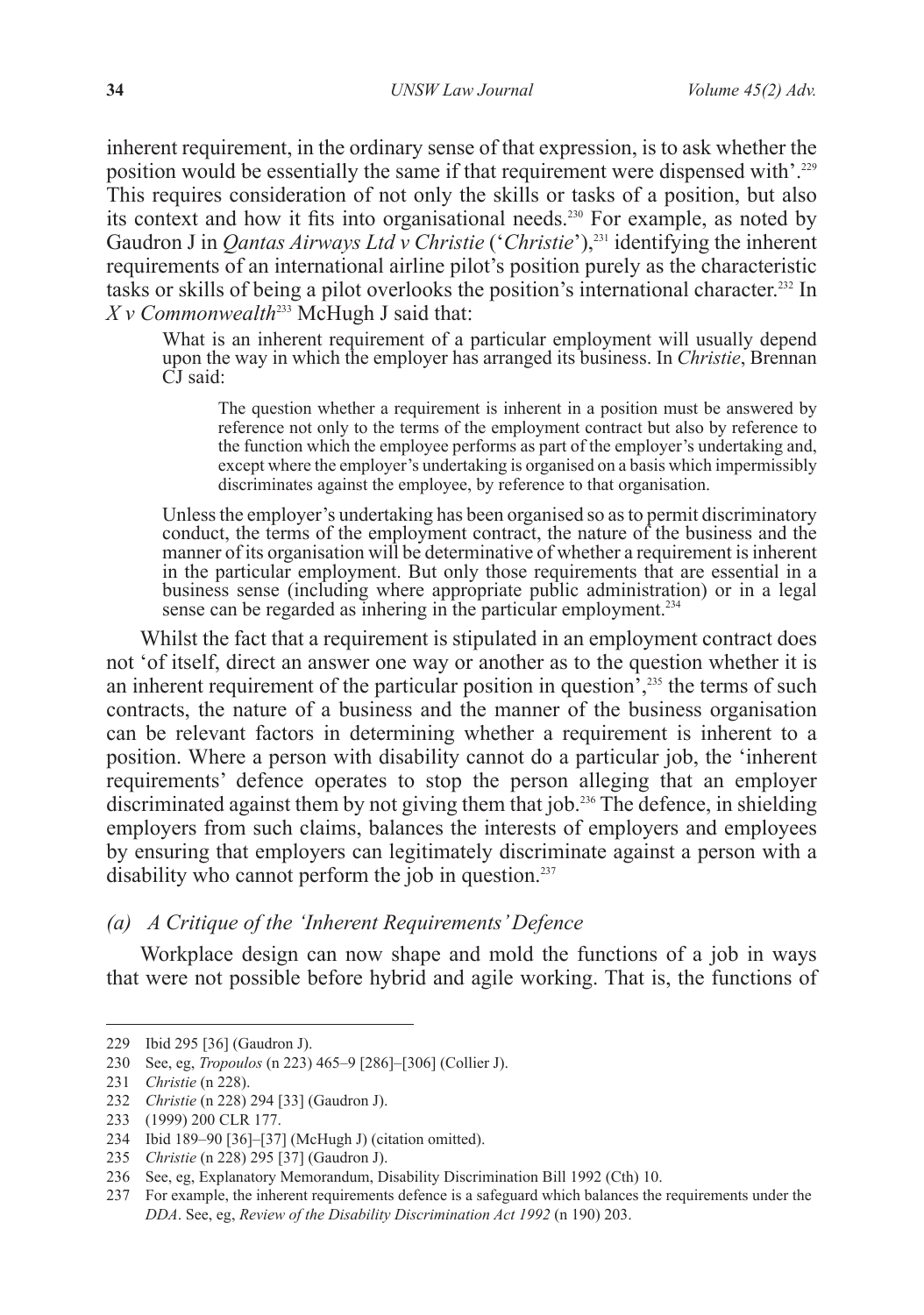a job may become so intertwined with or reliant on the setting in which the job is performed that the ability to work fluidly or use hot-desks and ABW environments may be associated with the ability to perform that job. For example, agile working experience and ability appears to be an essential requirement in some job advertisements,<sup>238</sup> some consulting jobs may require an employee to sit in hotdesks or spare desks<sup>239</sup> and employees of the Australian Taxation Office ('ATO') who regularly engage in field work may be required to use a hot-desk<sup>240</sup> (though hot-desking arrangements may also be imposed on other employees of the ATO).<sup>241</sup> The fact that job advertisements now promote 'agile working' and that buildings are now designed for 'agile working'<sup>242</sup> lends support for the view that the physical ability to work fluidly is viewed to be essential to certain roles. Disability may therefore now be perceived as a barrier to performing certain roles in shared, fluid or hybrid workplaces that could have previously been performed in traditional fixed-office environments without issue by people with disability.

This has implications for the application of the 'inherent requirements' defence. As noted above, factors determinative of whether something is 'inherent' to a job include not only the skills and tasks required by the position itself but also the context of the position and the way a business is organised. Therefore, what is 'inherent' to a job can be informed not only by the job itself but also by the setting in which the job is performed. Traditionally, workplace design had little to no impact on the functions of a position because such design was largely fixed and uniform. For example, a person's work functions were not shaped by their seating arrangements. In modern workplaces, however, and as just explained, agile or shared workplace design shapes the functions of various jobs. Due to changes in workplace design, employers now shape what is essential to a job not from the job itself but from the setting in which it is performed, which opens up the possibility for the 'inherent requirements' defence to be used to legitimise ableism against job candidates or employees who do not have the ability to work fluidly. This may lead to situations where employers vehemently rely on the defence during negotiations and litigation because they believe or argue it applies and that it justifies their

<sup>238</sup> See, eg, 'Project Manager/Scrum Master', *Seek.com.au* (Job Advertisement) <https://web.archive.org/ web/20220317234911/https://www.seek.com.au/job/56282983?type=promoted>; 'Business Analyst', *Indeed* (Job Advertisement) <https://web.archive.org/web/20220318002516/https://au.indeed.com/ viewjob?jk=65276d4311c7856c&tk=1fud65kd7mar4801&from=serp&vjs=3>; 'Business Analyst: Associate', *Indeed* (Job Advertisement) <https://web.archive.org/web/20220318003547/https://au.indeed. com/viewjob?jk=42b799bf40d3b9d0&tk=1fud727kbmapq801&from=serp&vjs=3>.

<sup>239</sup> See, eg, *Truffet v Workers' Compensation Regulator* (n 66) 20 [111] (Knight IC).

<sup>240</sup> See, eg, 'ATO Enterprise Agreement 2017' (Enterprise Agreement, 2017) cl 87.4.

<sup>241</sup> See *Australian Municipal, Administrative, Clerical and Services Union v Commonwealth* (n 16) (2018) 252–3 [3], 259 [31], 262 [41] (Ross P, Beaumont DP and Saunders C).

<sup>242</sup> See, eg, 'Director Management Development', *Adzuna* (Job Advertisement) <https:// web.archive.org/web/20220318005856/https://webcache.googleusercontent.com/ search?q=cache%3ANrcC7k6F4vAJ%3Ahttps%3A%2F%2Fwww.adzuna.com. au%2Fdetails%2F2941168970+&cd=13&hl=en&ct=clnk&gl=au>. The job advertisement relevantly states: 'The role is based at … a brand new, purpose-built campus that is well serviced by public transport. The building offers activity-based working with agile and flexible workspaces and the latest in technology, modern end-of-trip facilities, secure bicycle storage.'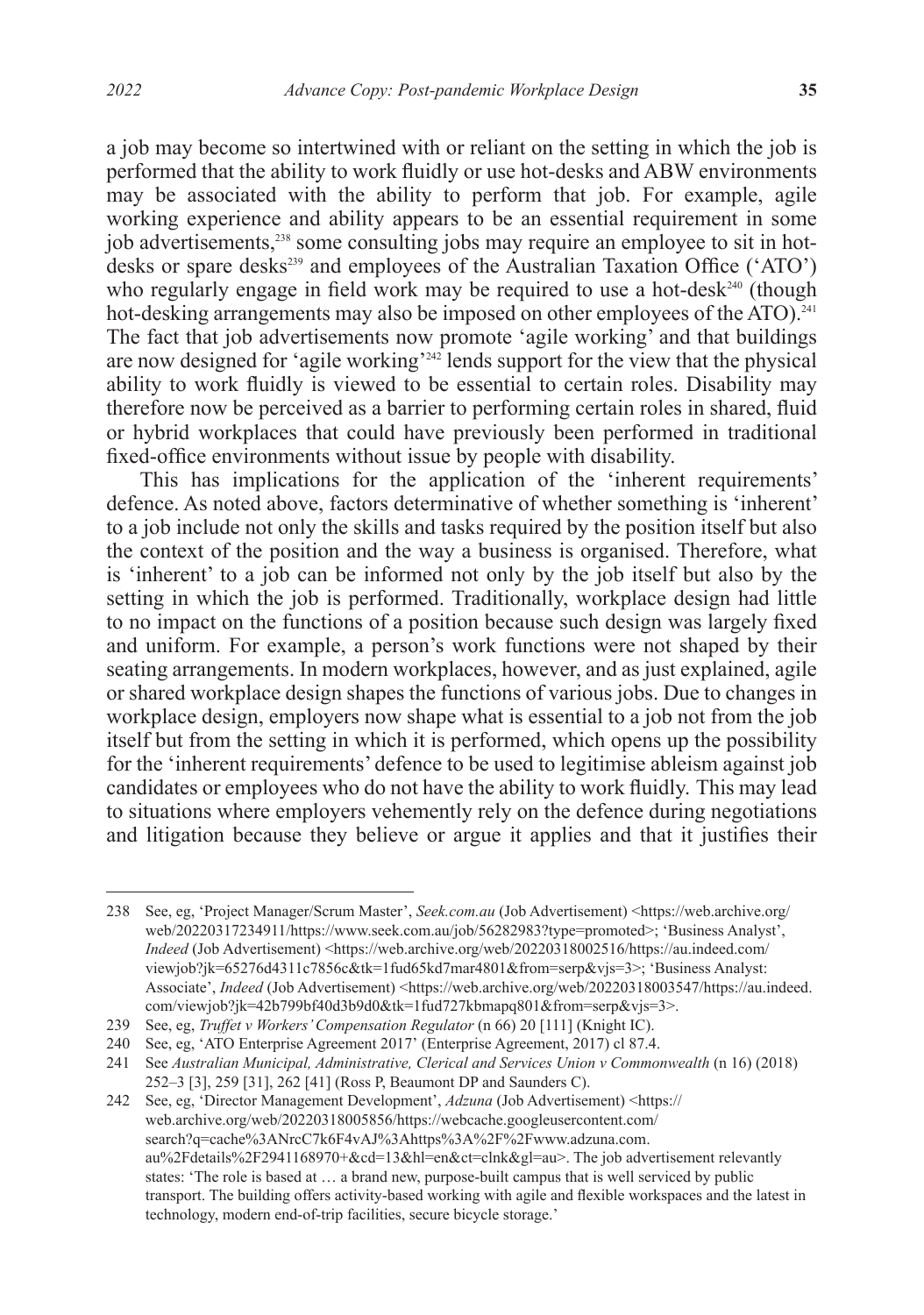practices. Unfortunately, employers have gone so far as to drag out what seems to be unjustified reliance on the inherent requirements defence all the way to trial – in one recent case an employer maintained the strong position that an employee could not perform the inherent requirements of employment to justify an employment decision (termination of employment) despite 'the preponderance of medical advice' suggesting the contrary.243

### *4 The Defences to Discrimination: Proposed Law Reform and Future Research*

Whilst the available defences to discrimination in both anti-discrimination legislation and the *FW Act* (explained above) were intended to balance the interests of employers and employees, for reasons discussed above that balance is significantly disrupted by modern and post-pandemic workplace design. As a result, the defences to discrimination now heavily favour employers.

This has capacity for various ills. Quite paradoxically, the defences can be used to legitimise ableism against employees with invisible disability because requirements which disadvantage such employees can be easily justified under the guise of the available defences to discrimination. As such, despite their disadvantaging effects on employees with invisible disability, employers may rely on the defences to discrimination to conclude that there are genuine reasons for maintaining certain workplace requirements, such as hybrid or shared workplace design. This has compounding effects. Because the defences to discrimination can be used to legitimise ableism they can also deter meritorious claims of discrimination, mount even more pressure on employees to conceal their invisible disability and dissuade them from requesting reasonable adjustments for such disabilities.

The defences to discrimination therefore require revision and modernisation to prevent these ills and ensure the rights of employees with invisible disability are not trampled on simply because lawmakers are not yet aware of ways to properly address the inequalities which they face. The question of reform will, however, be very complicated. Given that the defences seek to balance the interests of employees and employers, any reform will disturb the balancing act which the courts and the legislatures sought to achieve. Determining how best to reform the law will require more than conceptual analysis or the use of doctrinal methodology. Rather, it will require empirical research that is beyond the scope of this article. This may involve surveys of, and consultation with, stakeholders (such as employers, unions, employees, etc) to obtain sufficient data to inform what reforms to the defences to discrimination could result in re-alignment of the interests of employers and employees. In this author's view, the courts cannot, and should not, be relied upon to develop the jurisprudence because it will require upsetting High Court authority and re-writing legislation, which is a task for a parliament.

<sup>243</sup> See *Daccache v BOC Limited* [2020] FCA 485, 2 [9], 8 [32] (McKerracher J).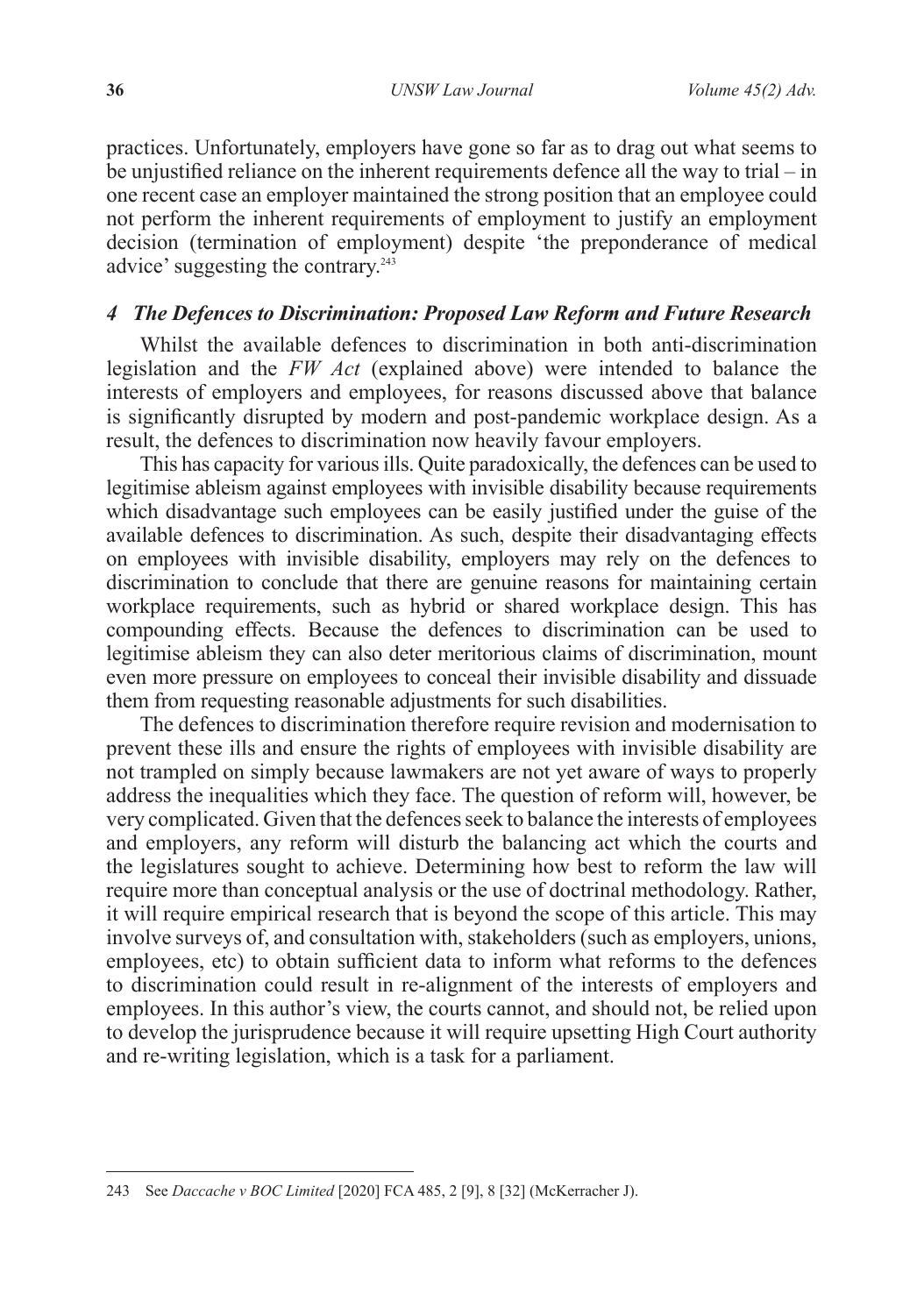# *5**Proactive Measures: Practicalities of Hybrid Workplace Design and Updating the Legislative Framework*

This article will now contend, however, that certain proactive measures may not only address the disadvantaging effect of hybrid workplace design on employees with invisible disability, but also help reduce reliance on the complaints-based system and circumvent many of the problems posed by the defences to discrimination. In relation to disability discrimination, the current legislative framework contains vaguely worded and generic proactive measures, examples of which include positive duties imposed by the *Vic EO Act 2010*244 or the  $DDA$  allowing employers to take ad hoc special measures<sup>245</sup> or develop 'entirely voluntary<sup>246</sup> disability action plans which have generic criteria.<sup>247</sup> For reasons that will now be explained, the legislative framework could be updated to introduce more specific, targeted and measurable proactive measures to help achieve the aims of disability discrimination law.<sup>248</sup>

Governments have focused attention on establishing agencies to improve gender equality in workplaces, such as the Commonwealth's Workplace Gender Equality Agency ('WGEA') established by the *Workplace Gender Equality Act 2012* (Cth) ('*WGE Act*'),249 and, the Victorian Public Sector Gender Equality Commissioner ('VPSGE Commissioner') established under the *Gender Equality Act 2020* (Vic) ('*GE Act*')250 which commenced on 31 March 2021.251 The WGEA's key function is to improve gender equality in workplaces<sup>252</sup> whilst the VPSGE Commissioner's function is to promote gender equality in defined entities (the public sector, as well as in universities and local councils with 50 or more employees).<sup>253</sup>

Under the *WGE Act*, large employers with 500 or more employees are required to meet minimum standards by having a policy or strategy in place to support one or more gender equality indicators, $254$  the objective of one of which is flexible working arrangements for employees with caring responsibilities.<sup>255</sup> Employers have

<sup>244</sup> See, eg, *Vic EO Act 2010* (n 72) s 15. These duties are, in theory, designed to get duty holders (such as employers) to think proactively about compliance obligations. See Explanatory Memorandum, Equal Opportunity Bill 2010 (Vic) 17.

<sup>245</sup> *DDA* (n 72) s 45.

<sup>246</sup> Ibid pt 3; Explanatory Memorandum, Disability Discrimination Bill 1992 (Cth) 20.

<sup>247</sup> *DDA* (n 72) ss 61, 62.

<sup>248</sup> In *Purvis* (n 128) McHugh and Kirby JJ noted that removing barriers or 'handicaps' which people with disabilities face in their 'social environment' is an aim of disability discrimination legislation. See *Purvis*  (n 128) 119 [78]–[79] (McHugh and Kirby JJ).

<sup>249</sup> *Workplace Gender Equality Act 2012* (Cth) s 8A ('*WGE Act*').

<sup>250</sup> *Gender Equality Act 2020* (Vic) s 28, pt 7 ('*GE Act*').

<sup>251</sup> Ibid s 2.

<sup>252</sup> *WGE Act* (n 249) s 10.

<sup>253</sup> *GE Act* (n 250) ss 4, 5, 36.

<sup>254</sup> On gender equality indicators, see *Workplace Gender Equality (Matters in Relation to Gender Equality Indicators) Instrument 2013 (No 1)* (Cth).

<sup>255</sup> *Workplace Gender Equality (Minimum Standards) Instrument 2014 (Cth), made under subsection 19(1)* of the *WGE Act* (n 249). Non-public sector employers with 100 or more employees also have reporting requirements under the *WGE Act*. See *WGE Act* (n 249) ss 3(1) (definition of 'relevant employer'), 13;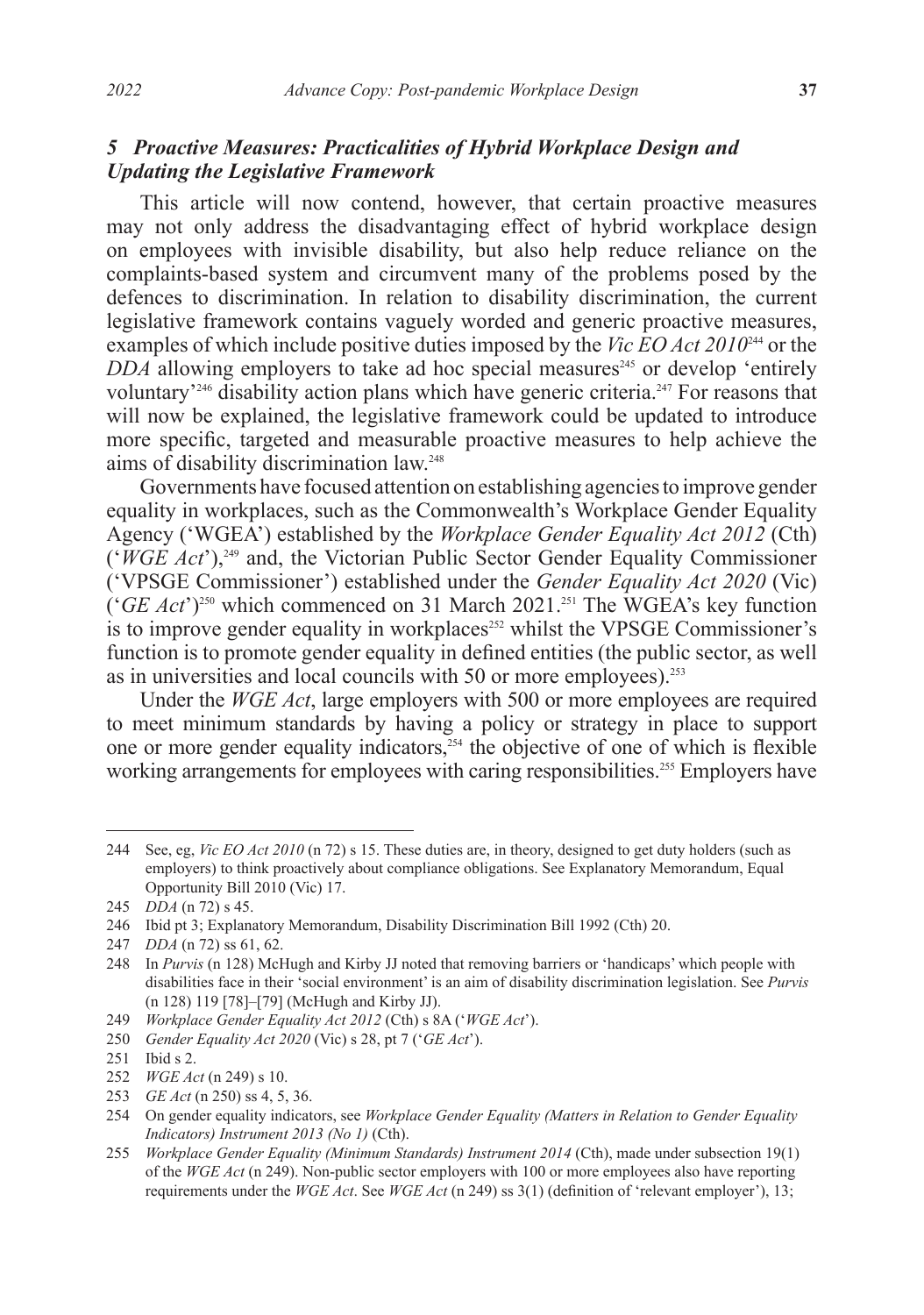incentives to comply<sup>256</sup> and there are penalties for non-compliance<sup>257</sup> with the *WGE Act*. Under the *GE Act*, defined entities must promote gender equality in various ways.<sup>258</sup> This includes undertaking gender impact assessments when developing or reviewing policy that has a 'direct and significant impact' on the public, which involves assessing the policy's effects on people of different genders and stating how it will be developed or changed to meet the needs of people of different genders, address gender inequality and promote gender equality.<sup>259</sup> Defined entities must submit a progress report every two years after submitting an initial Gender Equality Action Plan, $^{260}$  and failure to do so may result in certain action.<sup>261</sup>

Government could introduce a new disability focused agency modelled on the WGEA and the VPSGE Commissioner, but which has the goal of addressing barriers faced by employees with disability.<sup>262</sup> This could include requiring large employers to report on the results of disability impact assessments of workplace policy and the extent to which policy supports specific disability equality indicators. Such disability impact assessments would likely reveal the disadvantaging effect of hybrid and agile working policy on employees with invisible disability,263 thus engaging the need to reassess and redesign this policy to support disability equality indicators. One such disability equality indicator could include promoting 'personenvironment fit' in workplaces. This reflects the World Health Organization's International Classification of Functioning, Disability and Health ('ICF'), $^{264}$ which is a new conceptual framework for understanding disability as the dynamic

<sup>&#</sup>x27;Reporting', *Workplace Gender Equality Agency* (Web Page) <https://www.wgea.gov.au/what-we-do/ reporting>.

<sup>256</sup> For example, compliant employers could be listed as an employer of choice. See 'EOCGE Citation Holders', *Workplace Gender Equality Agency* (Web Page) <https://www.wgea.gov.au/what-we-do/ employer-of-choice-for-gender-equality/current-eocge-citation-holders>.

<sup>257</sup> For example, non-compliant employers could be ineligible for government contracts and other financial assistance, and they may also be named on the agency website or in a newspaper. See, eg, *WGE Act* (n 249) ss 18, 19D; 'Non-Compliant Organisations List', *Workplace Gender Equality Agency* (Web Page, 7 October 2021) <https://www.wgea.gov.au/what-we-do/compliance-reporting/non-compliant-list>.

<sup>258</sup> See 'What You Need to Do to Comply with the *Gender Equality Act*', *Commission for Gender Equality in the Public Sector* (Web Page, 13 January 2022) <https://www.genderequalitycommission.vic.gov.au/ what-you-need-to-do-to-comply>.

<sup>259</sup> *GE Act* (n 250) s 9. Under section 9(c) defined entities must also take into account the intersectional nature of gender inequality, if practicable.

<sup>260</sup> Ibid s 19. On Gender Equality Action Plans, see also ibid pt 4 div 1. The first Gender Equality Action Plans were due by 31 March 2022. See 'What You Need to Do to Comply with the *Gender Equality Act*' (n 58).

<sup>261</sup> See *GE Act* (n 250) s 26. This action can include the entity being named on the VPSGE Commissioner's website if the entity does not comply with a compliance notice: at s 26(c).

<sup>262</sup> The Commonwealth could rely on the same constitutional powers which it relied upon to create the Workplace Gender Equality Agency, specifically those powers in section 51(xi) of the *Commonwealth Constitution* relating to census and statistics. See *WGE Act* (n 249) s 5; Explanatory Memorandum, Equal Opportunity for Women in the Workplace Amendment Bill 2012 (Cth) 17.

<sup>263</sup> See Part III of this article.

<sup>264</sup> See 'International Classification of Functioning, Disability and Health', *World Health Organisation*  (Web Page) <https://www.who.int/standards/classifications/international-classification-of-functioningdisability-and-health>; *International Classification of Functioning, Disability and Health*, WHA Res 54.21, 54<sup>th</sup> sess, 9<sup>th</sup> plen mtg, Agenda Item 13.9, WHO Doc A54/VR/9 (22 May 2001).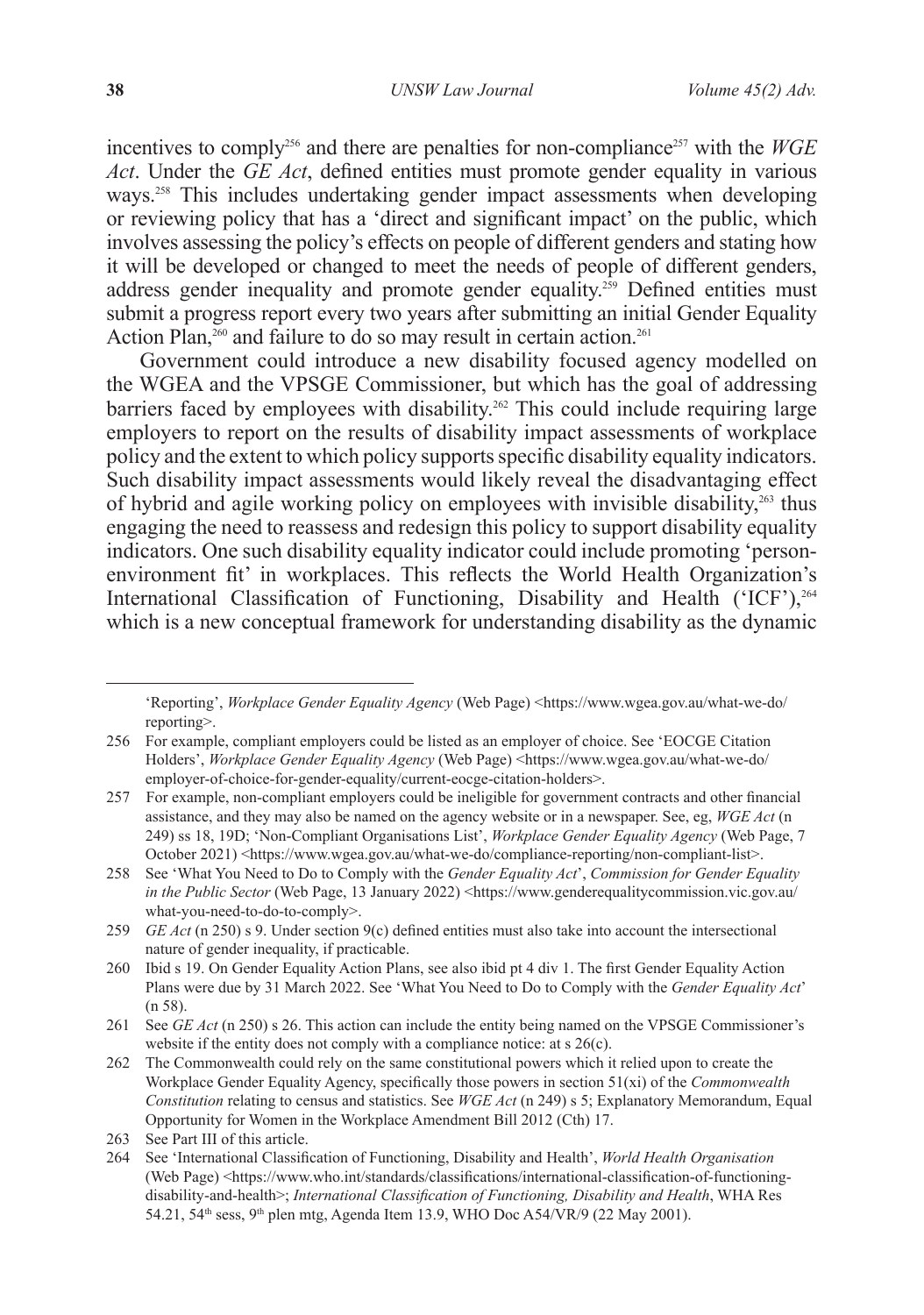interaction between health conditions and contextual factors.265 The ICF emphasises that employees are only impaired or disadvantaged from medical conditions where they are required to work in environments which do not 'fit' with their conditions.<sup>266</sup>

'Person-environment fit' can be enhanced in two ways. One option is for employers to universally design workplaces so that workstations are made accessible for a range of disabilities.<sup>267</sup> A second option involves the development of workplace policy which gives employees the choice to work either fluidly (for example, 60% at the office and 40% at home), 100% in the office, or 100% at home. For reasons which will now be explained, the second of these options is likely to be the most viable and effective option moving forward into a post-pandemic world.

In March 2021, policy which allows employees to choose whether they wish to work fluidly or 100% at the office was announced by the Victorian Public Service ('VPS<sup>'</sup>)<sup>268</sup> and Australia and New Zealand Banking Group ('ANZ').<sup>269</sup> Later in 2021, large employers also announced 'work from anywhere' policies, under which employees can choose the place and hours of their work (subject to business needs or client demands). 'Work from anywhere' policies have recently been announced by Deloitte<sup>270</sup> and KPMG.<sup>271</sup> The adoption of these policies by the VPS, ANZ, Deloitte and KPMG demonstrates that they may be a viable option for many other large employers as well. Allowing employees to choose where they work, thus giving them a choice between hybrid working or a fixed desk, can

<sup>265</sup> See World Health Organization, *World Report on Disability* (Report, 2011) 3–4.

<sup>266</sup> See Katharina Vornholt et al, 'Disability and Employment: Overview and Highlights' (2018) 27(1) *European Journal of Work and Organizational Psychology* 40, 42 <https://doi.org/10.1080/13594 32X.2017.1387536>. See also Andrew Martel et al, 'Beyond the Pandemic: The Role of the Built Environment in Supporting People with Disabilities Work Life' (2021) 15(1) *International Journal of Architectural Research* 98, 104.

<sup>267</sup> See, eg, IncludeAbility, 'Creating an Accessible and Inclusive Workplace' (Guide, Australian Human Rights Commission, 2021) 2, 9.

<sup>268</sup> Under a new flexible working policy launched in March 2021, the Victorian Public Service has the default position that employees are expected to attend the office at least three days per week. See Victorian Secretaries' Board, 'Supporting Victoria's Recovery: Default Remote Working Position for Office-Based Employees' (Guidance Note 1, Victorian Public Sector Commission, 23 March 2021); 'Flexible Work Policy and Resources', *Victorian Public Sector Commission* (Web Page, 21 April 2021) <https://vpsc.vic. gov.au/resources/flexible-work-policy-and-resources/>. See also Ashleigh McMillan, 'Public Servants to Head Back to the Office as Victoria Sheds Active Cases of COVID-19', *The Age* (online, 23 March 2021)  $\lt$ https://www.theage.com.au/national/victoria/no-active-cases-of-covid-19-left-in-victoria-after-anotherzero-day-20210323-p57d4i.html>.

<sup>269</sup> In a media article published in March 2021, Australia and New Zealand Banking Group ('ANZ') deputy chief executive Alexis George was quoted as saying that 'the bank would allow employees to work from home for several days a week in perpetuity, but some employees would choose to work full-time in the office': see Michael Fowler and Paul Sakkal, 'Home versus the Office: Clashes Loom between Staff and Bosses as Rules Ease', *The Age* (online, 23 March 2021) <https://www.theage.com.au/politics/victoria/ home-versus-the-office-clashes-loom-between-staff-and-bosses-as-rules-eased-20210323-p57dei.html>.

<sup>270</sup> See Australian Productivity Commission, 'Working from Home' (Research Paper, September 2021) 28; Tess Bennett, 'Deloitte to Allow All Staff to Decide Where and When They Work', *Australian Financial Review* (online, 30 June 2021) <https://www.afr.com/work-and-careers/careers/deloitte-to-allow-all-staffto-decide-where-and-when-they-work-20210629-p5859t>.

<sup>271</sup> Edmund Tadros and Hannah Wootton, 'Deloitte to Offer Remote Working: From Overseas', *Australian Financial Review* (online, 23 November 2021) <https://www.afr.com/companies/professional-services/ deloitte-to-offer-remote-working-from-overseas-20211123-p59bfg>.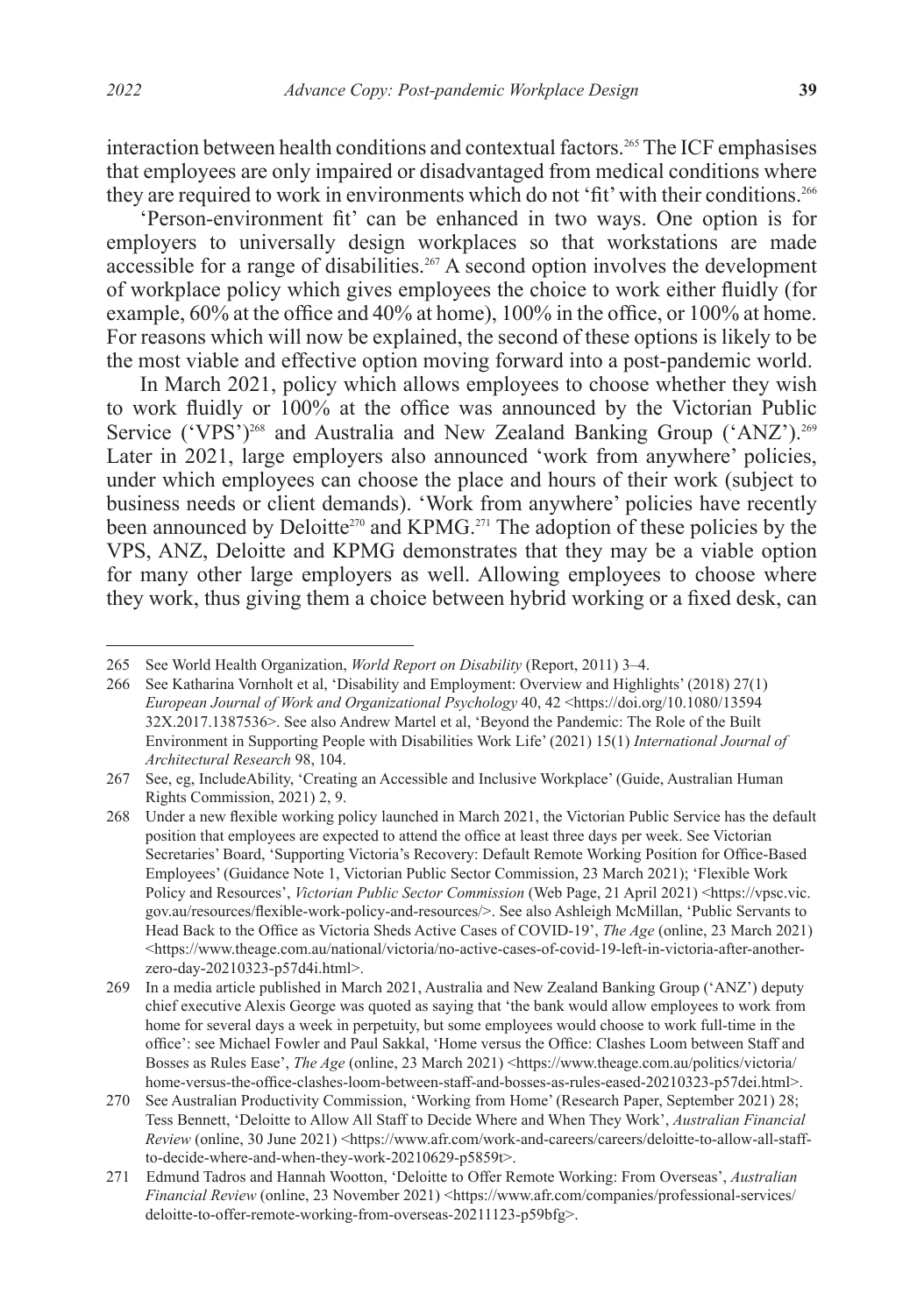enhance 'person-environment fit' for not only the majority of workers who prefer hybrid working,<sup>272</sup> but also the rest of the workforce for whom hybrid working may be unsuitable, such as many employees with invisible disability. Whilst various initiatives have been shown to enhance disability confidence to encourage such employees to identify with and disclose disability,<sup>273</sup> hybrid workplace design erects barriers to using disability confidence. This is because, as explained above in this article, many adjustments to hybrid workplaces to accommodate disability are more costly, burdensome and disruptive for employers than if they are made to fixed desks. Fear of being labelled disruptive may therefore deter these employees from using disability confidence. Allowing these employees to choose where they work and use a fixed desk, however, lowers or removes these barriers to give these initiatives much better chances of success. Additionally, a person who chooses to work from home from an already accessible setting may require little to no support from an employer.

To address the various inequalities that arise from hybrid working (as identified above in this article), employers should consider adopting flexible and 'work from anywhere' policies and, to support this, develop their 'anywhere operations' model to decentralise business to ensure systems, teams, clients, etc are set up for remote working.274 This would allow employees, including those with invisible disability, to choose where they work, tailor workspaces to suit their individual needs, and/or use already accessible spaces (such as those in their home). It also addresses a major drawback of universal design, which is that no single design can accommodate all medical conditions and some *seemingly* 'accessible' designs can actually disadvantage people with certain conditions (for example, whilst some people with eye conditions may benefit from a well-lit area or natural light this would disadvantage people with conditions that cause photophobia or light sensitivity).

# **V CONCLUSION**

The COVID-19 pandemic has brought about unprecedented change in the way we work, which presents significant regulatory challenges for lawmakers and policy makers. Among these challenges is modernising the law to suit this shifting dynamic. The recent research and survey data referred to in this article suggests that

<sup>272</sup> Survey data referred to above in this article supports that the majority of employees prefer hybrid working. See Part II of this article.

<sup>273</sup> Such as creating a disability-friendly culture which includes training programs for employees who disclose disability as well as celebrating diversity and successful leaders with disability. See, eg, Sarah von Schrader, Valerie Malzer and Susanne Bruyère, 'Perspectives on Disability Disclosure: The Importance of Employer Practices and Workplace Climate' (2014) 26 *Employee Responsibilities and Rights Journal* 237, 246, 248 <https://doi.org/10.1007/s10672-013-9227-9>. This could be modelled on existing programs for women and members of the LGBTI+ community. See, eg, 'Inspiring Women', *Deloitte* (Web Page) <https://www2.deloitte.com/au/en/pages/about-deloitte/articles/inspiring-women. html>; Deloitte, Energy Australia and Google, *2020 Outstanding 50 LGBTI+ Leaders* (Report, 2020).

<sup>274</sup> See, eg, Business View, 'Work from Anywhere: What It Means for Professional Services', *National Australia Bank* (Web Page, 17 November 2021) <https://business.nab.com.au/work-from-anywhere-whatit-means-for-professional-services-49993/>.